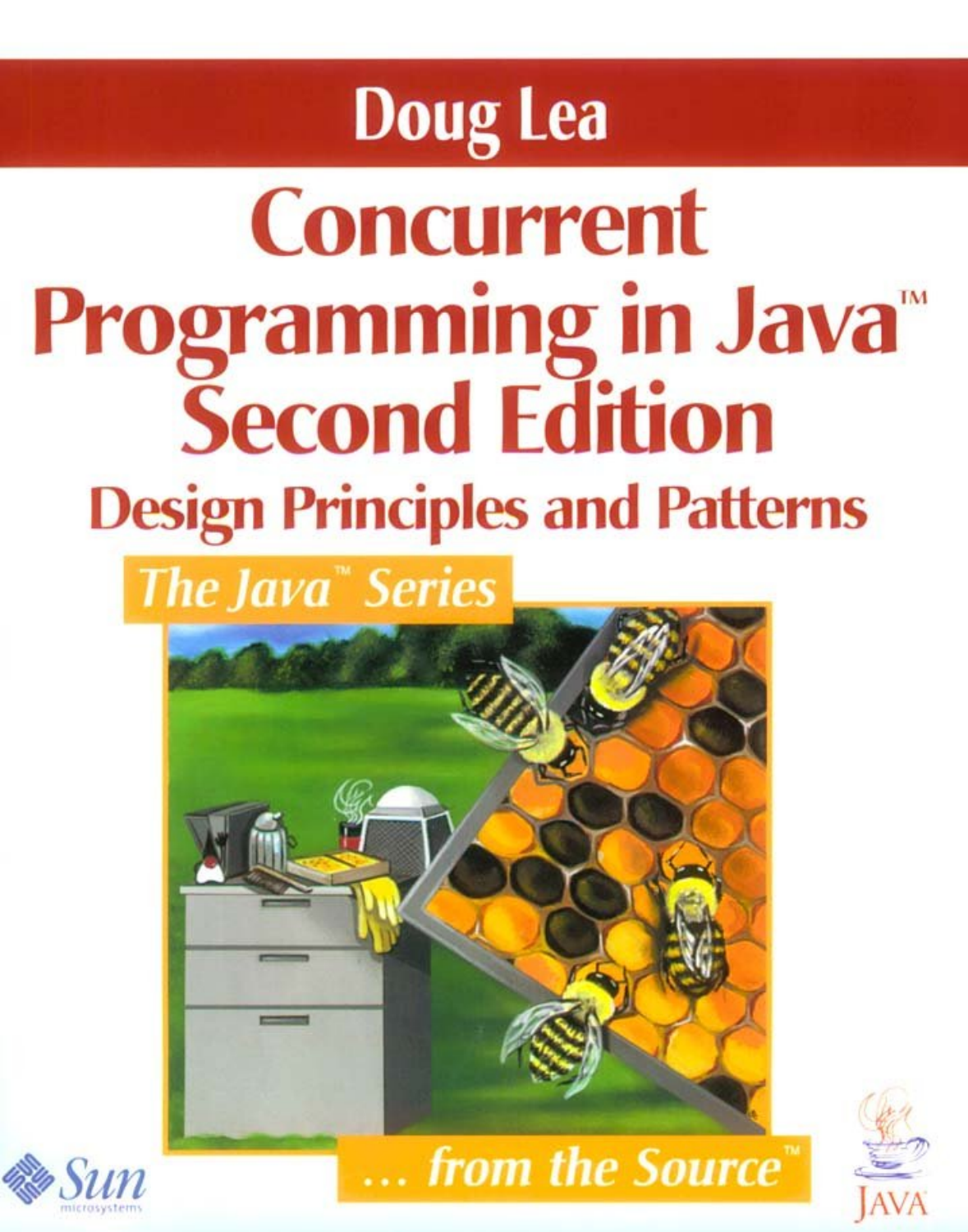The members of Ralph Johnson's patterns seminar (especially Brian Foote and Ian Chai) read through early forms of some patterns and suggested many improvements. Raj Datta, Sterling Barrett, and Philip Eskelin of the New York City Patterns Group, and Russ Rufer, Ming Kwok, Mustafa Ozgen, Edward Anderson, and Don Chin of the Silicon Valley Patterns Group performed similar valuable service for preliminary versions of the second edition.

Official and unofficial reviewers of the first- and second-edition manuscripts made helpful comments and suggestions on tight schedules. They include Ken Arnold, Josh Bloch, Joseph Bowbeer, Patrick Chan, Gary Craig, Desmond D'Souza, Bill Foote, Tim Harrison, David Henderson, Tim Lindholm, Tom May, Oscar Nierstrasz, James Robins, Greg Travis, Mark Wales, Peter Welch, and Deborra Zukowski. Very special thanks go to Tom Cargill for his many insights and corrections, as well as for permission to include a description of his Specific Notification pattern. Very special thanks also go to David Holmes for, among many contributions, helping to develop and extend material for tutorials that in turn became included in the second edition.

Rosemary Simpson contributed numerous improvements in the course of creating the index. Ken Arnold patiently helped me deal with FrameMaker. Mike Hendrickson and the editorial crew at Addison-Wesley have been continually supportive.

This book would not have been possible without the generous support of Sun Labs. Thanks especially to Jos Marlowe and Steve Heller for providing opportunities to work collaboratively on fun and exciting research and development projects.

Thanks above all to Kathy, Keith, and Colin for tolerating all this.

Doug Lea, September, 1999

## **Chapter 1. Concurrent Object-Oriented Programming**

This book discusses some ways of thinking about, designing, and implementing concurrent programs in the Java™ programming language. Most presentations in this book assume that you are an experienced developer familiar with object-oriented (OO) programming, but have little exposure to concurrency. Readers with the opposite background — experience with concurrency in other languages — may also find this book useful.

The book is organized into four coarse-grained chapters. (Perhaps *parts* would be a better term.) This first chapter begins with a brief tour of some frequently used constructs and then backs up to establish a conceptual basis for concurrent object-oriented programming: how concurrency and objects fit together, how the resulting design forces impact construction of classes and components, and how some common design patterns can be used to structure solutions.

The three subsequent chapters are centered around use (and evasion) of the three kinds of concurrency constructs found in the Java programming language:

*Exclusion.* Maintaining consistent states of objects by preventing unwanted interference among concurrent activities, often using synchronized methods.

*State dependence.* Triggering, preventing, postponing, or recovering from actions depending on whether objects are in states in which these actions could or did succeed, sometimes using *monitor* methods Object.wait, Object.notify, and Object.notifyAll.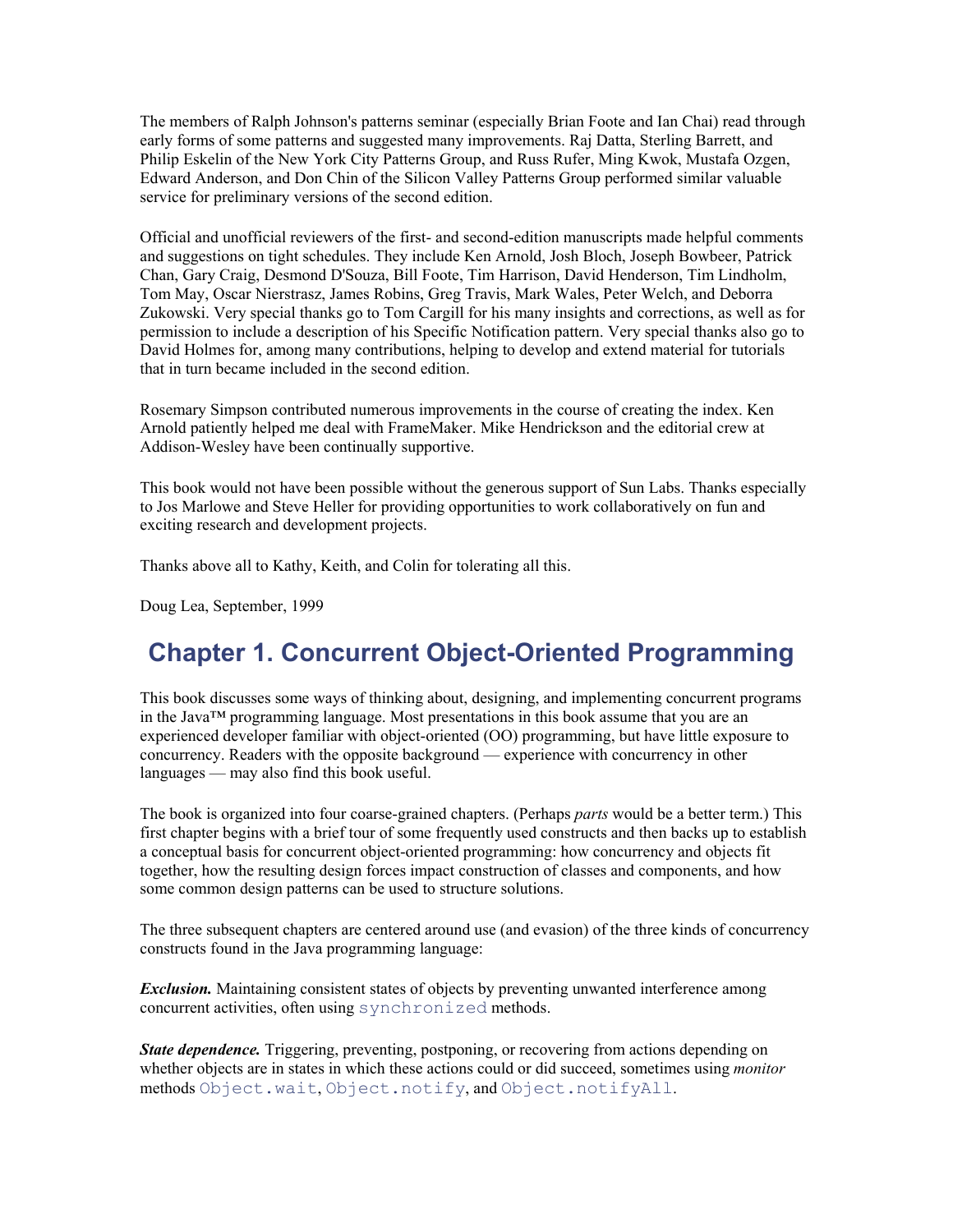*Creating threads.* Establishing and managing concurrency, using Thread objects.

Each chapter contains a sequence of major sections, each on an independent topic. They present highlevel design principles and strategies, technical details surrounding constructs, utilities that encapsulate common usages, and associated design patterns that address particular concurrency problems. Most sections conclude with an annotated set of further readings providing more information on selected topics. The online supplement to this book contains links to additional online resources, as well as updates, errata, and code examples. It is accessible via links from:

#### <http://java.sun.com/Series> or<http://gee.cs.oswego.edu/dl/cpj>

If you are already familiar with the basics, you can read this book in the presented order to explore each topic in more depth. But most readers will want to read this book in various different orders. Because most concurrency concepts and techniques interact with most others, it is not always possible to understand each section or chapter in complete isolation from all the others. However, you can still take a breadth-first approach, briefly scanning each chapter (including this one) before proceeding with more detailed coverage of interest. Many presentations later in the book can be approached after selectively reading through earlier material indicated by extensive cross-references.

You can practice this now by skimming through the following preliminaries.

*Terminology.* This book uses standard OO terminological conventions: programs define *methods* (implementing *operations*) and *fields* (representing *attributes*) that hold for all *instances* (objects) of specified *classes.*

Interactions in OO programs normally revolve around the responsibilities placed upon a *client* object needing an action to be performed, and a *server* object containing the code to perform the action. The terms *client* and *server* are used here in their generic senses, not in the specialized sense of distributed client/server architectures. A client is just any object that sends a request to another object, and a server is just any object receiving such a request. Most objects play the roles of both clients and servers. In the usual case where it doesn't matter whether an object under discussion acts as a client or server or both, it is usually called a *host;* others that it may in turn interact with are often called *helpers* or *peers*. Also, when discussing invocations of the form  $\circ$ b $\vdots$ , msq(arg), the recipient (that is, the object bound to variable  $\circ$ b<sup>†</sup>) is called the *target* object.

This book generally avoids dealing with transient facts about particular classes and packages not directly related to concurrency. And it does *not* cover details about concurrency control in specialized frameworks such as Enterprise JavaBeans™ and Servlets. But it does sometimes refer to branded software and trademarked products associated with the Java™ Platform. The copyright page of this book provides more information.

*Code listings.* Most techniques and patterns in this book are illustrated by variants of an annoyingly small set of toy running examples. This is not an effort to be boring, but to be clear. Concurrency constructs are often subtle enough to get lost in otherwise meaningful examples. Reuse of running examples makes small but critical differences more obvious by highlighting the main design and implementation issues. Also, the presentations include code sketches and fragments of classes that illustrate implementation techniques, but are not intended to be complete or even compilable. These classes are indicated by leading comments in the listings.

Import statements, access qualifiers, and even methods and fields are sometimes omitted from listings when they can be inferred from context or do not impact relevant functionality. The protected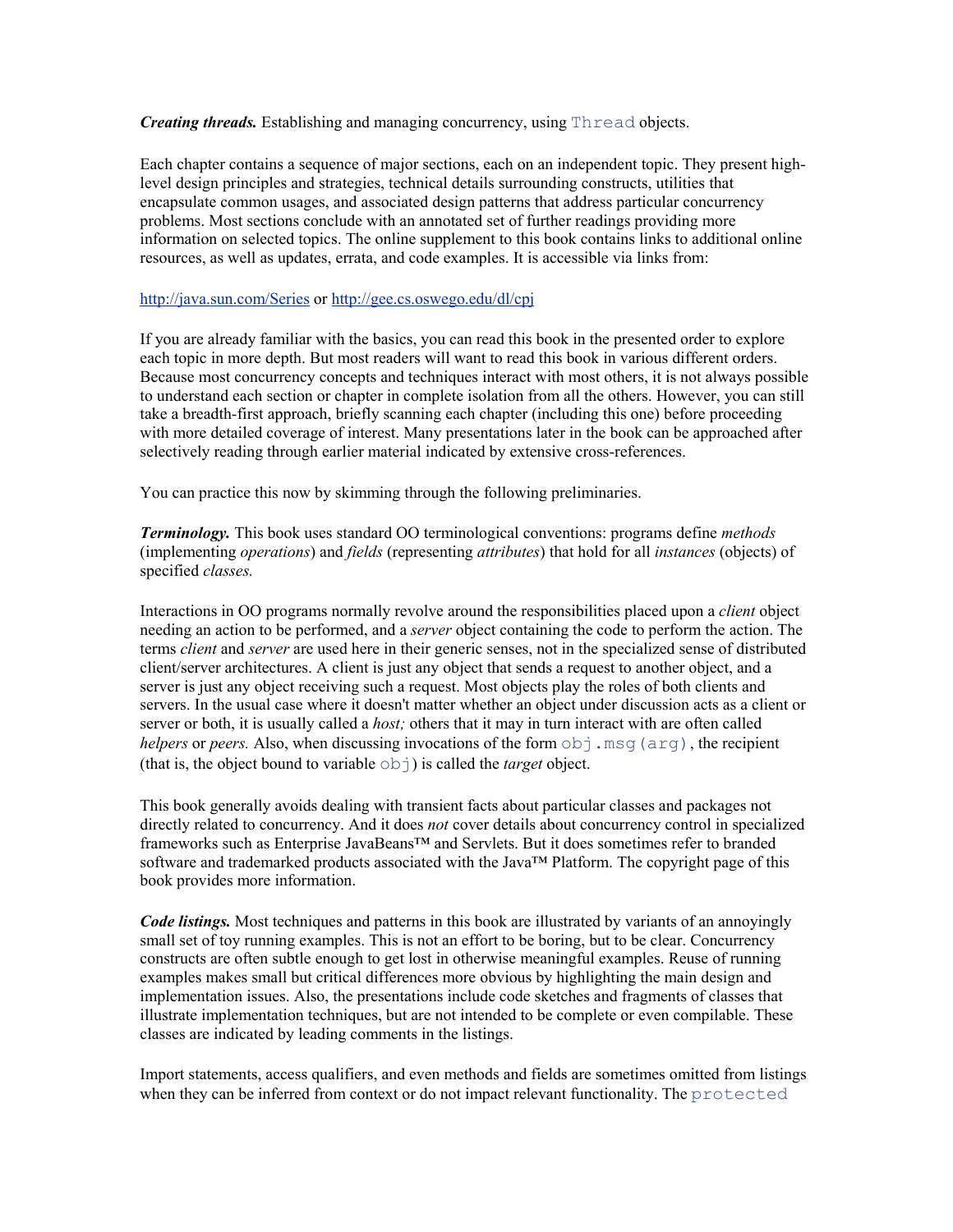qualifier is used as a default for non-public features whenever there is no particular reason to restrict subclass access. This emphasizes opportunities for extensibility in concurrent class design (see  $\S 1.3.4$ ) and  $\S$  3.3.3). Classes by default have no access qualifier. Sample listings are sometimes formatted in nonstandard ways to keep them together on pages or to emphasize the main constructions of interest.

The code for all example classes in this book is available from the online supplement. Most techniques and patterns in this book are illustrated by a single code example showing their most typical forms. The supplement includes additional examples that demonstrate minor variations, as well as some links to other known usages. It also includes some larger examples that are more useful to browse and experiment with online than to read as listings.

The supplement provides links to a package,  $util$ . concurrent, that contains productionquality versions of utility classes discussed in this book. This code runs on the Java 2 Platform and has been tested with 1.2.x releases. Occasional discussions, asides, and footnotes briefly mention changes from previous releases, potential future changes known at the time of this writing, and a few implementation quirks to watch out for. Check the online supplement for additional updates.

*Diagrams.* Standard UML notation is used for interaction and class diagrams (see the Further Readings in  $\S$  1.1.3). The accompanying diagrams (courtesy of Martin Fowler) illustrate the only forms used in this book. Other aspects of UML notation, methodology, and terminology are not specifically relied on.

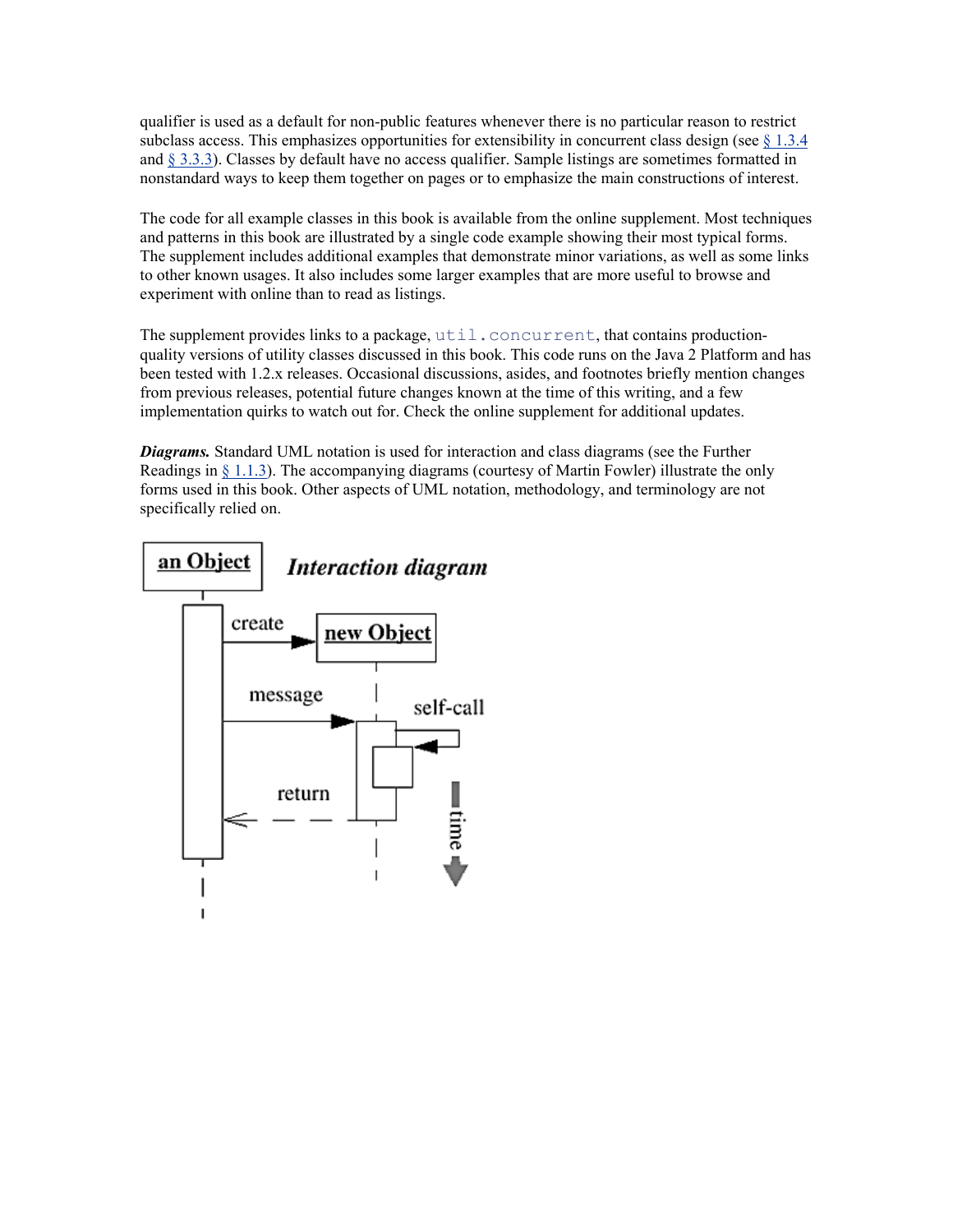

Most other diagrams show *timethreads* in which free-form gray curves trace threads traversing through collections of objects. Flattened arrowheads represent blocking. Objects are depicted as ovals that sometimes show selected internal features such as locks, fields, and bits of code. Thin (usually labeled) lines between objects represent relations (normally references or potential calls) between them. Here's an otherwise meaningless example showing that thread A has acquired the lock for object X, and is proceeding through some method in object Y that serves as a helper to X. Thread B is meanwhile somehow blocked while entering some method in object X:



## **1.1 Using Concurrency Constructs**

This section introduces basic concurrency support constructs by example and then proceeds with a walk-through of the principal methods of class Thread. Other concurrency constructs are briefly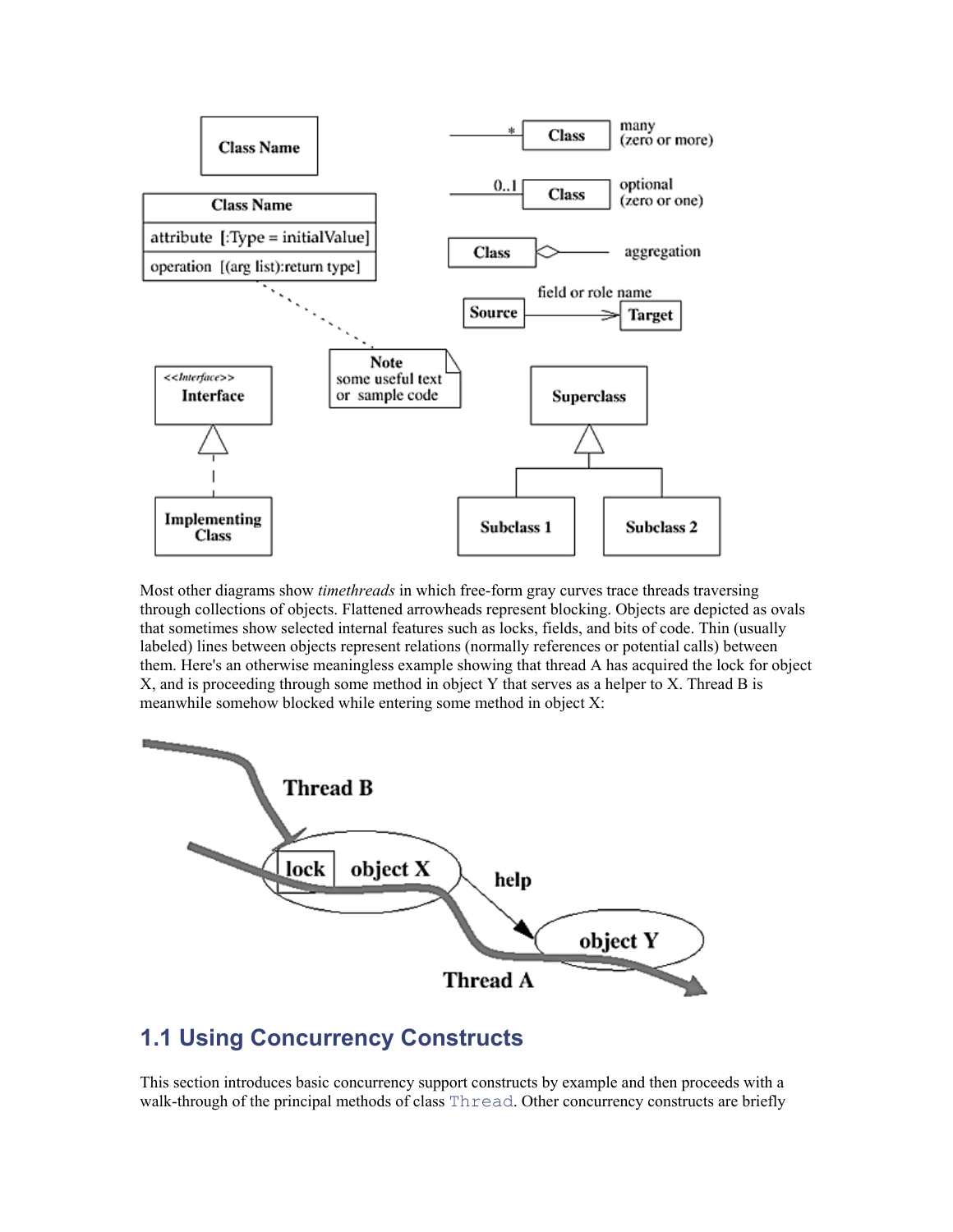described as they are introduced, but full technical details are postponed to later chapters (mainly § 2.2.1 and  $\S 3.2.2$ ). Also, concurrent programs often make use of a few ordinary Java programming language features that are not as widely used elsewhere. These are briefly reviewed as they arise.

## **1.1.1 A Particle Applet**

ParticleApplet is an Applet that displays randomly moving particles. In addition to concurrency constructs, this example illustrates a few of the issues encountered when using threads with any GUI-based program. The version described here needs a lot of embellishment to be visually attractive or realistic. You might enjoy experimenting with additions and variations as an exercise.

As is typical of GUI-based programs, ParticleApplet uses several auxiliary classes that do most of the work. We'll step through construction of the Particle and ParticleCanvas classes before discussing ParticleApplet.



#### *1.1.1.1 Particle*

The Particle class defines a completely unrealistic model of movable bodies. Each particle is represented only by its  $(x, y)$  location. Each particle also supports a method to randomly change its location and a method to draw itself (as a small square) given a supplied  $\exists$  ava.awt.Graphics object.

While Particle objects do not themselves exhibit any intrinsic concurrency, their methods may be invoked across multiple concurrent activities. When one activity is performing a move and another is invoking  $d$ raw at about the same time, we'd like to make sure that the  $d$ raw paints an accurate representation of where the  $Particle$  is. Here, we require that  $draw$  uses the location values current either *before* or *after* the move. For example, it would be conceptually wrong for a draw operation to display using the y-value current before a given move, but the x-value current after the move. If we were to allow this, then the  $d$ r aw method would sometimes display the particle at a location that it never actually occupied.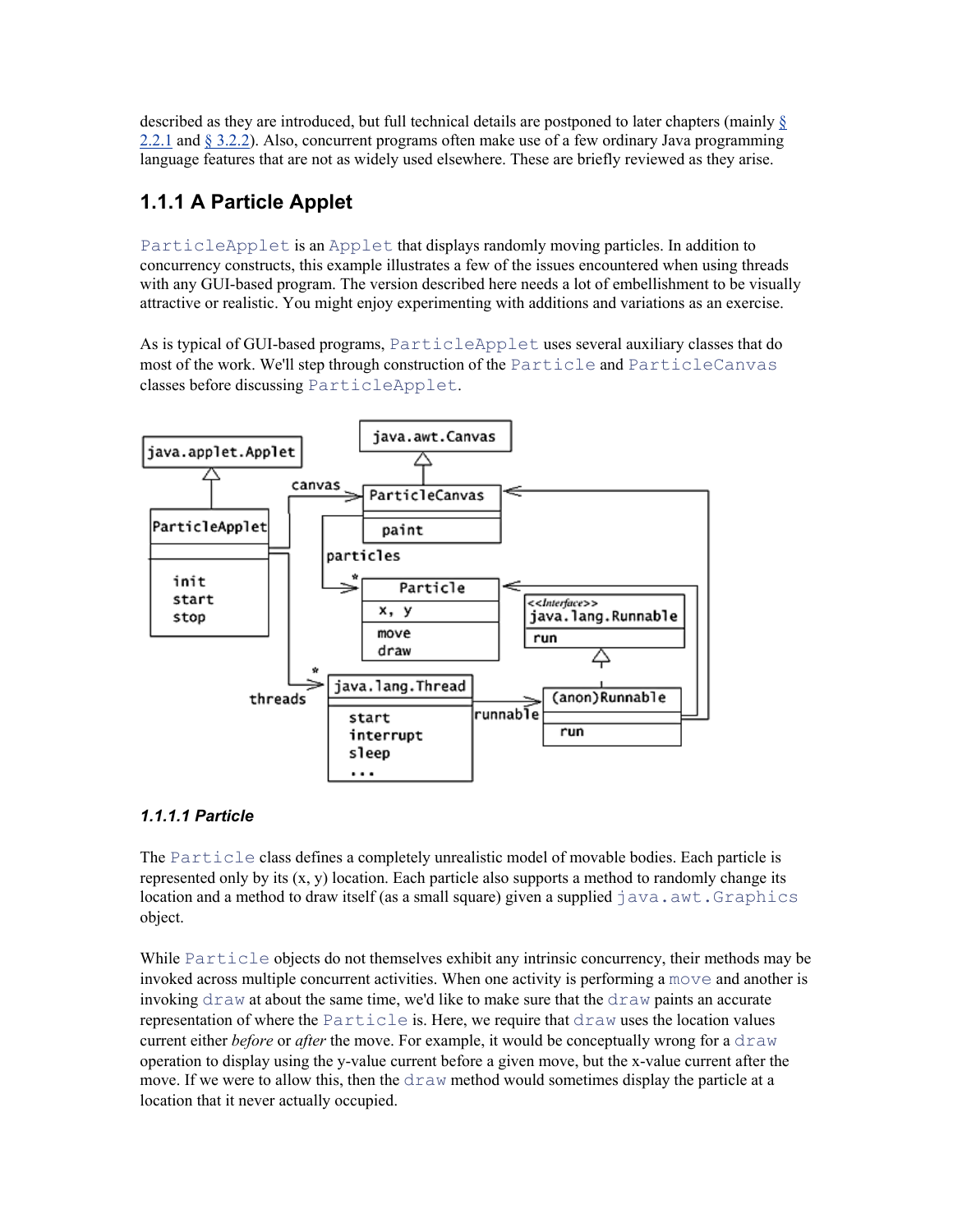This protection can be obtained using the synchronized keyword, which can modify either a method or a block of code. *Every instance* of class Object (and its subclasses) possesses a lock that is obtained on entry to a synchronized method and automatically released upon exit. The codeblock version works in the same way except that it takes an argument stating which object to lock. The most common argument is this, meaning to lock the object whose method is executing. When a lock is held by one thread, other threads must block waiting for the holding thread to release the lock. Locking has no effect on non-synchronized methods, which can execute even if the lock is being held by another thread.

Locking provides protection against both high-level and low-level conflicts by enforcing *atomicity* among methods and code-blocks synchronized on the same object. Atomic actions are performed as units, without any interleaving of the actions of other threads. But, as discussed in § 1.3.2 and in Chapter 2, too much locking can also produce liveness problems that cause programs to freeze up. Rather than exploring these issues in detail now, we'll rely on some simple default rules for writing methods that preclude interference problems:

- **Always lock during updates to object fields.**
- **Always lock during access of possibly updated object fields.**
- **Never lock when invoking methods on other objects.**

These rules have many exceptions and refinements, but they provide enough guidance to write class Particle:

```
import java.util.Random;
```

```
class Particle { 
 protected int x; 
 protected int y; 
 protected final Random rng = new Random(); 
 public Particle(int initialX, int initialY) { 
  x = initialX;
  y = initialy;
  } 
 public synchronized void move() { 
 x += rng.nextInt(10) - 5;
  y += rng.nextInt(20) - 10;
  } 
 public void draw(Graphics g) { 
   int lx, ly; 
  synchronized (this) { lx = x; ly = y; }
   g.drawRect(lx, ly, 10, 10); 
  } 
}
```
**Notes:**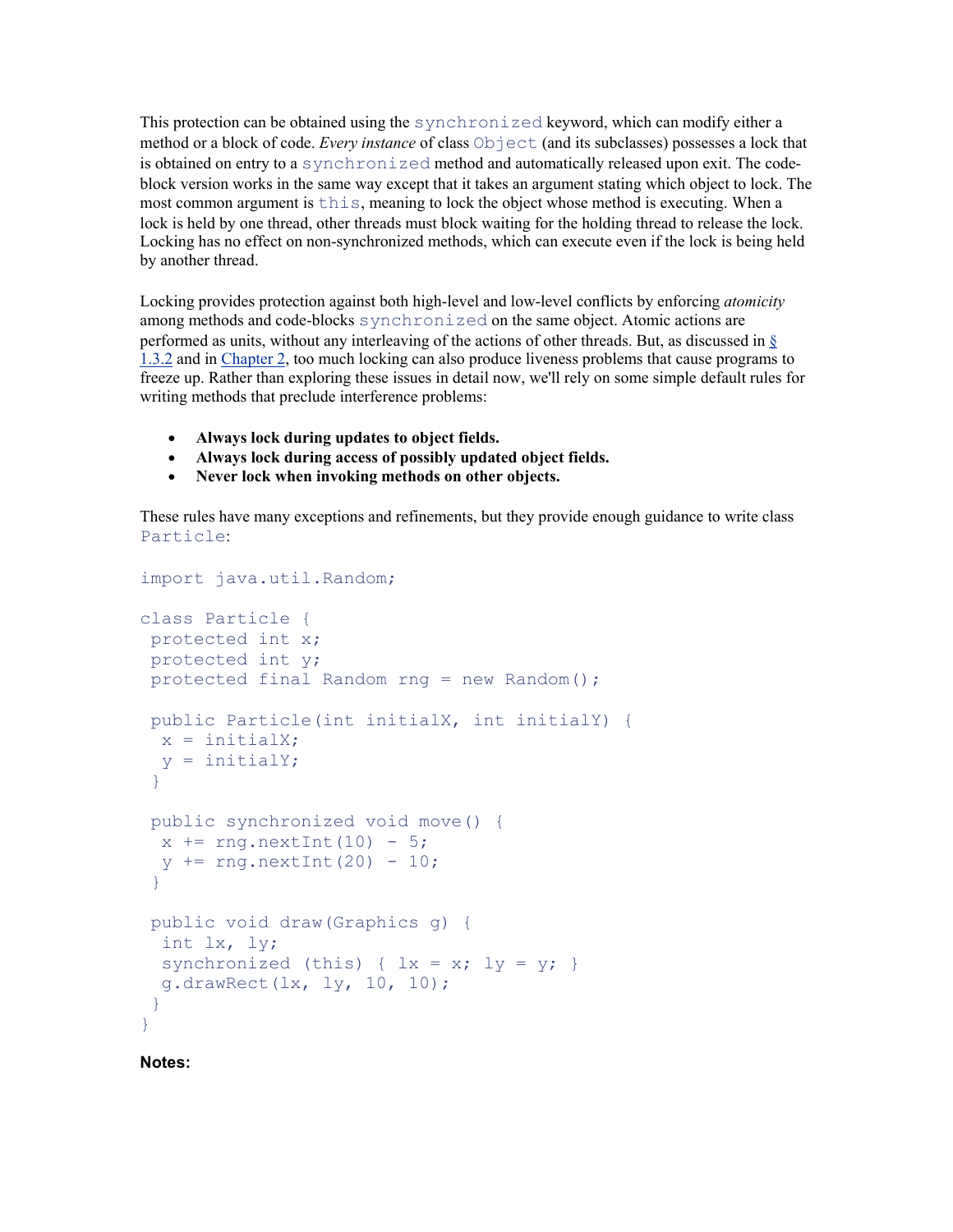- The use of  $\text{final}$  in the declaration of the random number generator  $\text{rng}$  reflects our decision that this reference field cannot be changed, so it is not impacted by our locking rules. Many concurrent programs use final extensively, in part as helpful, automatically enforced documentation of design decisions that reduce the need for synchronization (see § 2.1).
- The  $d$ raw method needs to obtain a consistent snapshot of both the x and y values. Since a single method can return only one value at a time, and we need both the x and y values here, we cannot easily encapsulate the field accesses as a synchronized method. We instead use a synchronized block. (See  $\S 2.4$  for some alternatives.)
- The  $d$ raw method conforms to our rule of thumb to release locks during method invocations on other objects (here  $q$ , drawRect). The move method appears to break this rule by calling rng.nextInt. However, this is a reasonable choice here because each Particle *confines* its own rng — conceptually, the rng is just a part of the Particle itself, so it doesn't count as an "other" object in the rule. Section  $\S 2.3$  describes more general conditions under which this sort of reasoning applies and discusses factors that should be taken into account to be sure that this decision is warranted.

#### *1.1.1.2 ParticleCanvas*

ParticleCanvas is a simple subclass of java.awt.Canvas that provides a drawing area for all of the Particles. Its main responsibility is to invoke draw for all existing particles whenever its paint method is called.

However, the ParticleCanvas itself does not create or manage the particles. It needs either to be told about them or to ask about them. Here, we choose the former.

The instance variable particles holds the array of existing Particle objects. This field is set when necessary by the applet, but is used in the  $\pi$  paint method. We can again apply our default rules, which in this case lead to the creation of little synchronized get and set methods (also known as *accessor* and *assignment* methods) for particles, otherwise avoiding direct access of the particles variable itself. To simplify and to enforce proper usage, the particles field is never allowed to be null. It is instead initialized to an empty array:

```
class ParticleCanvas extends Canvas { 
 private Particle[] particles = new Particle[0]; 
 ParticleCanvas(int size) { 
  setSize(new Dimension(size, size));
  } 
  // intended to be called by applet 
 protected synchronized void setParticles(Particle[] ps) { 
  if (ps == null) throw new IllegalArgumentException("Cannot set null"); 
  particles = ps; 
  }
```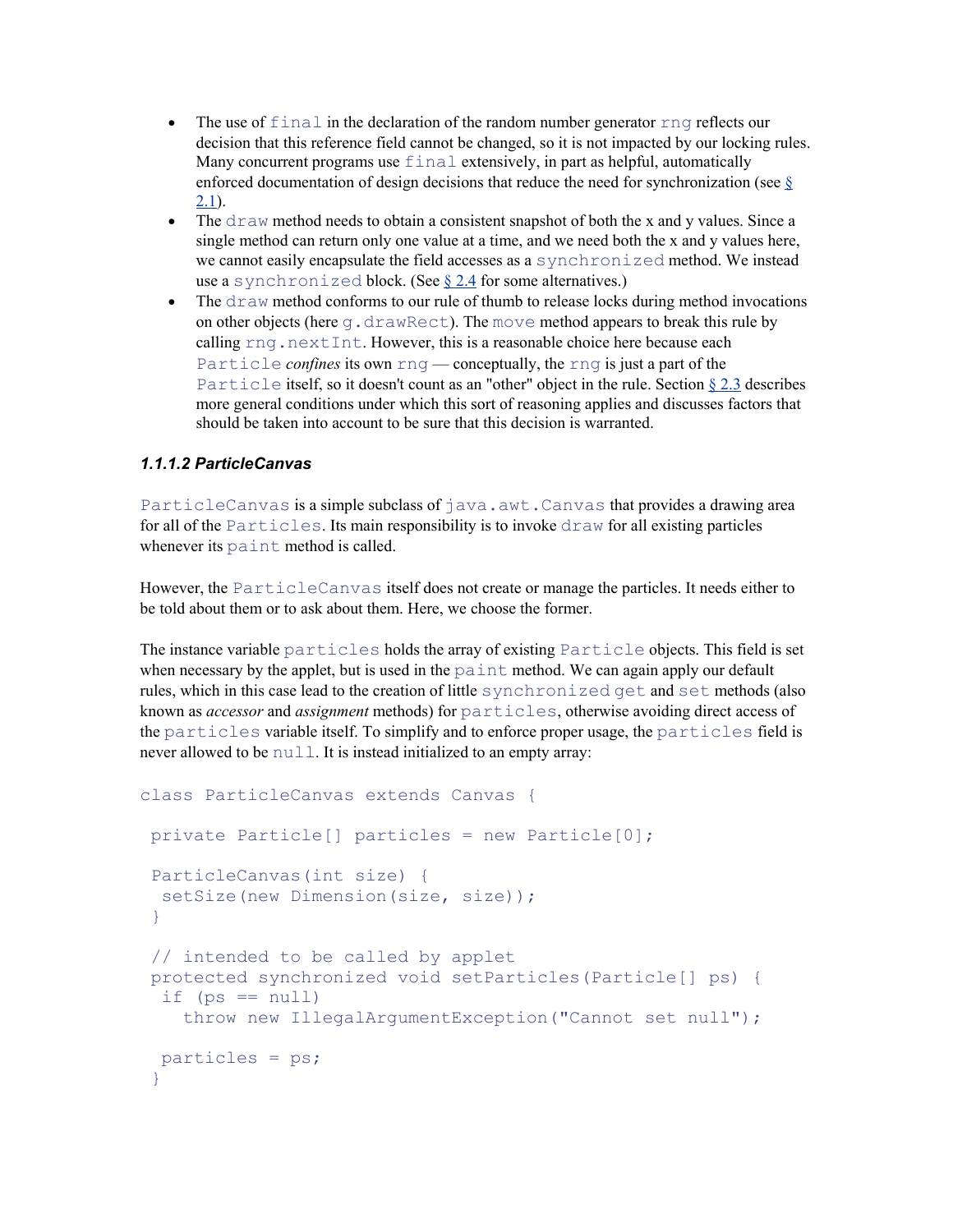```
 protected synchronized Particle[] getParticles() { 
  return particles; 
  } 
 public void paint(Graphics g) { // override Canvas.paint 
  Particle[] ps = getParticles();
  for (int i = 0; i < ps.length; ++i)
   ps[i].draw(g); 
  } 
}
```
#### *1.1.1.3 ParticleApplet*

The Particle and ParticleCanvas classes could be used as the basis of several different programs. But in ParticleApplet all we want to do is set each of a collection of particles in autonomous "continuous" motion and update the display accordingly to show where they are. To comply with standard applet conventions, these activities should begin when  $Applet$ . start is externally invoked (normally from within a web browser), and should end when  $Applet$ . stop is invoked. (We could also add buttons allowing users to start and stop the particle animation themselves.)

There are several ways to implement all this. Among the simplest is to associate an independent loop with each particle and to run each looping action in a different thread.

Actions to be performed within new threads must be defined in classes implementing java.lang.Runnable. This interface lists only the single method run, taking no arguments, returning no results, and throwing no checked exceptions:

```
public interface java.lang.Runnable { 
 void run(); 
}
```
An interface encapsulates a coherent set of services and attributes (broadly, a *role*) without assigning this functionality to any particular object or code. Interfaces are more abstract than classes since they say nothing at all about representations or code. All they do is describe the *signatures* (names, arguments, result types, and exceptions) of public operations, without even pinning down the classes of the objects that can perform them. The classes that can support Runnable typically have nothing in common except that they contain a run method.

Each instance of the Thread class maintains the control state necessary to execute and manage the call sequence comprising its action. The most commonly used constructor in class  $Thread$  accepts a Runnable object as an argument, which arranges to invoke the Runnable's run method when the thread is started. While any class can implement Runnable, it often turns out to be both convenient and helpful to define a Runnable as an anonymous inner class.

The ParticleApplet class uses threads in this way to put particles into motion, and cancels them when the applet is finished. This is done by overriding the standard  $Applet$  methods start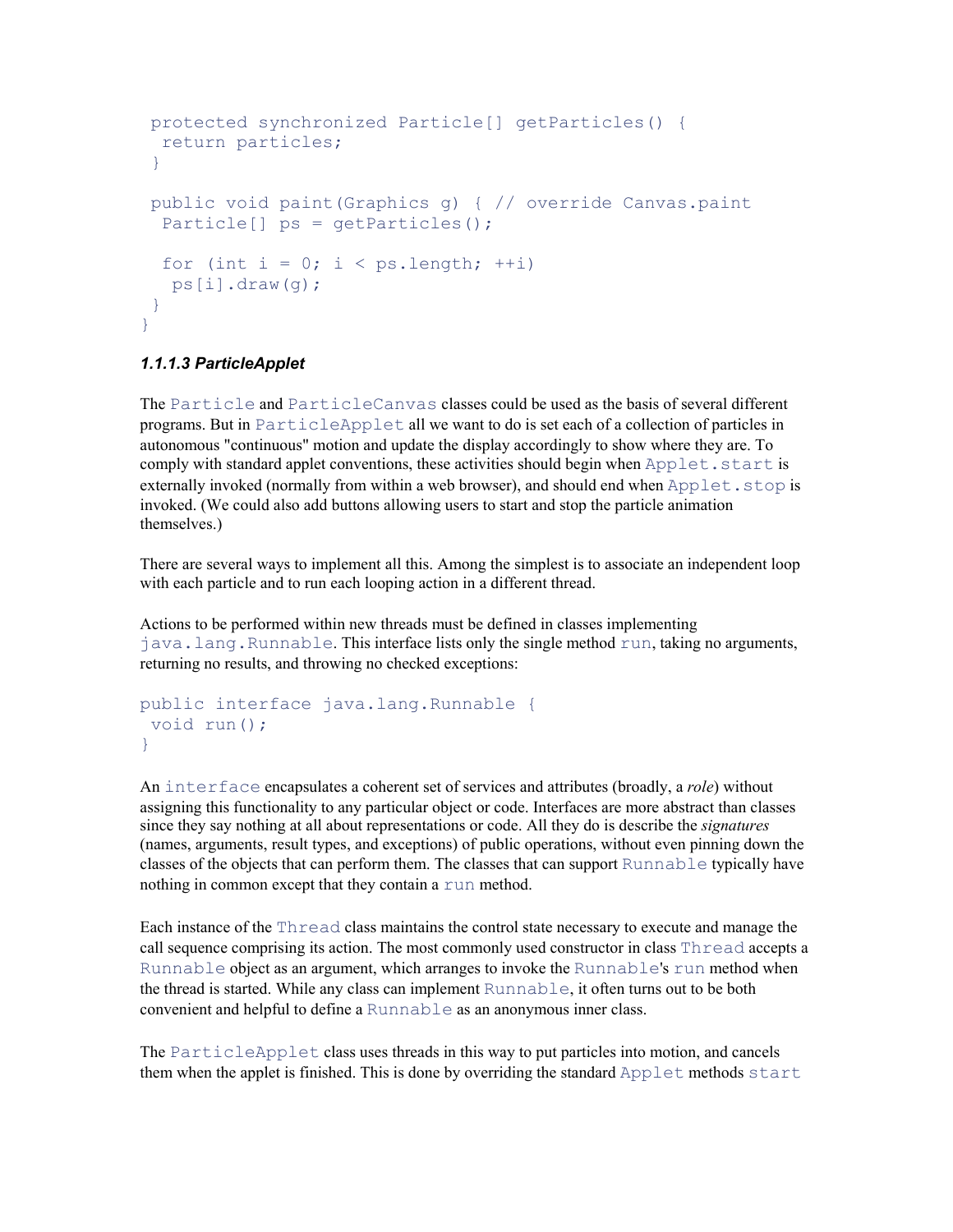



The above interaction diagram shows the main message sequences during execution of the applet. In addition to the threads explicitly created, this applet interacts with the AWT event thread, described in more detail in  $§$  4.1.4. The producer-consumer relationship extending from the omitted right hand side of the interaction diagram takes the approximate form:



public class ParticleApplet extends Applet {

protected Thread[] threads =  $null;$  //  $null$  when not running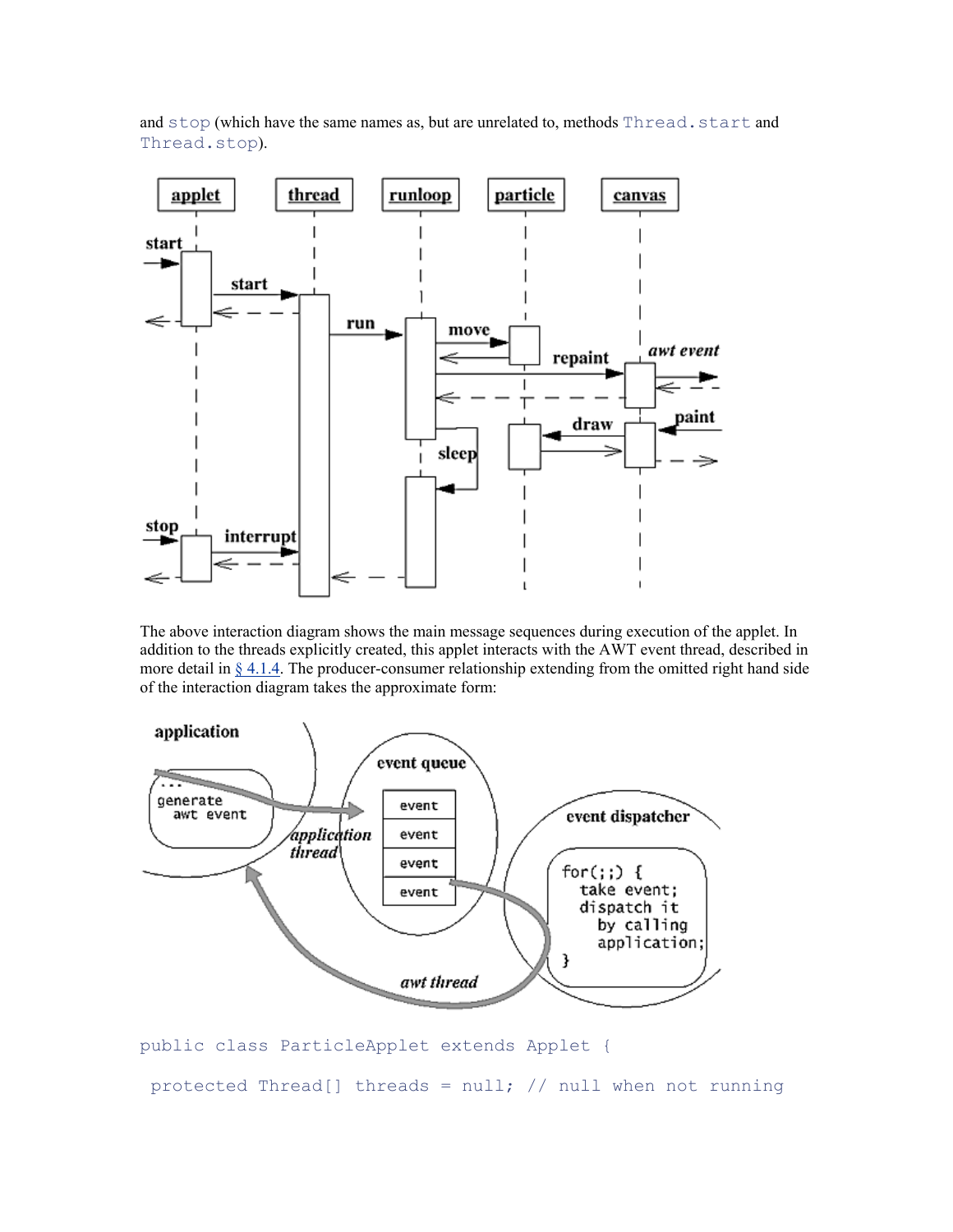```
 protected final ParticleCanvas canvas 
                           = new ParticleCanvas(100); 
public void init() { add(canvas); }
 protected Thread makeThread(final Particle p) { // utility 
  Runnable runloop = new Runnable() { 
   public void run() { 
     try { 
      for(j; j) {
       p.move(); 
        canvas.repaint(); 
        Thread.sleep(100); // 100msec is arbitrary 
       } 
      } 
      catch (InterruptedException e) { return; } 
     } 
    }; 
   return new Thread(runloop); 
   } 
   public synchronized void start() { 
   int n = 10; // just for demo
   if (threads == null) { // bypass if already started
     Particle[] particles = new Particle[n]; 
    for (int i = 0; i < n; ++i)
    particles[i] = new Particle(50, 50);
     canvas.setParticles(particles); 
    threads = new Thread[n];
    for (int i = 0; i < n; ++i) {
     threads[i] = makeThread(particles[i]);
     threads[i].start(); 
     } 
    } 
   } 
  public synchronized void stop() { 
    if (threads != null) { // bypass if already stopped 
     for (int i = 0; i < threads. length; ++i)
       threads[i].interrupt(); 
     threads = null; } 
   } 
}
```
**Notes:**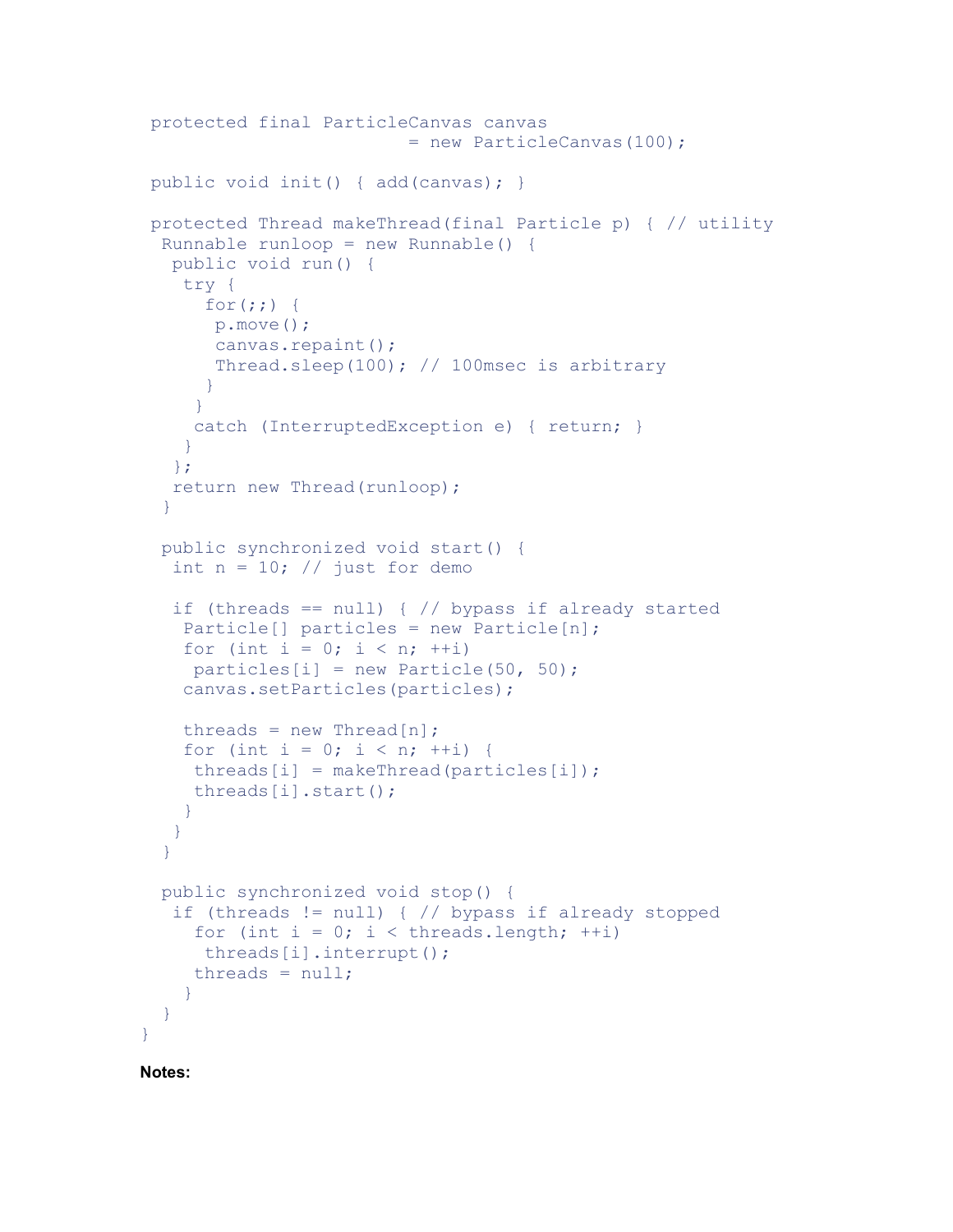- The action in makeThread defines a "forever" loop (which some people prefer to write equivalently as "while  $(true)$ ") that is broken only when the current thread is interrupted. During each iteration, the particle moves, tells the canvas to repaint so the move will be displayed, and then does nothing for a while, to slow things down to a humanviewable rate. Thread.sleep pauses the current thread. It is later resumed by a system timer.
- One reason that inner classes are convenient and useful is that they *capture* all appropriate context variables — here  $p$  and  $c$  any  $as$  — without the need to create a separate class with fields that record these values. This convenience comes at the price of one minor awkwardness: All captured method arguments and local variables must be declared as final, as a guarantee that the values can indeed be captured unambiguously. Otherwise, for example, if  $p$  were reassigned after constructing the Runnable inside method makeThread, then it would be ambiguous whether to use the original or the assigned value when executing the Runnable.
- The call to canvas. repaint does not directly invoke canvas. paint. The repaint method instead places an UpdateEvent on a java.awt.EventQueue. (This may be internally optimized and further manipulated to eliminate duplicate events.) A java.awt.EventDispatchThread asynchronously takes this event from the queue and dispatches it by (ultimately) invoking canvas. paint. This thread and possibly other system-created threads may exist even in nominally single-threaded programs.
- The activity represented by a constructed Thread object does not begin until invocation of the Thread.start method.
- As discussed in  $\S 3.1.2$ , there are several ways to cause a thread's activity to stop. The simplest is just to have the run method terminate normally. But in infinitely looping methods, the best option is to use Thread.interrupt. An interrupted thread will automatically abort (via an InterruptedException) from the methods Object.wait, Thread.join, and Thread.sleep. Callers can then catch this exception and take any appropriate action to shut down. Here, the catch in runloop just causes the run method to exit, which in turn causes the thread to terminate.
- The start and stop methods are synchronized to preclude concurrent starts or stops. Locking works out OK here even though these methods need to perform many operations (including calls to other objects) to achieve the required started-to-stopped or stopped-to-started state transitions. Nullness of variable threads is used as a convenient state indicator.

## **1.1.2 Thread Mechanics**

A thread is a call sequence that executes independently of others, while at the same time possibly sharing underlying system resources such as files, as well as accessing other objects constructed within the same program (see  $\S 1.2.2$ ). A java.lang.Thread *object* maintains bookkeeping and control for this activity.

Every program consists of at least one thread — the one that runs the main method of the class provided as a startup argument to the Java virtual machine ("JVM"). Other internal background threads may also be started during JVM initialization. The number and nature of such threads vary across JVM implementations. However, all user-level threads are explicitly constructed and started from the main thread, or from any other threads that they in turn create.

Here is a summary of the principal methods and properties of class Thread, as well as a few usage notes. They are further discussed and illustrated throughout this book. *The Java*™ *Language*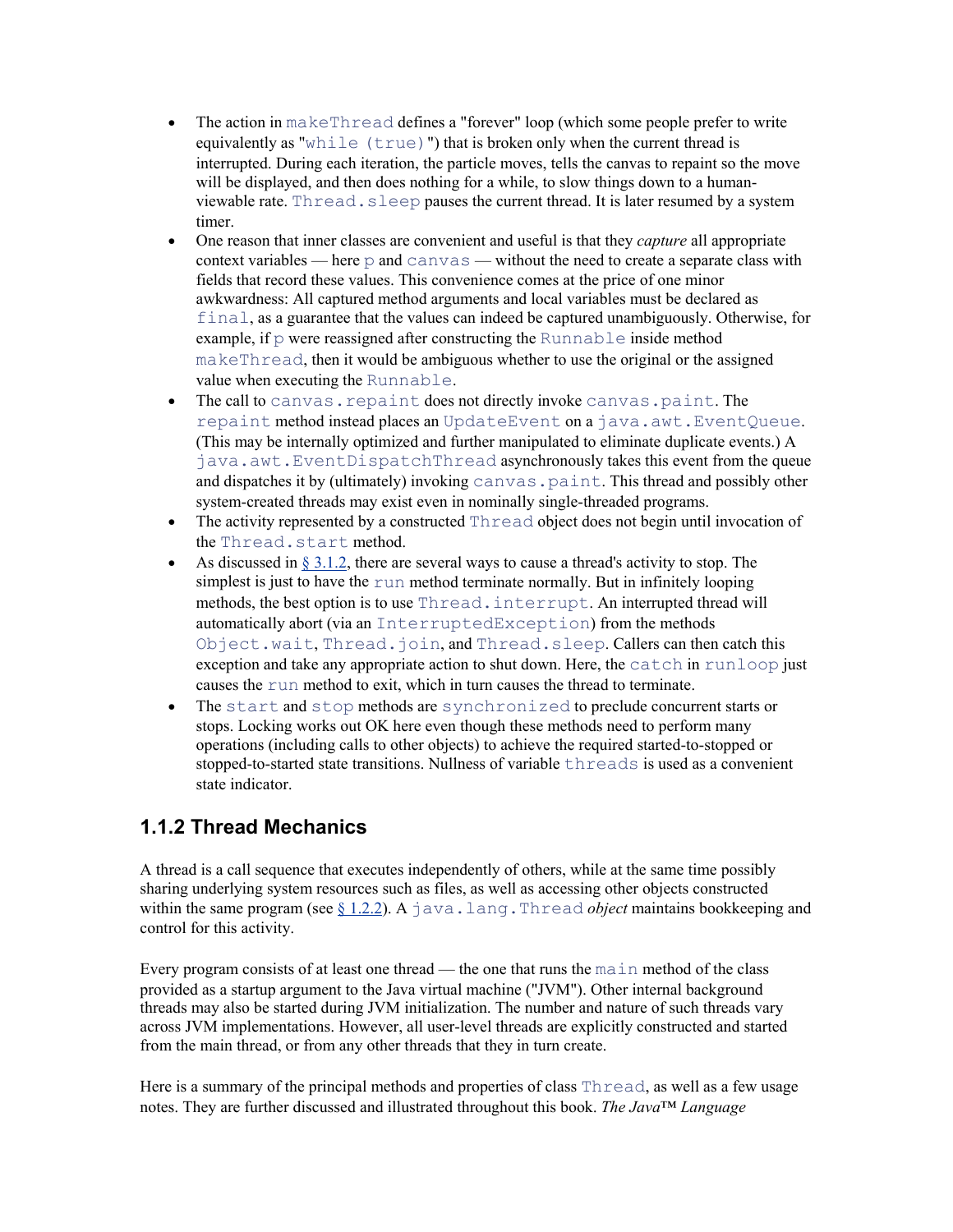*Specification* ("*JLS*") and the published API documentation should be consulted for more detailed and authoritative descriptions.

#### *1.1.2.1 Construction*

Different Thread constructors accept combinations of arguments supplying:

- A Runnable object, in which case a subsequent Thread.start invokes run of the supplied Runnable object. If no Runnable is supplied, the default implementation of Thread.run returns immediately.
- A String that serves as an identifier for the Thread. This can be useful for tracing and debugging, but plays no other role.
- The ThreadGroup in which the new Thread should be placed. If access to the ThreadGroup is not allowed, a SecurityException is thrown.

Class Thread itself implements Runnable. So, rather than supplying the code to be run in a Runnable and using it as an argument to a Thread constructor, you can create a subclass of Thread that overrides the run method to perform the desired actions. However, the best default strategy is to define a Runnable as a separate class and supply it in a Thread constructor. Isolating code within a distinct class relieves you of worrying about any potential interactions of synchronized methods or blocks used in the Runnable with any that may be used by methods of class Thread. More generally, this separation allows independent control over the nature of the action and the context in which it is run: The same Runnable can be supplied to threads that are otherwise initialized in different ways, as well as to other lightweight executors (see  $\S 4.1.4$ ). Also note that subclassing Thread precludes a class from subclassing any other class.

Thread objects also possess a daemon status attribute that cannot be set via any Thread constructor, but may be set only before a Thread is started. The method setDaemon asserts that the JVM may exit, abruptly terminating the thread, so long as all other non-daemon threads in the program have terminated. The  $\pm$  spacemon method returns status. The utility of daemon status is very limited. Even background threads often need to do some cleanup upon program exit. (The spelling of *daemon,* often pronounced as "day-mon", is a relic of systems programming tradition. System daemons are continuous processes, for example print-queue managers, that are "always" present on a system.)

#### *1.1.2.2 Starting threads*

Invoking its start method causes an instance of class Thread to initiate its run method as an independent activity. None of the synchronization locks held by the caller thread are held by the new thread (see  $\S$  2.2.1).

A Thread terminates when its run method completes by either returning normally or throwing an unchecked exception (i.e., RuntimeException, Error, or one of their subclasses). Threads are not restartable, even after they terminate. Invoking start more than once results in an InvalidThreadStateException.

The method is  $A \perp i$  ve returns true if a thread has been started but has not terminated. It will return  $true$  if the thread is merely blocked in some way. JVM implementations have been known to differ in the exact point at which  $\pm$  salive returns false for threads that have been cancelled (see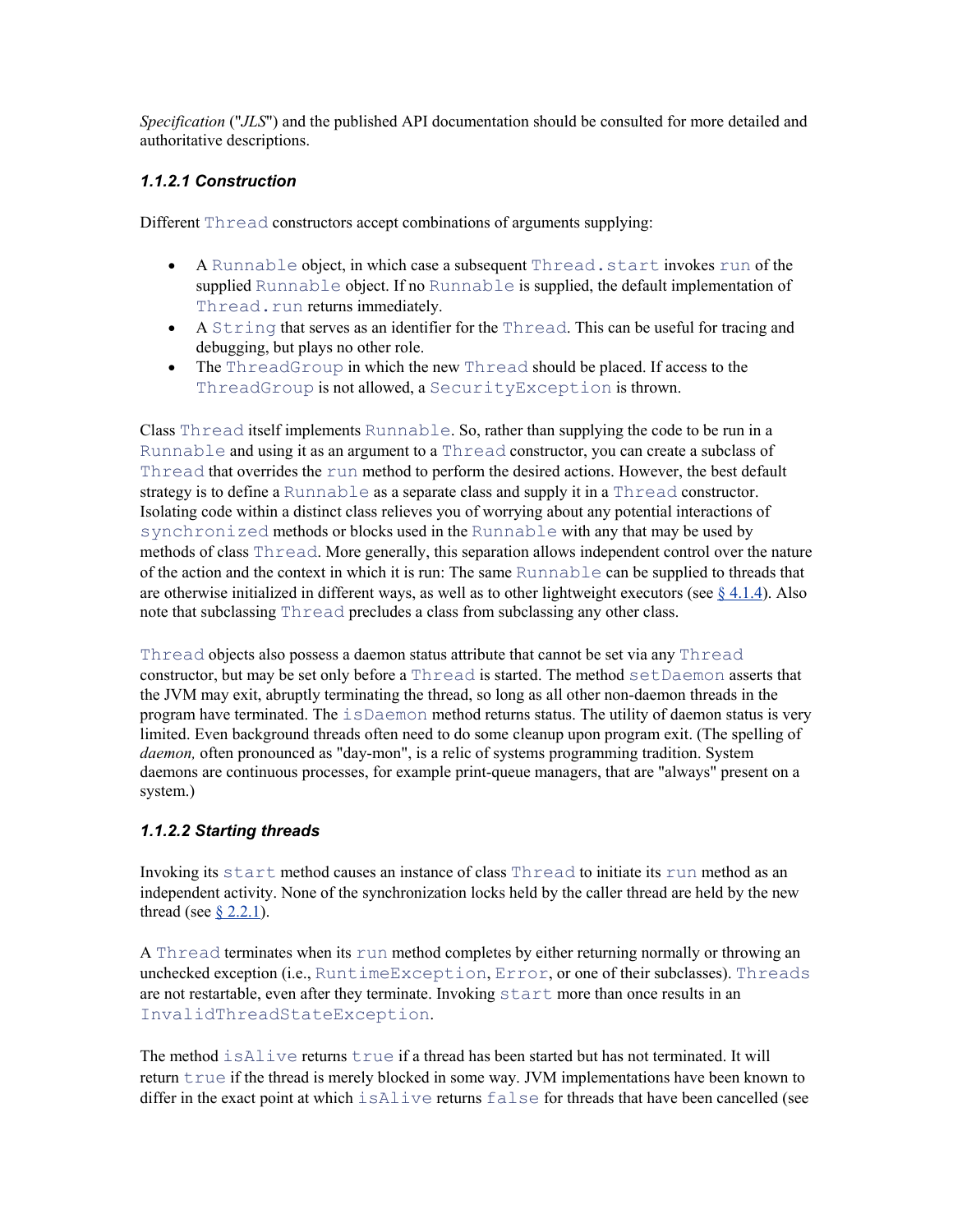$§ 3.1.2$ ). There is no method that tells you whether a thread that is not isAlive has ever been started. Also, one thread cannot readily determine which other thread started it, although it may determine the identities of other threads in its  $\text{ThreadGroup}$  (see § 1.1.2.6).

#### *1.1.2.3 Priorities*

To make it possible to implement the Java virtual machine across diverse hardware platforms and operating systems, the Java programming language makes no promises about scheduling or fairness, and does not even strictly guarantee that threads make forward progress (see  $\S$  3.4.1.5). But threads do support priority methods that heuristically influence schedulers:

- Each Thread has a priority, ranging between Thread. MIN PRIORITY and Thread.MAX PRIORITY (defined as 1 and 10 respectively).
- By default, each new thread has the same priority as the thread that created it. The initial thread associated with a main by default has priority Thread.NORM\_PRIORITY (5).
- The current priority of any thread can be accessed via method  $\text{qetPriority}.$
- The priority of any thread can be dynamically changed via method setPriority. The maximum allowed priority for a thread is bounded by its ThreadGroup.

When more *runnable* (see § 1.3.2) threads than available CPUs, a scheduler is generally biased to prefer running those with higher priorities. The exact policy may and does vary across platforms. For example, some JVM implementations always select the thread with the highest current priority (with ties broken arbitrarily). Some JVM implementations map the ten Thread priorities into a smaller number of system-supported categories, so threads with different priorities may be treated equally. And some mix declared priorities with aging schemes or other scheduling policies to ensure that even low-priority threads eventually get a chance to run. Also, setting priorities may, but need not, affect scheduling with respect to other programs running on the same computer system.

Priorities have no other bearing on semantics or correctness (see  $\S 1.3$ ). In particular, priority manipulations cannot be used as a substitute for locking. Priorities can be used only to express the relative importance or urgency of different threads, where these priority indications would be useful to take into account when there is heavy contention among threads trying to get a chance to execute. For example, setting the priorities of the particle animation threads in ParticleApplet below that of the applet thread constructing them might on some systems improve responsiveness to mouse clicks, and would at least not hurt responsiveness on others. But programs should be designed to run correctly (although perhaps not as responsively) even if  $\text{setPriority}$  is defined as a no-op. (Similar remarks hold for  $y$ ield; see  $\S$  1.1.2.5.)

The following table gives one set of general conventions for linking task categories to priority settings. In many concurrent applications, relatively few threads are actually runnable at any given time (others are all blocked in some way), in which case there is little reason to manipulate priorities. In other cases, minor tweaks in priority settings may play a small part in the final tuning of a concurrent system.

| Range   | Use                       |  |  |  |  |
|---------|---------------------------|--|--|--|--|
| 10      | Crisis management         |  |  |  |  |
| 7-9     | Interactive, event-driven |  |  |  |  |
| 4-6     | IO-bound                  |  |  |  |  |
| $2 - 3$ | Background computation    |  |  |  |  |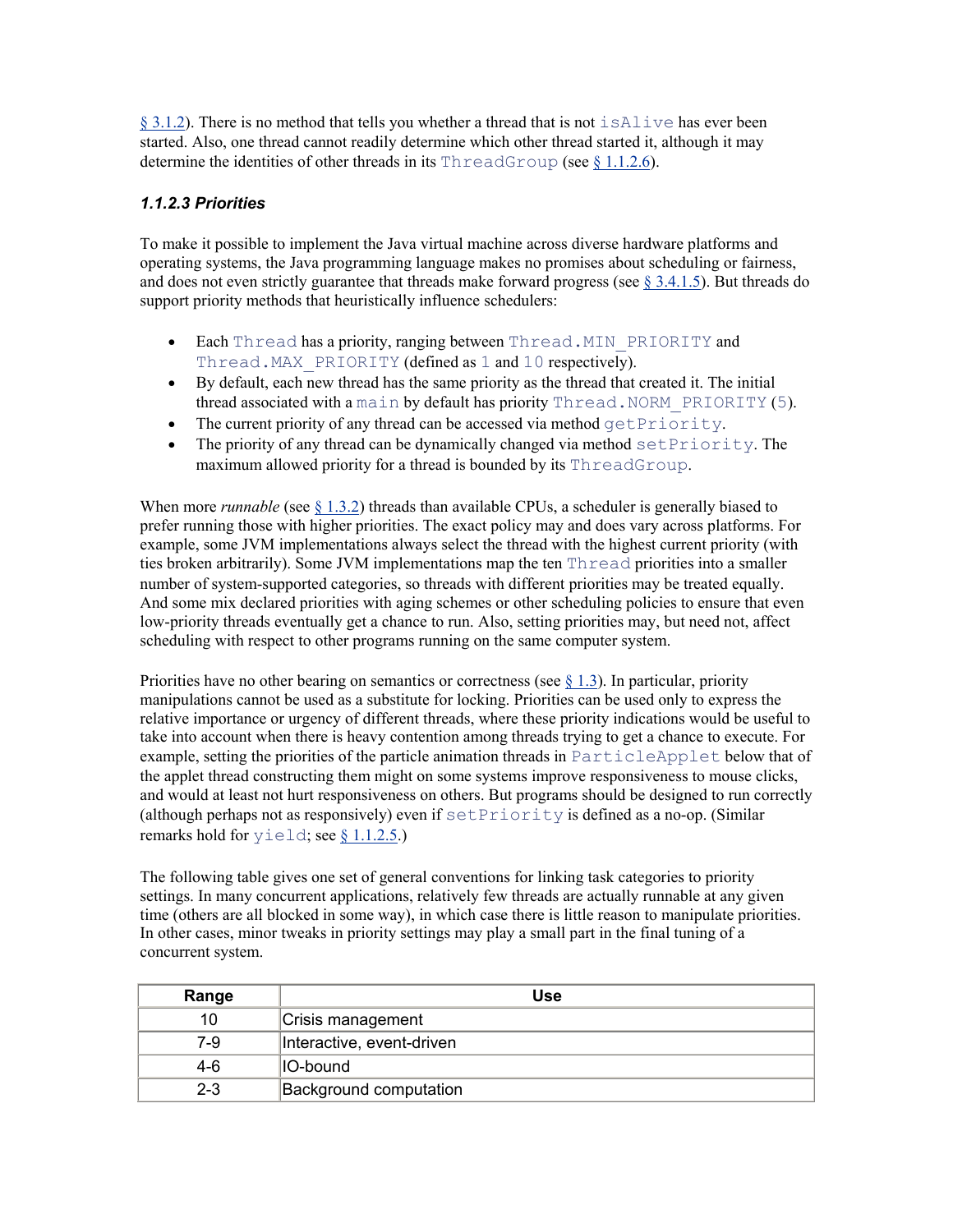#### *1.1.2.4 Control methods*

Only a few methods are available for communicating across threads:

- Each Thread has an associated boolean interruption status (see  $\S 3.1.2$ ). Invoking t.interrupt for some Thread t sets t's interruption status to true, unless Thread t is engaged in Object.wait, Thread.sleep, or Thread.join; in this case interrupt causes these actions (in t) to throw InterruptedException, but t's interruption status is set to false.
- The interruption status of any Thread can be inspected using method isInterrupted. This method returns true if the thread has been interrupted via the interrupt method but the status has not since been reset either by the thread invoking Thread.interrupted (see  $\S 1.1.2.5$ ) or in the course of wait, sleep, or join throwing InterruptedException.
- Invoking t.join() for Thread t suspends the *caller* until the target Thread t completes: the call to t.join() returns when t.isAlive() is false (see  $\S$  4.3.2). A version with a (millisecond) time argument returns control even if the thread has not completed within the specified time limit. Because of how isAlive is defined, it makes no sense to invoke  $\overline{\uparrow} \circ \overline{\downarrow}$  on a thread that has not been started. For similar reasons, it is unwise to try to join a Thread that you did not create.

Originally, class Thread supported the additional control methods suspend, resume, stop, and destroy. Methods suspend, resume, and stop have since been *deprecated;* method destroy has never been implemented in any release and probably never will be. The effects of methods suspend and resume can be obtained more safely and reliably using the waiting and notification techniques discussed in  $\S 3.2$ . The problems surrounding  $\text{stop}$  are discussed in  $\S 3.1.2.3$ .

#### *1.1.2.5 Static methods*

Some Thread class methods can be applied only to the thread that is currently running (i.e., the thread making the call to the Thread method). To enforce this, these methods are declared as static.

- Thread.currentThread returns a reference to the current Thread. This reference may then be used to invoke other (non-static) methods. For example, Thread.currentThread().getPriority() returns the priority of the thread making the call.
- Thread.interrupted clears interruption status of the current Thread and returns previous status. (Thus, one Thread's interruption status cannot be cleared from other threads.)
- Thread.sleep(long msecs) causes the current thread to suspend for at least msecs milliseconds (see § 3.2.2).
- Thread. yield is a purely heuristic hint advising the JVM that if there are any other runnable but non-running threads, the scheduler should run one or more of these threads rather than the current thread. The JVM may interpret this hint in any way it likes.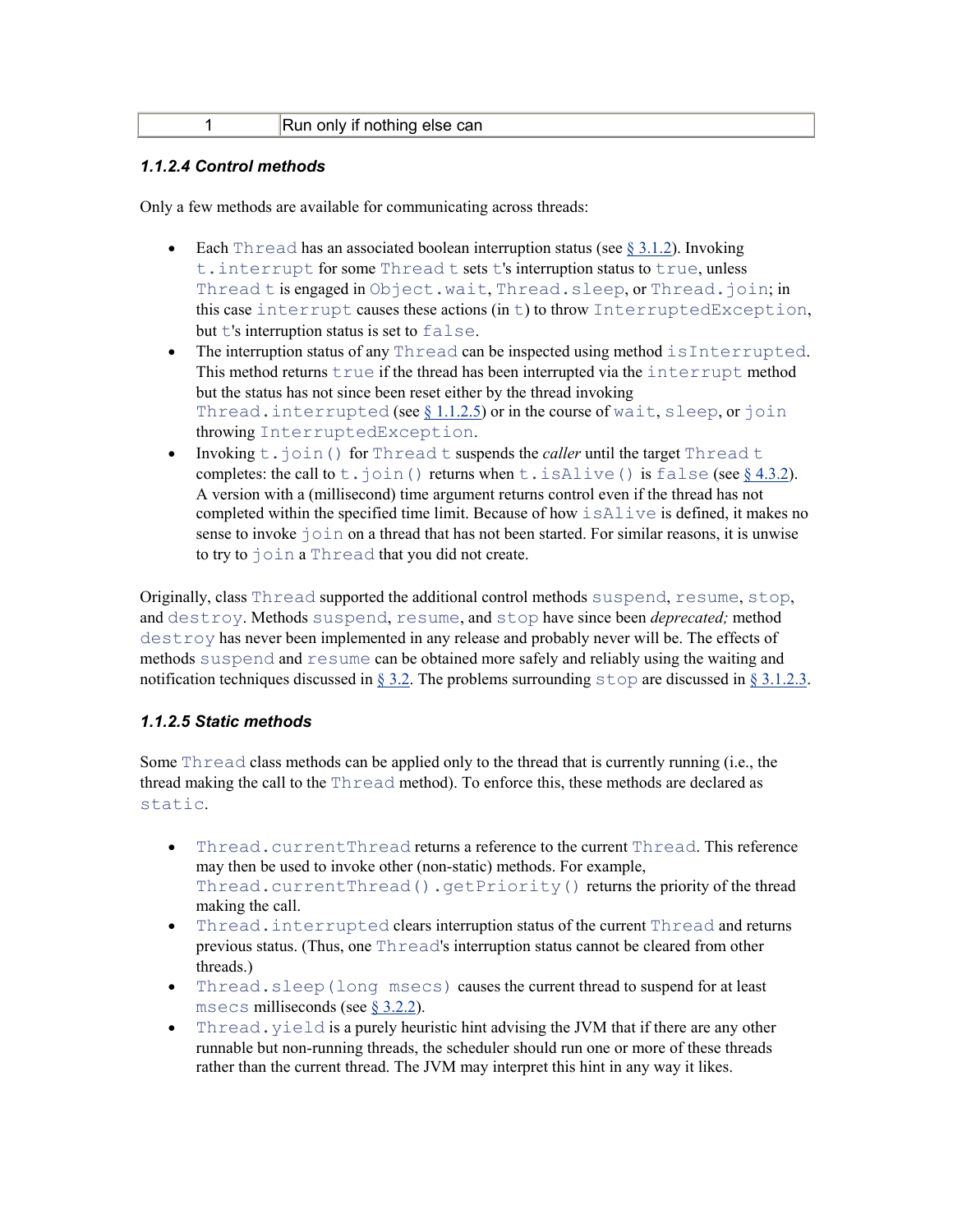Despite the lack of guarantees,  $\text{yield can be pragmatically effective on some single-CPU JVM}$ implementations that do not use time-sliced pre-emptive scheduling (see  $\S$  1.2.2). In this case, threads are rescheduled only when one blocks (for example on IO, or via  $s \leq s \leq 0$ ). On these systems, threads that perform time-consuming non-blocking computations can tie up a CPU for extended periods, decreasing the responsiveness of an application. As a safeguard, methods performing non-blocking computations that might exceed acceptable response times for event handlers or other reactive threads can insert yields (or perhaps even sleeps) and, when desirable, also run at lower priority settings. To minimize unnecessary impact, you can arrange to invoke yield only occasionally; for example, a loop might contain:

```
if (Math.random() < 0.01) Thread.yield();
```
On JVM implementations that employ pre-emptive scheduling policies, especially those on multiprocessors, it is possible and even desirable that the scheduler will simply ignore this hint provided by yield.

#### *1.1.2.6 ThreadGroups*

Every Thread is constructed as a member of a ThreadGroup, by default the same group as that of the Thread issuing the constructor for it. ThreadGroups nest in a tree-like fashion. When an object constructs a new ThreadGroup, it is nested under its current group. The method getThreadGroup returns the group of any thread. The ThreadGroup class in turn supports methods such as enumerate that indicate which threads are currently in the group.

One purpose of class ThreadGroup is to support security policies that dynamically restrict access to Thread operations; for example, to make it illegal to interrupt a thread that is not in your group. This is one part of a set of protective measures against problems that could occur, for example, if an applet were to try to kill the main screen display update thread. ThreadGroups may also place a ceiling on the maximum priority that any member thread can possess.

ThreadGroups tend not to be used directly in thread-based programs. In most applications, normal collection classes (for example java.util.Vector) are better choices for tracking groups of Thread objects for application-dependent purposes.

Among the few ThreadGroup methods that commonly come into play in concurrent programs is method uncaughtException, which is invoked when a thread in a group terminates due to an uncaught unchecked exception (for example a NullPointerException). This method normally causes a stack trace to be printed.

## **1.1.3 Further Readings**

This book is not a reference manual on the Java programming language. (It is also not exclusively a how-to tutorial guide, or an academic textbook on concurrency, or a report on experimental research, or a book on design methodology or design patterns or pattern languages, but includes discussions on each of these facets of concurrency.) Most sections conclude with lists of resources that provide more information on selected topics. If you do a lot of concurrent programming, you will want to read more about some of them.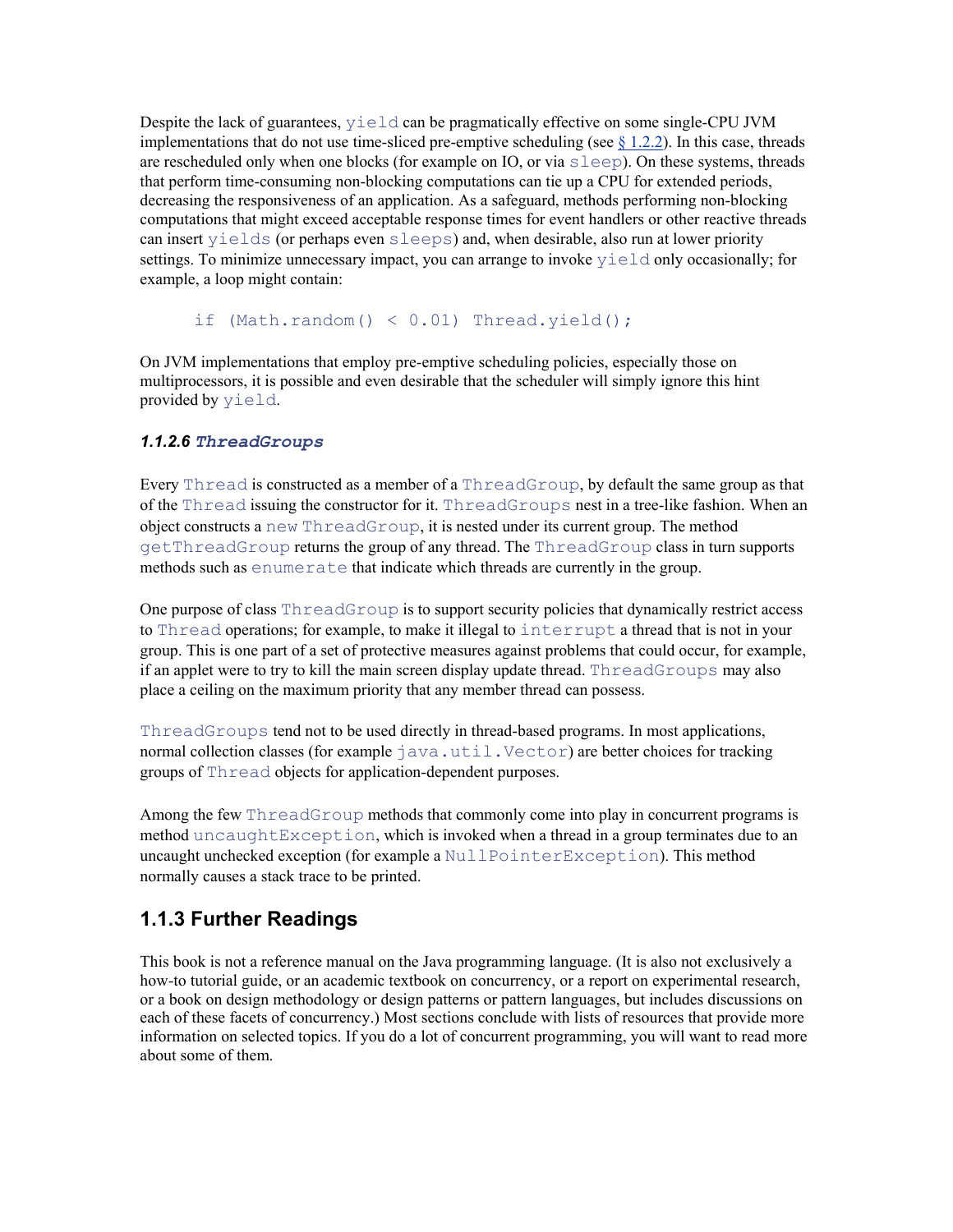The *JLS* should be consulted for more authoritative accounts of the properties of Java programming language constructs summarized in this book:

Gosling, James, Bill Joy, and Guy Steele. *The Java™ Language Specification*, Addison-Wesley, 1996. As of this writing, a second edition of *JLS* is projected to contain clarifications and updates for the Java 2 Platform.

Introductory accounts include:

Arnold, Ken, and James Gosling. *The Java™ Programming Language, Second Edition*, Addison-Wesley, 1998.

If you have never written a program using threads, you may find it useful to work through either the online or book version of the *Threads* section of:

Campione, Mary, and Kathy Walrath. *The Java™ Tutorial, Second Edition*, Addison-Wesley, 1998.

A concise guide to UML notation is:

Fowler, Martin, with Kendall Scott. *UML Distilled, Second Edition*, Addison-Wesley, 1999. The UML diagram keys on pages 3-4 of the present book are excerpted by permission.

A more extensive account of UML is:

Rumbaugh, James, Ivar Jacobson, and Grady Booch. *The Unified Modeling Language Reference Manual*, Addison-Wesley, 1999.

## **1.2 Objects and Concurrency**

There are many ways to characterize objects, concurrency, and their relationships. This section discusses several different perspectives — definitional, system-based, stylistic, and modeling-based that together help establish a conceptual basis for concurrent object-oriented programming.

## **1.2.1 Concurrency**

Like most computing terms, "concurrency" is tricky to pin down. Informally, a concurrent program is one that does more than one thing at a time. For example, a web browser may be simultaneously performing an HTTP GET request to get an HTML page, playing an audio clip, displaying the number of bytes received of some image, and engaging in an advisory dialog with a user. However, this simultaneity is sometimes an illusion. On some computer systems these different activities might indeed be performed by different CPUs. But on other systems they are all performed by a single timeshared CPU that switches among different activities quickly enough that they appear to be simultaneous, or at least nondeterministically interleaved, to human observers.

A more precise, though not very interesting definition of concurrent programming can be phrased operationally: A Java virtual machine and its underlying operating system (OS) provide mappings from apparent simultaneity to physical parallelism (via multiple CPUs), or lack thereof, by allowing independent activities to proceed in parallel when possible and desirable, and otherwise by timesharing. Concurrent programming consists of using programming constructs that are mapped in this way. Concurrent programming in the Java programming language entails using Java programming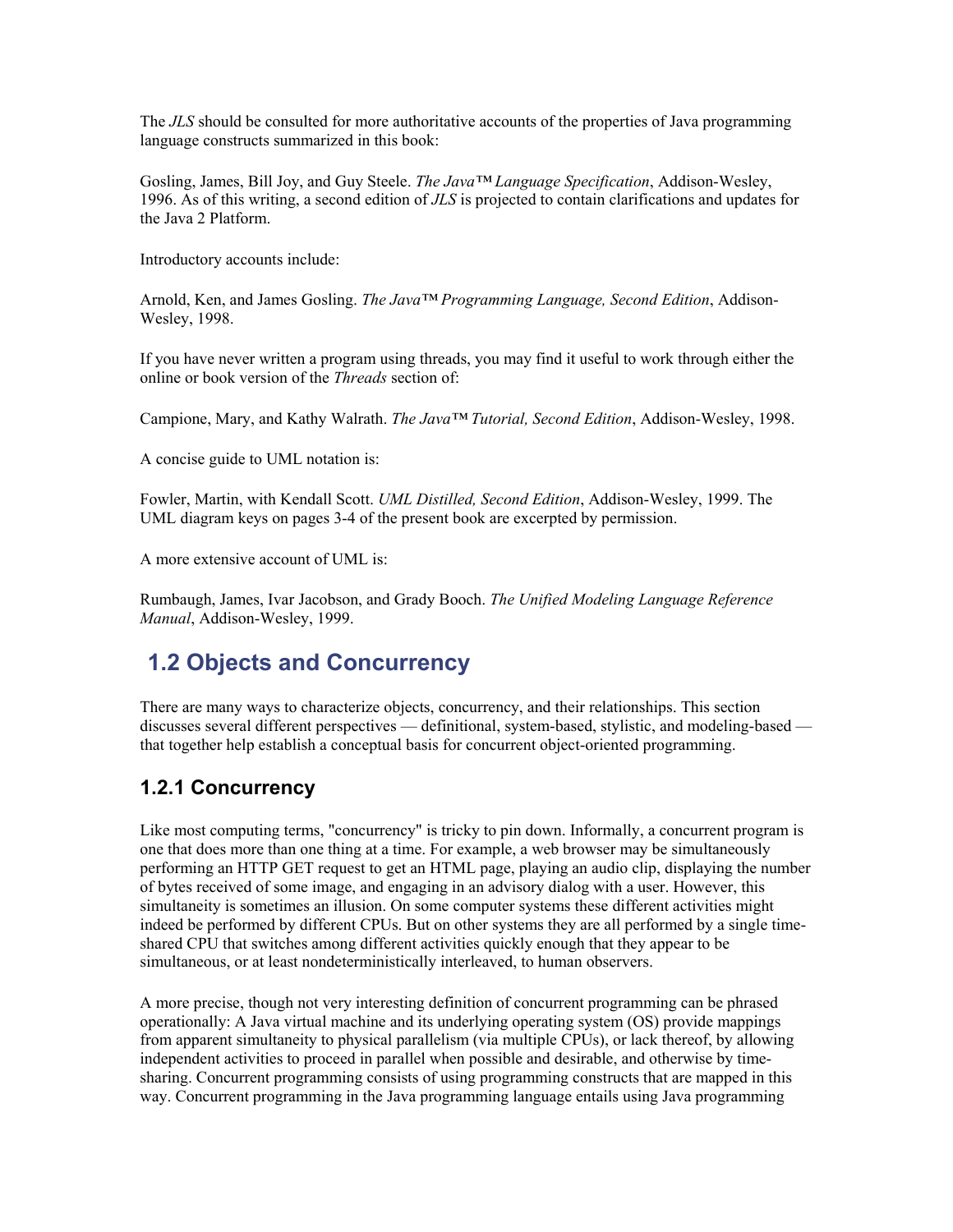language constructs to this effect, as opposed to system-level constructs that are used to create new operating system processes. By convention, this notion is further restricted to constructs affecting a single JVM, as opposed to distributed programming, for example using remote method invocation (RMI), that involves multiple JVMs residing on multiple computer systems.

Concurrency and the reasons for employing it are better captured by considering the nature of a few common types of concurrent applications:

*Web services.* Most socket-based web services (for example, HTTP daemons, servlet engines, and application servers) are multithreaded. Usually, the main motivation for supporting multiple concurrent connections is to ensure that new incoming connections do not need to wait out completion of others. This generally minimizes service latencies and improves availability.

*Number crunching.* Many computation-intensive tasks can be parallelized, and thus execute more quickly if multiple CPUs are present. Here the goal is to maximize throughput by exploiting parallelism.

*I/O processing.* Even on a nominally sequential computer, devices that perform reads and writes on disks, wires, etc., operate independently of the CPU. Concurrent programs can use the time otherwise wasted waiting for slow I/O, and can thus make more efficient use of a computer's resources.

*Simulation.* Concurrent programs can simulate physical objects with independent autonomous behaviors that are hard to capture in purely sequential programs.

*GUI-based applications.* Even though most user interfaces are intentionally single-threaded, they often establish or communicate with multithreaded services. Concurrency enables user controls to stay responsive even during time-consuming actions.

*Component-based software.* Large-granularity software components (for example those providing design tools such as layout editors) may internally construct threads in order to assist in bookkeeping, provide multimedia support, achieve greater autonomy, or improve performance.

*Mobile code*. Frameworks such as the java.applet package execute downloaded code in separate threads as one part of a set of policies that help to isolate, monitor, and control the effects of unknown code.

*Embedded systems.* Most programs running on small dedicated devices perform real-time control. Multiple components each continuously *react* to external inputs from sensors or other devices, and produce external outputs in a timely manner. As defined in *The Java™ Language Specification,* the Java platform does not support *hard* real-time control in which system correctness depends on actions being performed by certain deadlines. Particular run-time systems may provide the stronger guarantees required in some safety-critical hard-real-time systems. But all JVM implementations support *soft* real-time control, in which timeliness and performance are considered quality-of-service issues rather than correctness issues (see  $\S$  1.3.3). This reflects portability goals that enable the JVM to be implemented on modern opportunistic, multipurpose hardware and system software.

## **1.2.2 Concurrent Execution Constructs**

Threads are only one of several constructs available for concurrently executing code. The idea of generating a new activity can be mapped to any of several abstractions along a granularity continuum reflecting trade-offs of autonomy versus overhead. Thread-based designs do not always provide the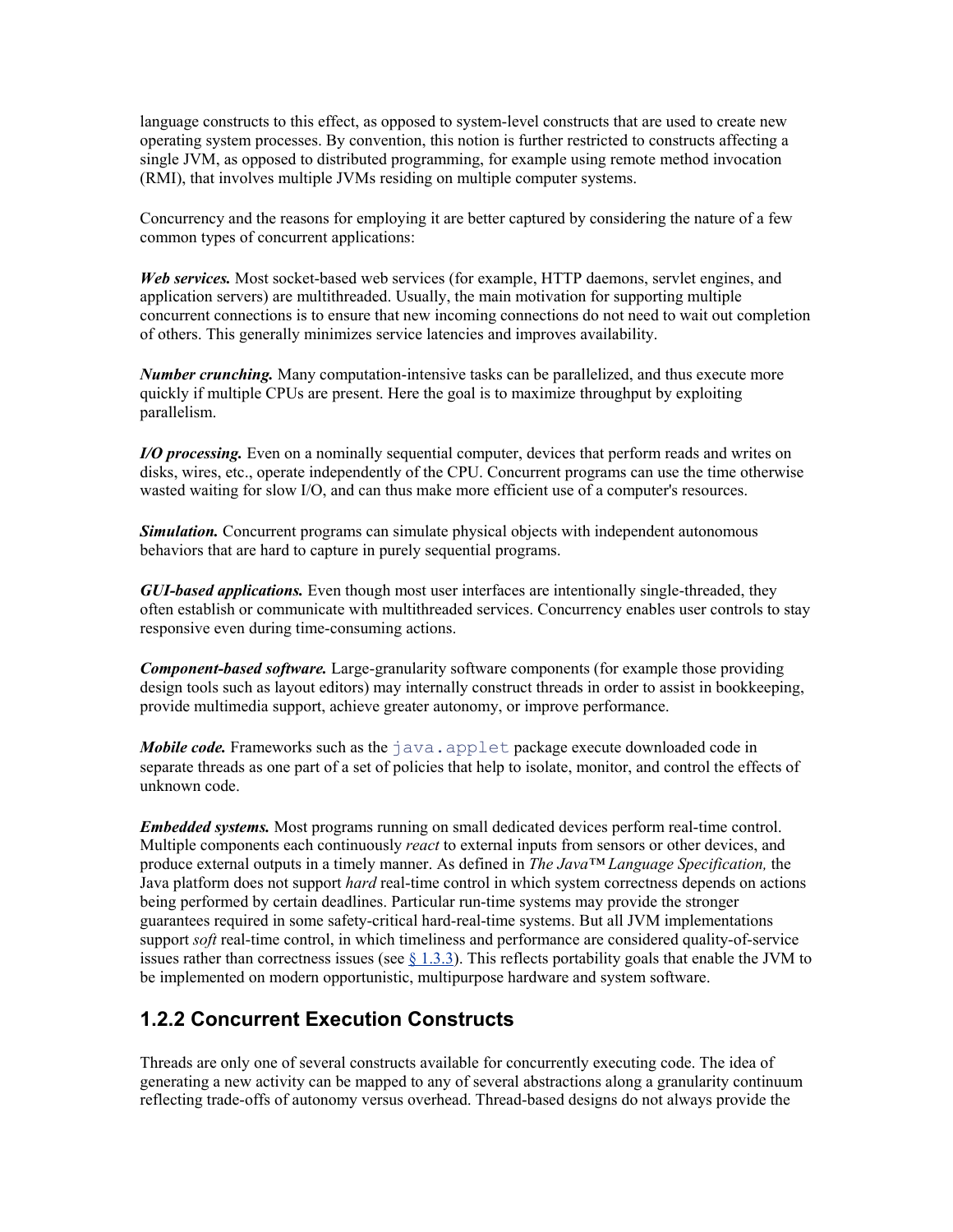best solution to a given concurrency problem. Selection of one of the alternatives discussed below can provide either more or less security, protection, fault-tolerance, and administrative control, with either more or less associated overhead. Differences among these options (and their associated programming support constructs) impact design strategies more than do any of the details surrounding each one.

#### *1.2.2.1 Computer systems*

If you had a large supply of computer systems, you might map each logical unit of execution to a different computer. Each computer system may be a uniprocessor, a multiprocessor, or even a cluster of machines administered as a single unit and sharing a common operating system. This provides unbounded autonomy and independence. Each system can be administered and controlled separately from all the others.

However, constructing, locating, reclaiming, and passing messages among such entities can be expensive, opportunities for sharing local resources are eliminated, and solutions to problems surrounding naming, security, fault-tolerance, recovery, and reachability are all relatively heavy in comparison with those seen in concurrent programs. So this mapping choice is typically applied only for those aspects of a system that intrinsically require a distributed solution. And even here, all but the tiniest embedded computer devices host more than one process.

#### *1.2.2.2 Processes*

A process is an operating-system abstraction that allows one computer system to support many units of execution. Each process typically represents a separate running program; for example, an executing JVM. Like the notion of a "computer system", a "process" is a logical abstraction, not a physical one. So, for example, bindings from processes to CPUs may vary dynamically.

Operating systems guarantee some degree of independence, lack of interference, and security among concurrently executing processes. Processes are generally not allowed to access one another's storage locations (although there are usually some exceptions), and must instead communicate via interprocess communication facilities such as pipes. Most systems make at least best-effort promises about how processes will be created and scheduled. This nearly always entails *pre-emptive* timeslicing — suspending processes on a periodic basis to give other processes a chance to run.

The overhead for creating, managing, and communicating among processes can be a lot lower than in per-machine solutions. However, since processes share underlying computational resources (CPUs, memory, IO channels, and so on), they are less autonomous. For example, a machine crash caused by one process kills all processes.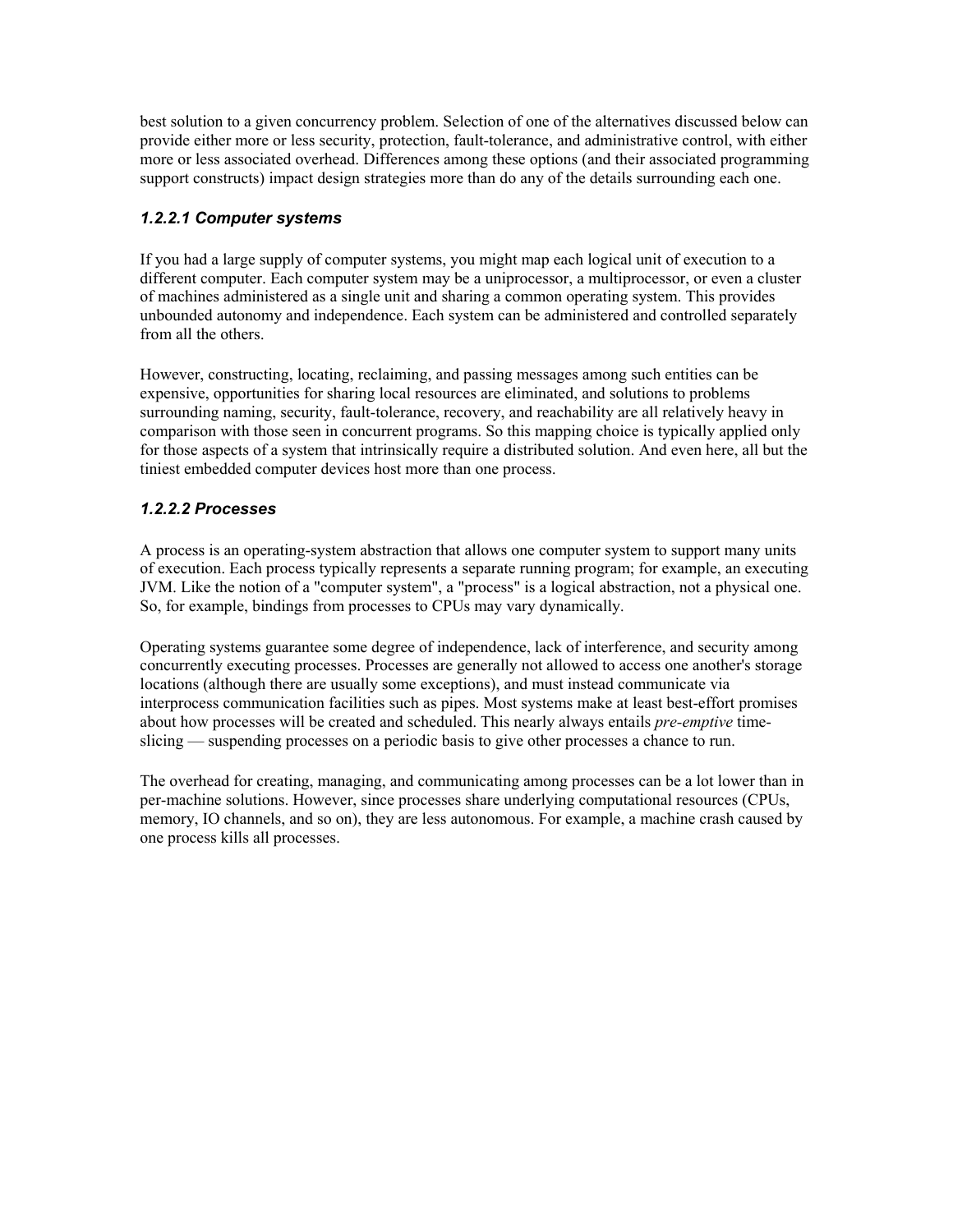

#### *1.2.2.3 Threads*

Thread constructs of various forms make further trade-offs in autonomy, in part for the sake of lower overhead. The main trade-offs are:

*Sharing.* Threads may share access to the memory, open files, and other resources associated with a single process. Threads in the Java programming language may share all such resources. Some operating systems also support intermediate constructions, for example "lightweight processes" and "kernel threads" that share only some resources, do so only upon explicit request, or impose other restrictions.

*Scheduling.* Independence guarantees may be weakened to support cheaper scheduling policies. At one extreme, all threads can be treated together as a single-threaded process, in which case they may *cooperatively* contend with each other so that only one thread is running at a time, without giving any other thread a chance to run until it blocks (see  $\S$  1.3.2). At the other extreme, the underlying scheduler can allow all threads in a system to contend directly with each other via pre-emptive scheduling rules. Threads in the Java programming language may be scheduled using any policy lying at or anywhere between these extremes.

*Communication.* Systems interact via communication across wires or wireless channels, for example using sockets. Processes may also communicate in this fashion, but may also use lighter mechanisms such as pipes and interprocess signalling facilities. Threads can use all of these options, plus other cheaper strategies relying on access to memory locations accessible across multiple threads, and employing memory-based synchronization facilities such as locks and waiting and notification mechanisms. These constructs support more efficient communication, but sometimes incur the expense of greater complexity and consequently greater potential for programming error.

#### *1.2.2.4 Tasks and lightweight executable frameworks*

The trade-offs made in supporting threads cover a wide range of applications, but are not always perfectly matched to the needs of a given activity. While performance details differ across platforms, the overhead in creating a thread is still significantly greater than the cheapest (but least independent) way to invoke a block of code — calling it directly in the current thread.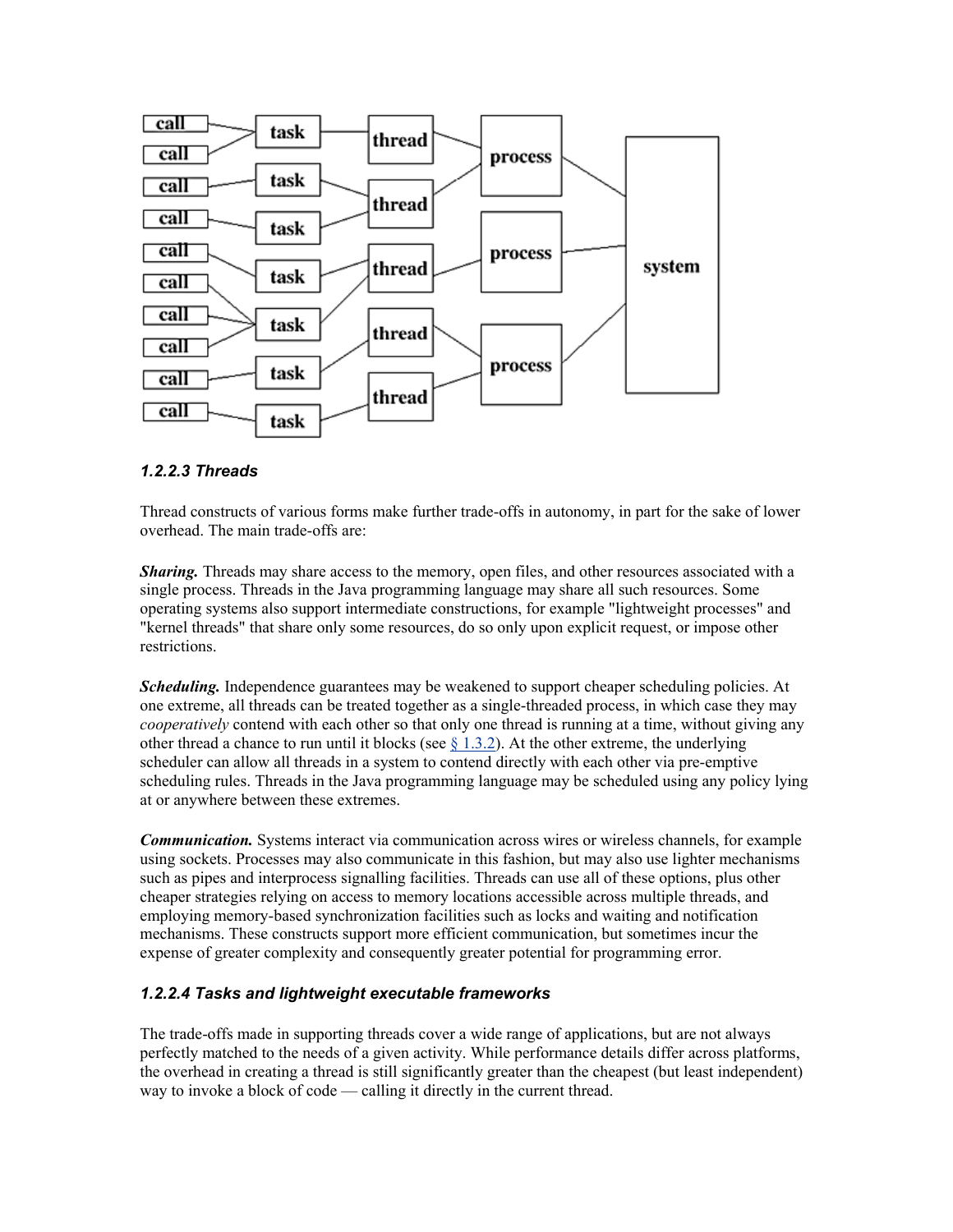When thread creation and management overhead become performance concerns, you may be able to make additional trade-offs in autonomy by creating your own lighter-weight execution frameworks that impose further restrictions on usage (for example by forbidding use of certain forms of blocking), or make fewer scheduling guarantees, or restrict synchronization and communication to a more limited set of choices. As discussed in  $\S 4.1.4$ , these tasks can then be mapped to threads in about the same way that threads are mapped to processes and computer systems.

The most familiar lightweight executable frameworks are event-based systems and subsystems (see § 1.2.3,  $\S 3.6.4$ , and  $\S 4.1$ ), in which calls triggering conceptually asynchronous activities are maintained as events that may be queued and processed by background threads. Several additional lightweight executable frameworks are described in Chapter 4. When they apply, construction and use of such frameworks can improve both the structure and performance of concurrent programs. Their use reduces concerns (see  $\S$  1.3.3) that can otherwise inhibit the use of concurrent execution techniques for expressing logically asynchronous activities and logically autonomous objects (see § 1.2.4).

## **1.2.3 Concurrency and OO Programming**

Objects and concurrency have been linked since the earliest days of each. The first concurrent OO programming language (created circa 1966), *Simula,* was also the first OO language, and was among the first concurrent languages. Simula's initial OO and concurrency constructs were somewhat primitive and awkward. For example, concurrency was based around *coroutines* — thread-like constructs requiring that programmers explicitly hand off control from one task to another. Several other languages providing both concurrency and OO constructs followed — indeed, even some of the earliest prototype versions of C++ included a few concurrency-support library classes. And Ada (although, in its first versions, scarcely an OO language) helped bring concurrent programming out from the world of specialized, low-level languages and systems.

OO design played no practical role in the multithreaded systems programming practices emerging in the 1970s. And concurrency played no practical role in the wide-scale embrace of OO programming that began in the 1980s. But interest in OO concurrency stayed alive in research laboratories and advanced development groups, and has re-emerged as an essential aspect of programming in part due to the popularity and ubiquity of the Java platform.

Concurrent OO programming shares most features with programming of any kind. But it differs in critical ways from the kinds of programming you may be most familiar with, as discussed below.

#### *1.2.3.1 Sequential OO programming*

Concurrent OO programs are often structured using the same programming techniques and design patterns as sequential OO programs (see for example § 1.4). But they are intrinsically more complex. When more than one activity can occur at a time, program execution is necessarily nondeterministic. Code may execute in surprising orders — any order that is not explicitly ruled out is allowed (see  $\S$ ) 2.2.7). So you cannot always understand concurrent programs by sequentially reading through their code. For example, without further precautions, a field set to one value in one line of code may have a different value (due to the actions of some other concurrent activity) by the time the next line of code is executed. Dealing with this and other forms of *interference* often introduces the need for a bit more rigor and a more conservative outlook on design.

#### *1.2.3.2 Event-based programming*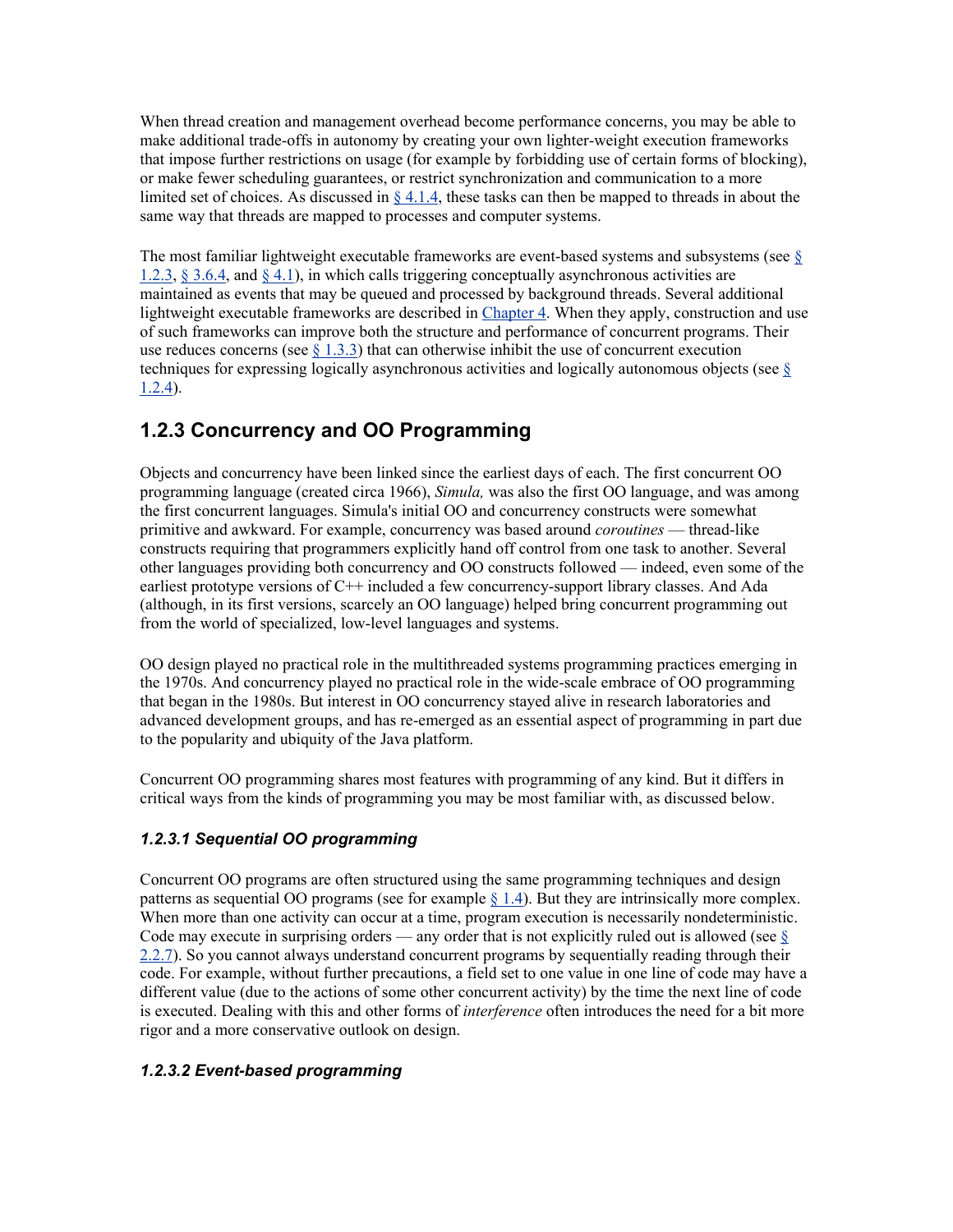Some concurrent programming techniques have much in common with those in event frameworks employed in GUI toolkits supported by  $\forall x \in A$  and  $\forall y \in A$ . swing, and in other languages such as Tcl/Tk and Visual Basic. In GUI frameworks, events such as mouse clicks are encapsulated as Event objects that are placed in a single EventQueue. These events are then dispatched and processed one-by-one in a single *event loop,* which normally runs as a separate thread. As discussed in  $§$  4.1, this design can be extended to support additional concurrency by (among other tactics) creating multiple event loop threads, each concurrently processing events, or even dispatching each event in a separate thread. Again, this opens up new design possibilities, but also introduces new concerns about interference and coordination among concurrent activities.

#### *1.2.3.3 Concurrent systems programming*

Object-oriented concurrent programming differs from multithreaded systems programming in languages such as C mainly due to the encapsulation, modularity, extensibility, security, and safety features otherwise lacking in C. Additionally, concurrency support is built into the Java programming language, rather than supplied by libraries. This eliminates the possibility of some common errors, and also enables compilers to automatically and safely perform some optimizations that would need to be performed manually in C.

While concurrency support constructs in the Java programming language are generally similar to those in the standard POSIX pthreads library and related packages typically used in C, there are some important differences, especially in the details of waiting and notification (see  $\S 3.2.2$ ). It is very possible to use utility classes that act almost just like POSIX routines (see  $\S$  3.4.4). But it is often more productive instead to make minor adjustments to exploit the versions that the language directly supports.

#### *1.2.3.4 Other concurrent programming languages*

Essentially all concurrent programming languages are, at some level, equivalent, if only in the sense that all concurrent languages are widely believed not to have defined the right concurrency features. However, it is not all that hard to make programs in one language *look* almost equivalent to those in other languages or those using other constructs, by developing packages, classes, utilities, tools, and coding conventions that mimic features built into others. In the course of this book, constructions are introduced that provide the capabilities and programming styles of semaphore-based systems  $(\S 3.4.1)$ , futures (§ 4.3.3), barrier-based parallelism (§ 4.4.3), CSP (§ 4.5.1) and others. It is a perfectly great idea to write programs using *only* one of these styles, if this suits your needs. However, many concurrent designs, patterns, frameworks, and systems have eclectic heritages and steal good ideas from anywhere they can.

## **1.2.4 Object Models and Mappings**

Conceptions of objects often differ across sequential versus concurrent OO programming, and even across different styles of concurrent OO programming. Contemplation of the underlying object models and mappings can reveal the nature of differences among programming styles hinted at in the previous section.

Most people like to think of software objects as models of real objects, represented with some arbitrary degree of precision. The notion of "real" is of course in the eye of the beholder, and often includes artifices that make sense only within the realm of computation.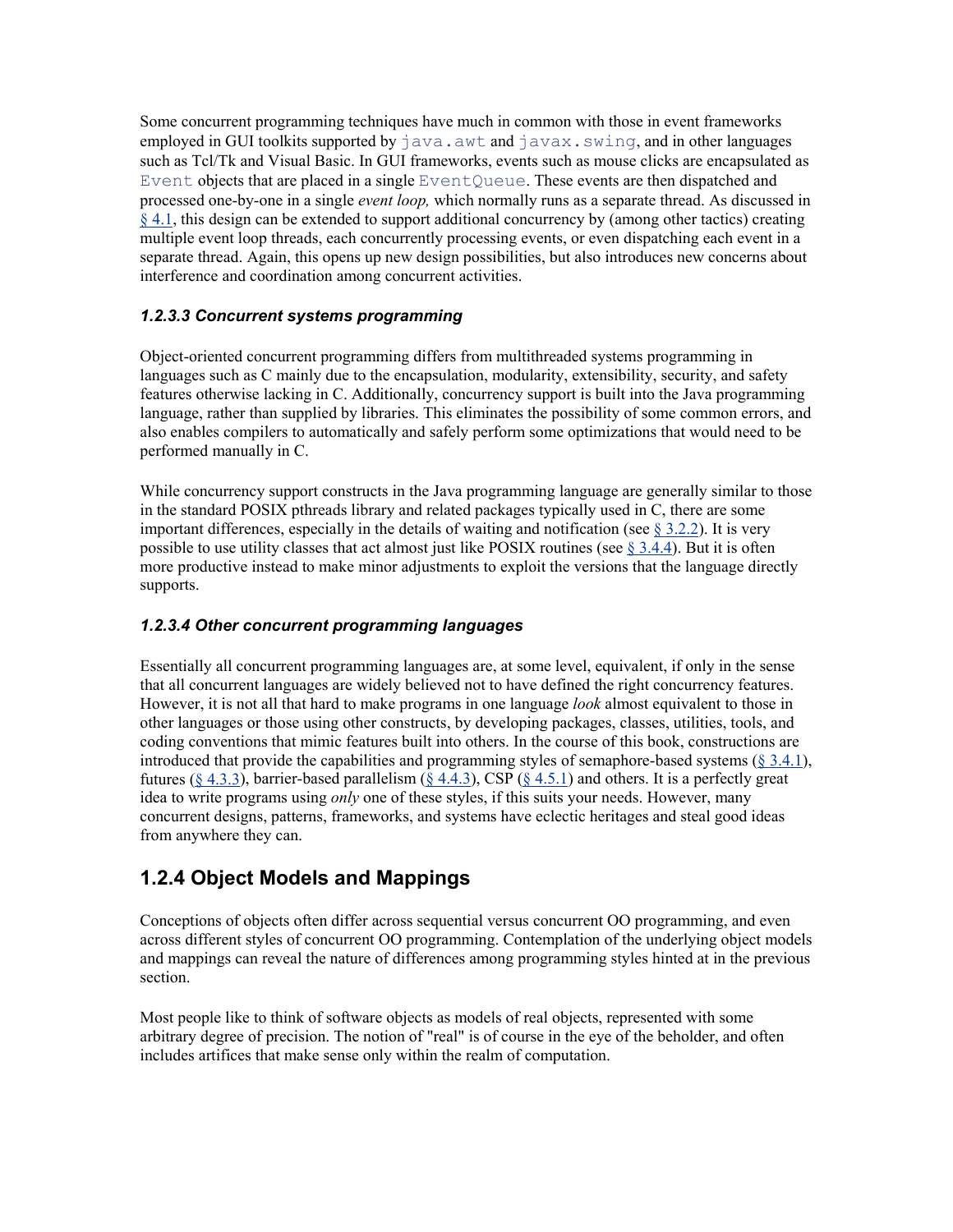For a simple example, consider the skeletal UML class diagram and code sketch for class WaterTank:



The intent here is to represent, or simulate, a water tank with:

• *Attributes* such as capacity and currentVolume, that are represented as *fields* of WaterTank objects. We can choose only those attributes that we happen to care about in some set of usage contexts. For example, while all real water tanks have locations, shapes, colors, and so on, this class only deals with volumes.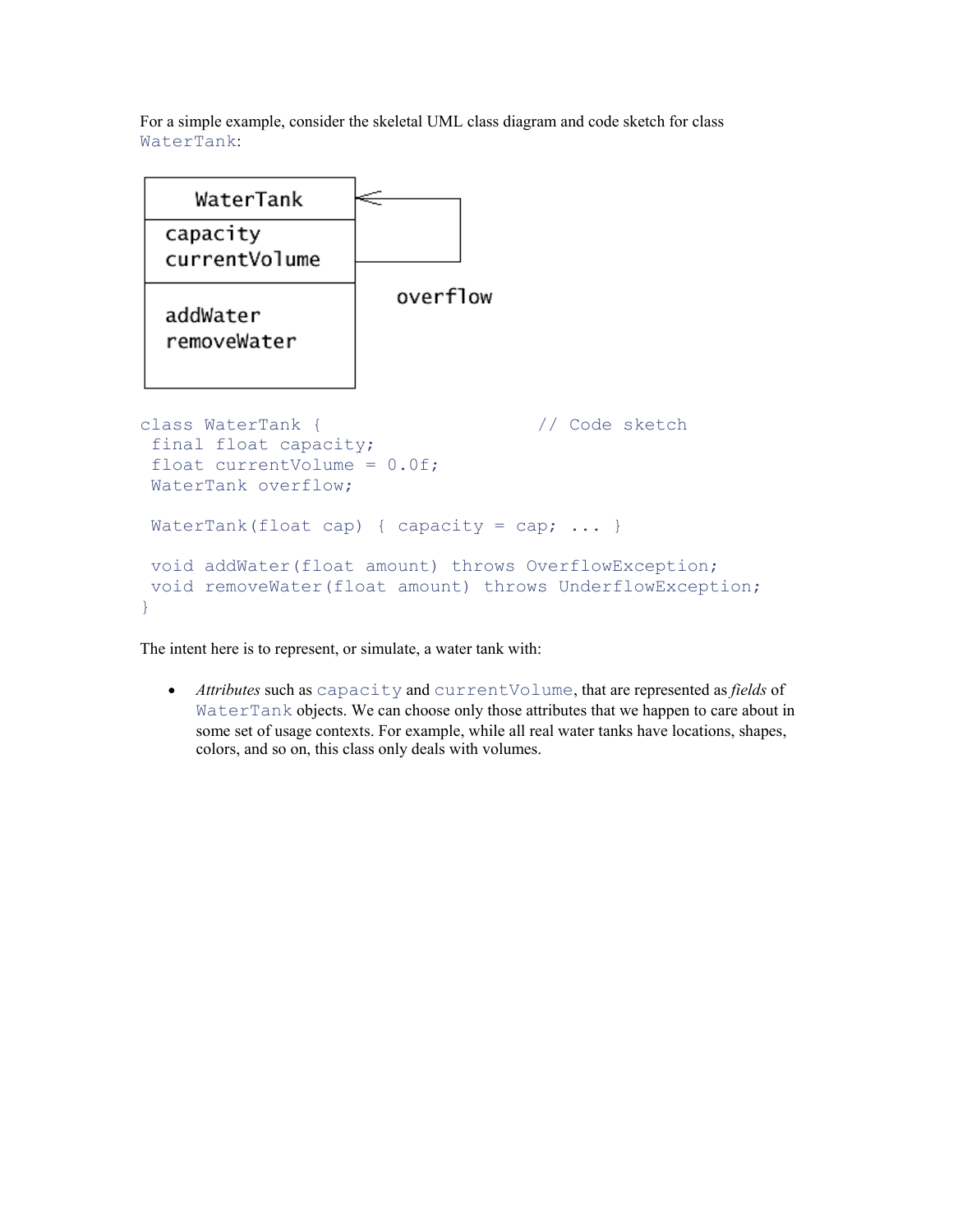

- *Invariant* state constraints, such as the facts that the current Volume always remains between zero and capacity, and that capacity is nonnegative and never changes after construction.
- *Operations* describing behaviors such as those to addWater and removeWater. This choice of operations again reflects some implicit design decisions concerning accuracy, granularity and precision. For example, we could have chosen to model water tanks at the level of valves and switches, and could have modeled each water molecule as an object that changes location as the result of the associated operations.
- *Connections* (and *potential* connections) to other objects with which objects communicate, such as pipes or other tanks. For example, excess water encountered in an  $addWater$ operation could be shunted to an overflow tank that is known by each tank.
- *Preconditions and postconditions* on the effects of operations, such as rules stating that it is impossible to remove water from an empty tank, or to add water to a full tank that is not equipped with an available overflow tank.
- *Protocols* constraining when and how messages (operation requests) are processed. For example, we may impose a rule that at most one addWater or removeWater message is processed at any given time or, alternatively, a rule stating that  $\gamma$  enove Water messages are allowed in the midst of addWater operations.

#### *1.2.4.1 Object models*

The WaterTank class uses objects to model reality. Object models provide rules and frameworks for defining objects more generally, covering:

*Statics.* The structure of each object is described (normally via a class) in terms of internal attributes (state), connections to other objects, local (internal) methods, and methods or ports for accepting messages from other objects.

*Encapsulation.* Objects have membranes separating their insides and outsides. Internal state can be directly modified only by the object itself. (We ignore for now language features that allow this rule to be broken.)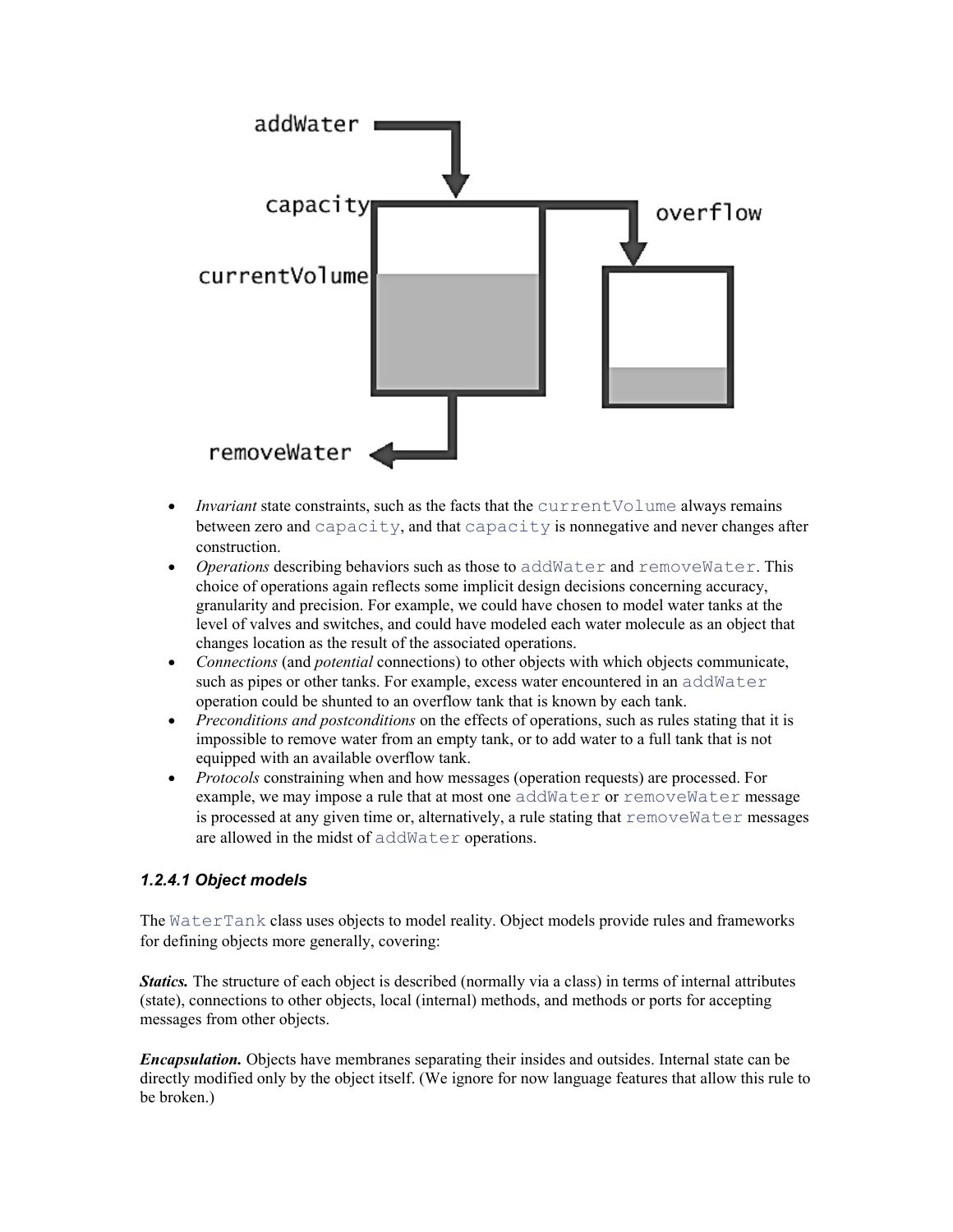*Communication.* Objects communicate only via message passing. Objects issue messages that trigger actions in other objects. The forms of these messages may range from simple procedural calls to those transported via arbitrary communication protocols.

*Identity*. New objects can be constructed at any time (subject to system resource constraints) by any object (subject to access control). Once constructed, each object maintains a unique identity that persists over its lifetime.

*Connections.* One object can send messages to others if it knows their identities. Some models rely on *channel* identities rather than or in addition to object identities. Abstractly, a channel is a vehicle for passing messages. Two objects that share a channel may pass messages through that channel without knowing each other's identities. Typical OO models and languages rely on object-based primitives for direct method invocations, channel-based abstractions for IO and communication across wires, and constructions such as event channels that may be viewed from either perspective.

*Computation.* Objects may perform four basic kinds of computation:

- Accept a message.
- Update internal state.
- Send a message.
- Create a new object.

This abstract characterization can be interpreted and refined in several ways. For example, one way to implement a WaterTank object is to build a tiny special-purpose hardware device that only maintains the indicated states, instructions, and connections. But since this is not a book on hardware design, we'll ignore such options and restrict attention to software-based alternatives.

#### *1.2.4.2 Sequential mappings*



The features of an ordinary general-purpose computer (a CPU, a bus, some memory, and some IO ports) can be exploited so that this computer can pretend it is any object, for example a WaterTank. This can be arranged by loading a description of WaterTanks (via a .class file) into a JVM. The JVM can then construct a *passive* representation of an instance and then interpret the associated operations. This mapping strategy also applies at the level of the CPU when operations are compiled into native code rather than interpreted as bytecodes. It also extends to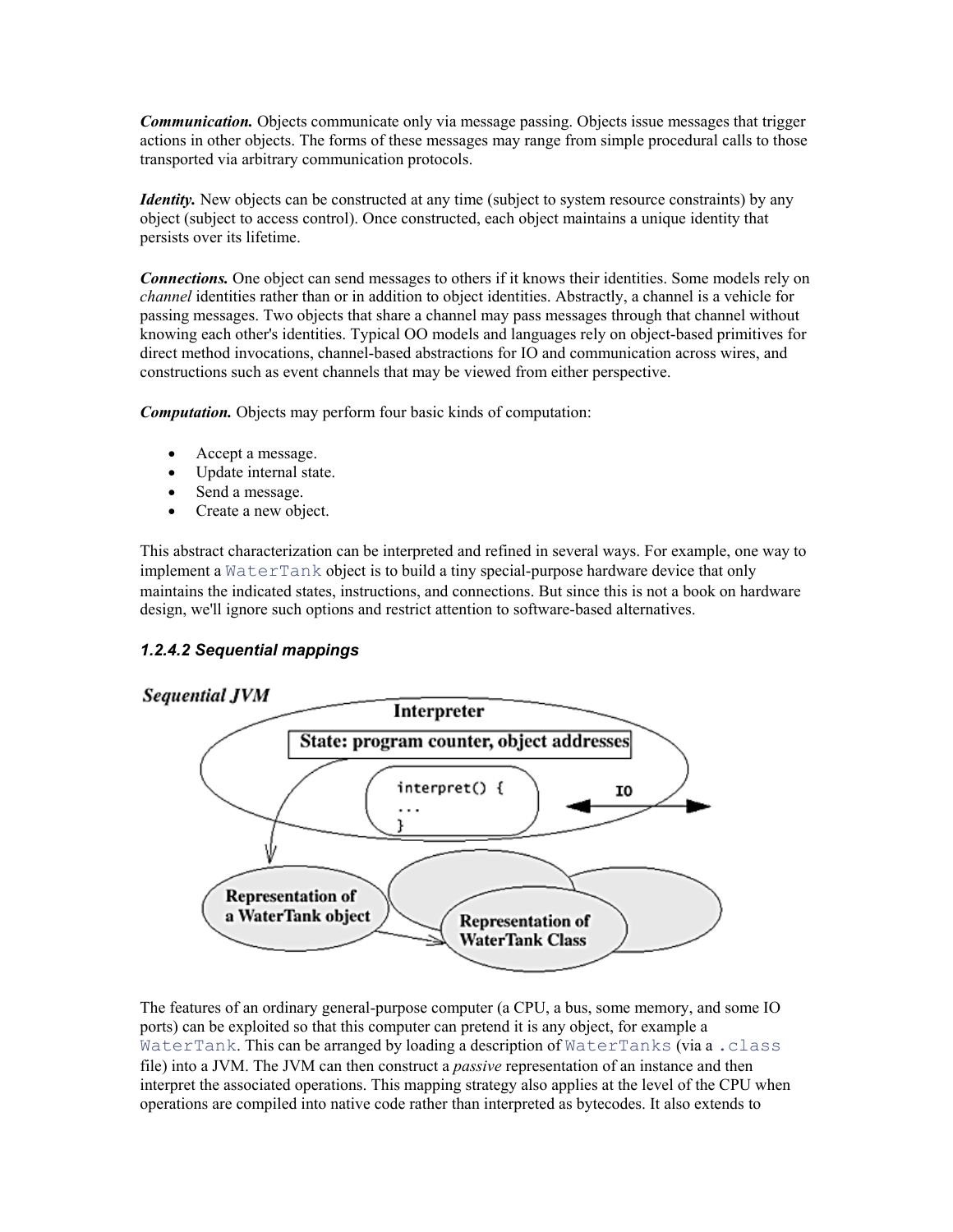programs involving many objects of different classes, each loaded and instantiated as needed, by having the JVM at all times record the identity ("this") of the object it is currently simulating.

In other words, the JVM is itself an object, although a very special one that can pretend it is any other object. (More formally, it serves as a Universal Turing Machine.) While similar remarks hold for the mappings used in most other languages, Class objects and reflection make it simpler to characterize reflective objects that treat other objects as data.

In a purely sequential environment, this is the end of the story. But before moving on, consider the restrictions on the generic object model imposed by this mapping. On a sequential JVM, it would be impossible to directly simulate multiple concurrent interacting waterTank objects. And because all message-passing is performed via sequential procedural invocation, there is no need for rules about whether multiple messages may be processed concurrently — they never are anyway. Thus, sequential OO processing limits the kinds of high-level design concerns you are allowed to express.

#### *1.2.4.3 Active objects*



At the other end of the mapping spectrum are *active* object models (also known as *actor* models), in which *every* object is autonomous. Each may be as powerful as a sequential JVM. Internal class and object representations may take the same forms as those used in passive frameworks. For example here, each waterTank could be mapped to a separate active object by loading in a description to a separate JVM, and then forever allowing it to simulate the defined actions.

Active object models form a common high-level view of objects in distributed object-oriented systems: Different objects may reside on different machines, so the location and administrative domain of an object are often important programming issues. All message passing is arranged via remote communication (for example via sockets) that may obey any of a number of protocols, including oneway messaging (i.e., messages that do not intrinsically require replies), multicasts (simultaneously sending the same message to multiple recipients), and procedure-style request-reply exchanges.

This model also serves as an object-oriented view of most operating-system-level *processes,* each of which is as independent of, and shares as few resources with, other processes as possible (see  $\S$  1.2.2).

#### *1.2.4.4 Mixed models*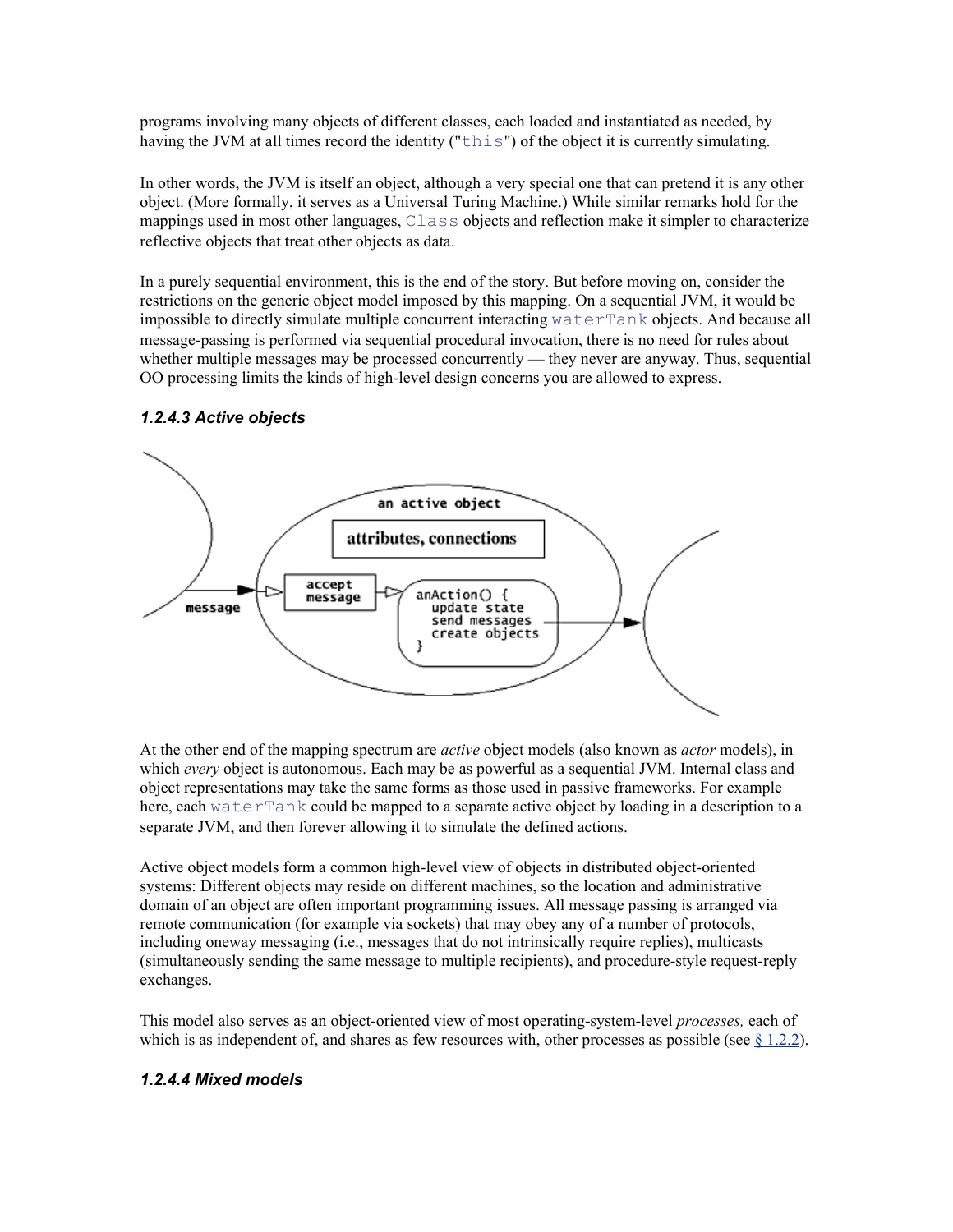

The models and mappings underlying concurrency support in the Java programming language fall between the two extremes of passive and active models. A full JVM may be composed of multiple threads, each of which acts in about the same way as a single sequential JVM. However, unlike pure active objects, all of these threads may share access to the same set of underlying passive representations.

This style of mapping can simulate each of the extremes. Purely passive sequential models can be programmed using only one thread. Purely active models can be programmed by creating as many threads as there are active objects, avoiding situations in which more than one thread can access a given passive representation (see  $\S 2.3$ ), and using constructs that provide the same semantic effects as remote message passing (see  $\S$  4.1). However, most concurrent programs occupy a middle ground.

Thread-based concurrent OO models conceptually separate "normal" passive objects from active objects (threads). But the passive objects typically display thread-awareness not seen in sequential programming, for example by protecting themselves via locks. And the active objects are simpler than those seen in actor models, supporting only a few operations (such as run). But the design of concurrent OO systems can be approached from either of these two directions — by smartening up passive objects to live in a multithreaded environment, or by dumbing down active objects so they can be expressed more easily using thread constructs.

One reason for supporting this kind of object model is that it maps in a straightforward and efficient way to stock uniprocessor and shared-memory multiprocessor (SMP) hardware and operating systems: Threads can be bound to CPUs when possible and desirable, and otherwise time-shared; local thread state maps to registers and CPUs; and shared object representations map to shared main memory.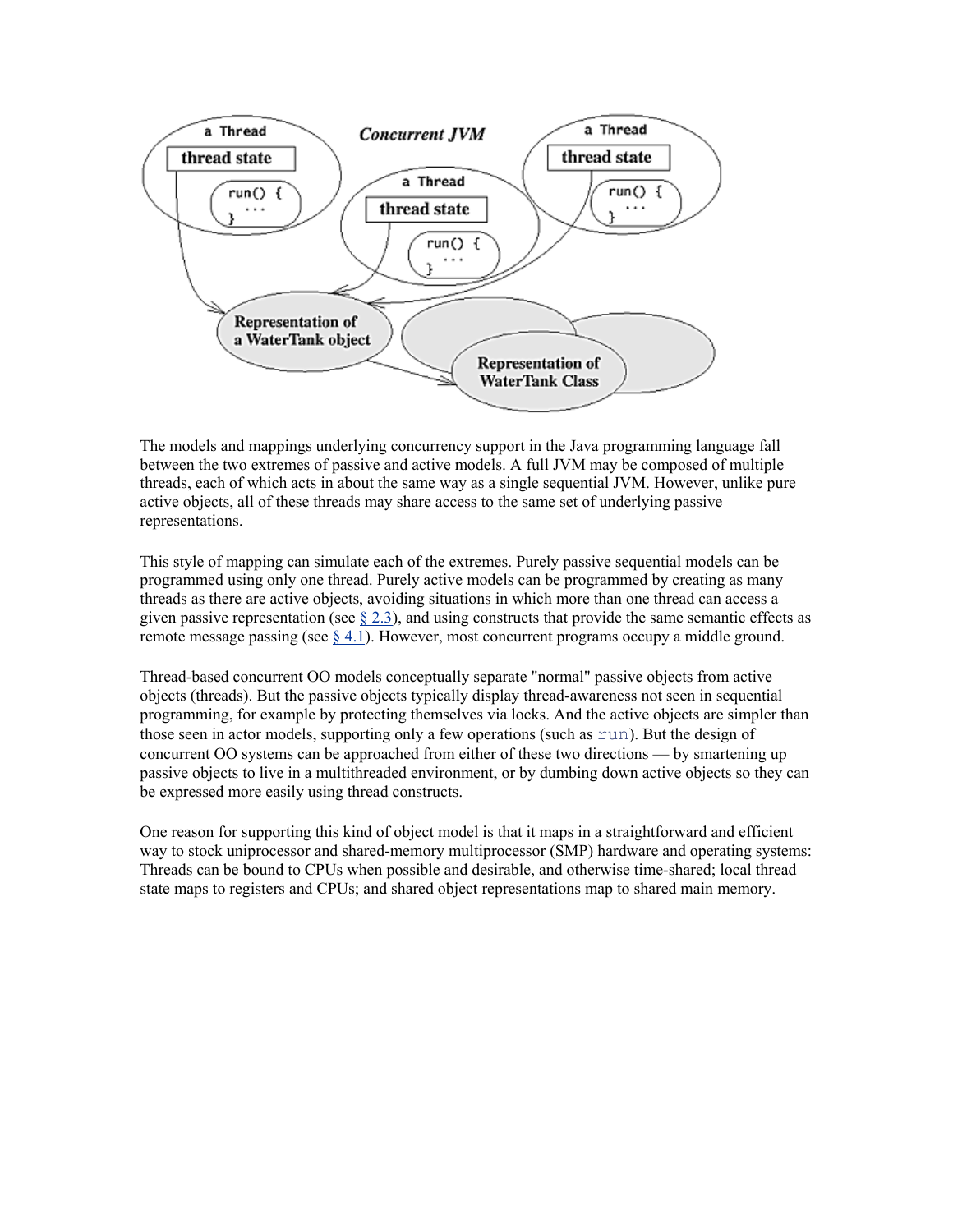

The degree of programmer control over these mappings is one distinction separating many forms of *parallel* programming from concurrent programming. Classic parallel programming involves explicit design steps to map threads, tasks, or processes, as well as data, to physical processors and their local stores. Concurrent programming leaves most mapping decisions to the JVM (and the underlying OS). This enhances portability, at the expense of needing to accommodate differences in the quality of implementation of these mappings.

Time-sharing is accomplished by applying the same kind of mapping strategy to threads themselves: Representations of Thread objects are maintained, and a scheduler arranges *context switches* in which the CPU state corresponding to one thread is saved in its associated storage representation and restored from another.

Several further refinements and extensions of such models and mappings are possible. For example, *persistent* object applications and systems typically rely on databases to maintain object representations rather than directly relying on main memory.

## **1.2.5 Further Readings**

There is a substantial literature on concurrency, ranging from works on theoretical foundations to practical guides for using particular concurrent applications.

#### *1.2.5.1 Concurrent programming*

Textbooks presenting details on additional concurrent algorithms, programming strategies, and formal methods not covered in this book include:

Andrews, Gregory. *Foundations of Multithreaded, Parallel, and Distributed Programming*, Addison-Wesley, 1999. This is an expanded update of Andrews's *Concurrent Programming: Principles and Practice*, Benjamin Cummings, 1991.

Ben-Ari, M. *Principles of Concurrent and Distributed Programming*, Prentice Hall, 1990.

Bernstein, Arthur, and Philip Lewis. *Concurrency in Programming and Database Systems*, Jones and Bartlett, 1993.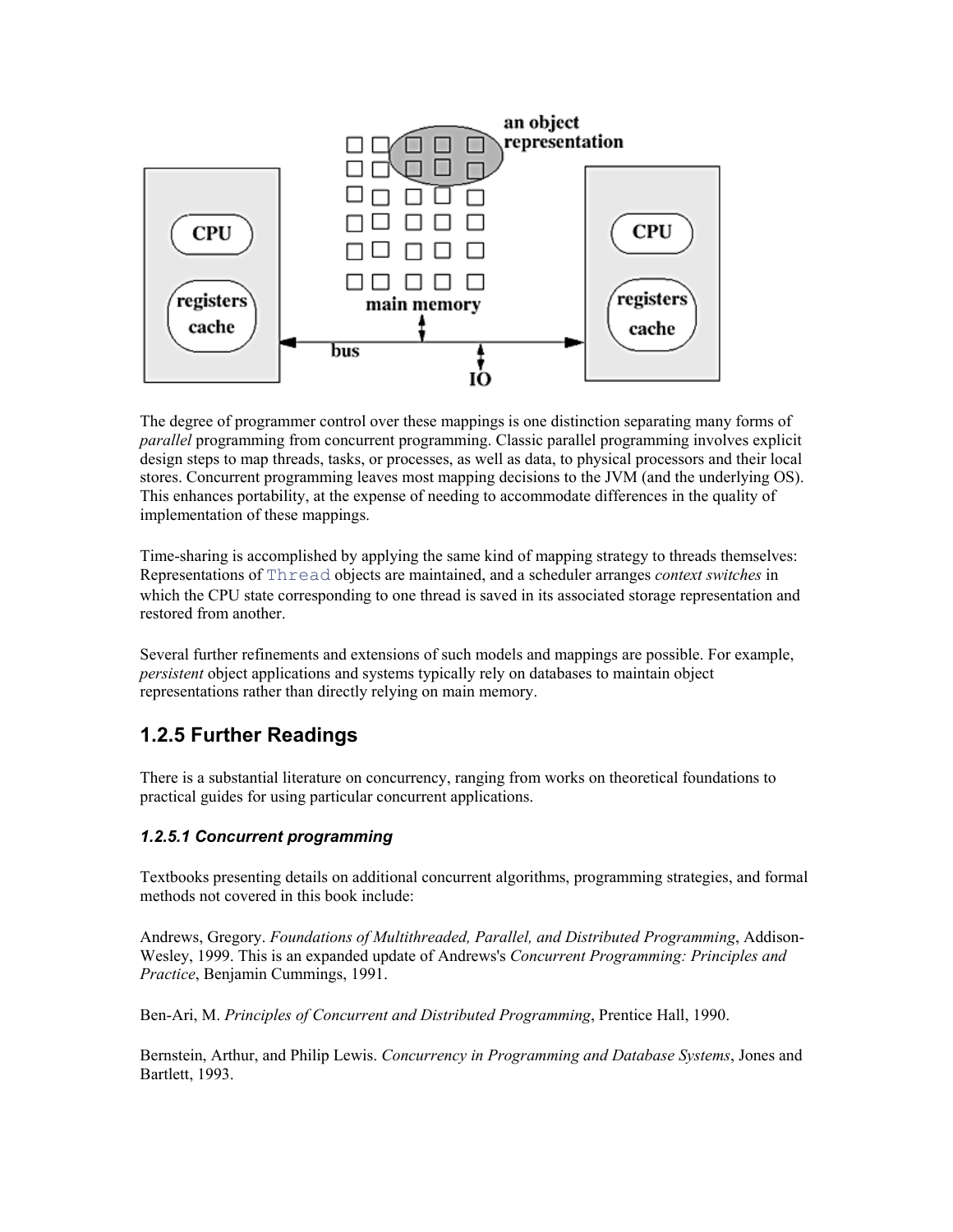Burns, Alan, and Geoff Davis. *Concurrent Programming*, Addison-Wesley, 1993.

Bustard, David, John Elder, and Jim Welsh. *Concurrent Program Structures*, Prentice Hall, 1988.

Schneider, Fred. *On Concurrent Programming*, Springer-Verlag, 1997.

The concurrency constructs found in the Java programming language have their roots in similar constructs first described by C. A. R. Hoare and Per Brinch Hansen. See papers by them and others in following collections:

Dahl, Ole-Johan, Edsger Dijkstra, and C. A. R. Hoare (eds.). *Structured Programming*, Academic Press, 1972.

Gehani, Narain, and Andrew McGettrick (eds.). *Concurrent Programming*, Addison-Wesley, 1988.

A comparative survey of how some of these constructs are defined and supported across different languages and systems may be found in:

Buhr, Peter, Michel Fortier, and Michael Coffin. "Monitor Classification", *ACM Computing Surveys*, 1995.

Concurrent object-oriented, object-based or module-based languages include Simula, Modula-3, Mesa, Ada, Orca, Sather, and Euclid. More information on these languages can be found in their manuals, as well as in:

Birtwistle, Graham, Ole-Johan Dahl, Bjorn Myhrtag, and Kristen Nygaard. *Simula Begin*, Auerbach Press, 1973.

Burns, Alan, and Andrew Wellings. *Concurrency in Ada*, Cambridge University Press, 1995.

Holt, R. C. *Concurrent Euclid, the Unix System, and Tunis*, Addison-Wesley, 1983.

Nelson, Greg (ed.). *Systems Programming with Modula-3*, Prentice Hall, 1991.

Stoutamire, David, and Stephen Omohundro. *The Sather/pSather 1.1 Specification*, Technical Report, University of California at Berkeley, 1996.

Books taking different approaches to concurrency in the Java programming language include:

Hartley, Stephen. *Concurrent Programming using Java*, Oxford University Press, 1998. This takes an operating systems approach to concurrency.

Holub, Allen. *Taming Java Threads*, Apress, 1999. This collects the author's columns on threads in the *JavaWorld* online magazine.

Lewis, Bil. *Multithreaded Programming in Java*, Prentice Hall, 1999. This presents a somewhat lighter treatment of several topics discussed in this book, and provides closer tie-ins with POSIX threads.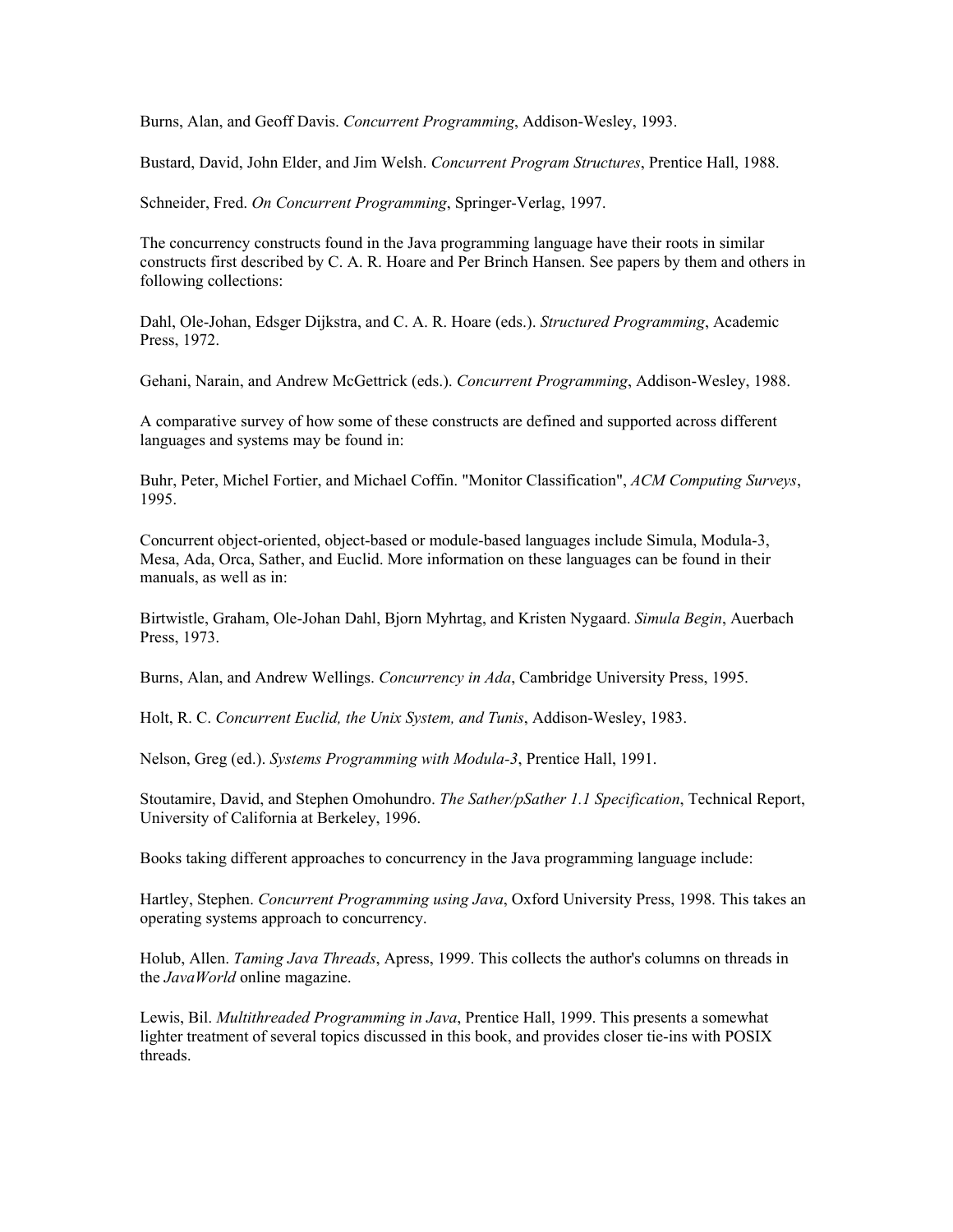Magee, Jeff, and Jeff Kramer. *Concurrency: State Models and Java Programs*, Wiley, 1999. This provides a stronger emphasis on modeling and analysis.

Most books, articles, and manuals on systems programming using threads concentrate on the details of those on particular operating systems or thread packages. See:

Butenhof, David. *Programming with POSIX Threads*, Addison-Wesley, 1997. This provides the most complete discussions of the POSIX thread library and how to use it.

Lewis, Bil, and Daniel Berg. *Multithreaded Programming with Pthreads*, Prentice Hall, 1998.

Norton, Scott, and Mark Dipasquale. *Thread Time,* Prentice Hall, 1997.

Most texts on operating systems and systems programming describe the design and construction of underlying support mechanisms for language-level thread and synchronization constructs. See, for example:

Hanson, David. *C Interfaces and Implementations*, Addison-Wesley, 1996.

Silberschatz, Avi and Peter Galvin. *Operating Systems Concepts*, Addison-Wesley, 1994.

Tanenbaum, Andrew. *Modern Operating Systems*, Prentice Hall, 1992.

#### *1.2.5.2 Models*

Given the diverse forms of concurrency seen in software, it's not surprising that there have been a large number of approaches to the basic theory of concurrency. Theoretical accounts of process calculi, event structures, linear logic, Petri nets, and temporal logic have potential relevance to the understanding of concurrent OO systems. For overviews of most approaches to the theory of concurrency, see:

van Leeuwen, Jan (ed.). *Handbook of Theoretical Computer Science, Volume B*, MIT Press, 1990.

An eclectic (and still fresh-sounding) presentation of models, associated programming techniques, and design patterns, illustrated using diverse languages and systems, is:

Filman, Robert, and Daniel Friedman. *Coordinated Computing*. McGraw-Hill, 1984.

There are several experimental concurrent OO languages based on active objects, most notably the family of *Actor* languages. See:

Agha, Gul. *ACTORS: A Model of Concurrent Computation in Distributed Systems*, MIT Press, 1986.

A more extensive survey of object-oriented approaches to concurrency can be found in:

Briot, Jean-Pierre, Rachid Guerraoui, and Klaus-Peter Lohr. "Concurrency and Distribution in Object-Oriented Programming", *Computing Surveys*, 1998.

Research papers on object-oriented models, systems and languages can be found in proceedings of OO conferences including *ECOOP, OOPSLA, COOTS, TOOLS,* and *ISCOPE,* as well as concurrency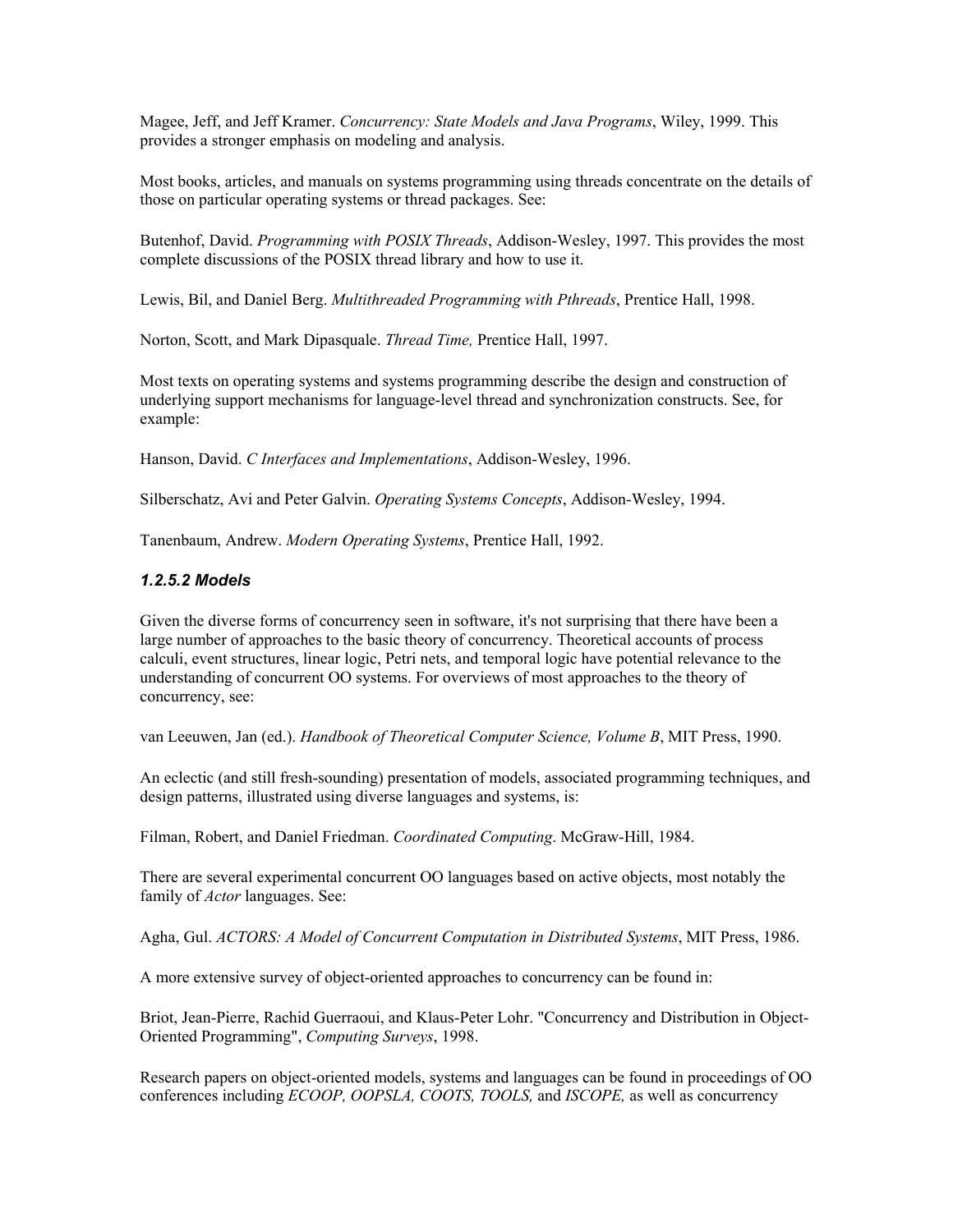conferences such as *CONCUR* and journals such as *IEEE Concurrency.* Also, the following collections contain chapters surveying many approaches and issues:

Agha, Gul, Peter Wegner, and Aki Yonezawa (eds.). *Research Directions in Concurrent Object-Oriented Programming*, MIT Press, 1993.

Briot, Jean-Pierre, Jean-Marc Geib and Akinori Yonezawa (eds.). *Object Based Parallel and Distributed Computing*, LNCS 1107, Springer Verlag, 1996.

Guerraoui, Rachid, Oscar Nierstrasz, and Michel Riveill (eds.). *Object-Based Distributed Processing*, LNCS 791, Springer-Verlag, 1993.

Nierstrasz, Oscar, and Dennis Tsichritzis (eds.). *Object-Oriented Software Composition*, Prentice Hall, 1995.

#### *1.2.5.3 Distributed systems*

Texts on distributed algorithms, protocols, and system design include:

Barbosa, Valmir. *An Introduction to Distributed Algorithms*. Morgan Kaufman, 1996.

Birman, Kenneth and Robbert von Renesse. *Reliable Distributed Computing with the Isis Toolkit*, IEEE Press, 1994.

Coulouris, George, Jean Dollimore, and Tim Kindberg. *Distributed Systems: Concepts and Design*, Addison-Wesley, 1994.

Lynch, Nancy. *Distributed Algorithms*, Morgan Kaufman, 1996.

Mullender, Sape (ed.), *Distributed Systems*, Addison-Wesley, 1993.

Raynal, Michel. *Distributed Algorithms and Protocols*, Wiley, 1988.

For details about distributed programming using RMI, see:

Arnold, Ken, Bryan O'Sullivan, Robert Scheifler, Jim Waldo, and Ann Wollrath. *The Jini™ Specification*, Addison-Wesley, 1999.

#### *1.2.5.4 Real-time programming*

Most texts on real-time programming focus on *hard real-time* systems in which, for the sake of correctness, certain activities must be performed within certain time constraints. The Java programming language does not supply primitives that provide such guarantees, so this book does not cover deadline scheduling, priority assignment algorithms, and related concerns. Sources on real-time design include:

Burns, Alan, and Andy Wellings. *Real-Time Systems and Programming Languages*, Addison-Wesley, 1997. This book illustrates real-time programming in Ada, occam, and C, and includes a recommended account of priority inversion problems and solutions.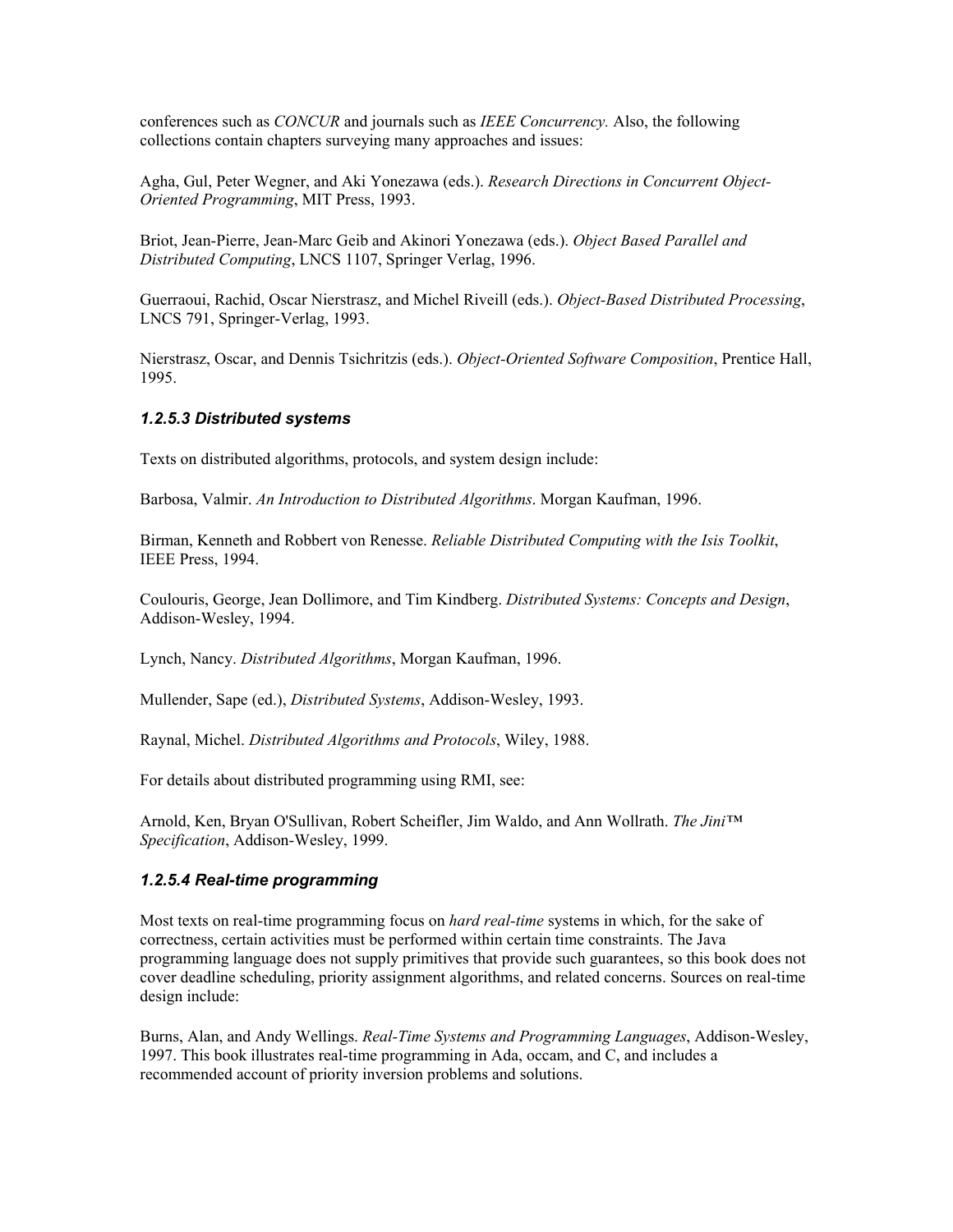Gomaa, Hassan. *Software Design Methods for Concurrent and Real-Time Systems*, Addison-Wesley, 1993.

Levi, Shem-Tov and Ashok Agrawala. *Real-Time System Design*, McGraw-Hill, 1990.

Selic, Bran, Garth Gullekson, and Paul Ward. *Real-Time Object-Oriented Modeling*, Wiley, 1995.

## **1.3 Design Forces**

This section surveys design concerns that arise in concurrent software development, but play at best minor roles in sequential programming. Most presentations of constructions and design patterns later in this book include descriptions of how they resolve applicable forces discussed here (as well as others that are less directly tied to concurrency, such as accuracy, testability, and so on).

One can take two complementary views of any OO system, object-centric and activity-centric:



 $S$ *vstems* =  $Obiects + Activities$ 

Under an object-centric view, a system is a collection of interconnected objects. But it is a structured collection, not a random object soup. Objects cluster together in groups, for example the group of objects comprising a ParticleApplet, thus forming larger components and subsystems.

Under an activity-centric view, a system is a collection of possibly concurrent activities. At the most fine-grained level, these are just individual message sends (normally, method invocations). They in turn organize themselves into sets of call-chains, event sequences, tasks, sessions, transactions, and threads. One logical activity (such as running the ParticleApplet) may involve many threads. At a higher level, some of these activities represent system-wide use cases.

Neither view alone provides a complete picture of a system, since a given object may be involved in multiple activities, and conversely a given activity may span multiple objects. However, these two views give rise to two complementary sets of *correctness* concerns, one object-centric and the other activity-centric:

*Safety*. Nothing bad ever happens to an object.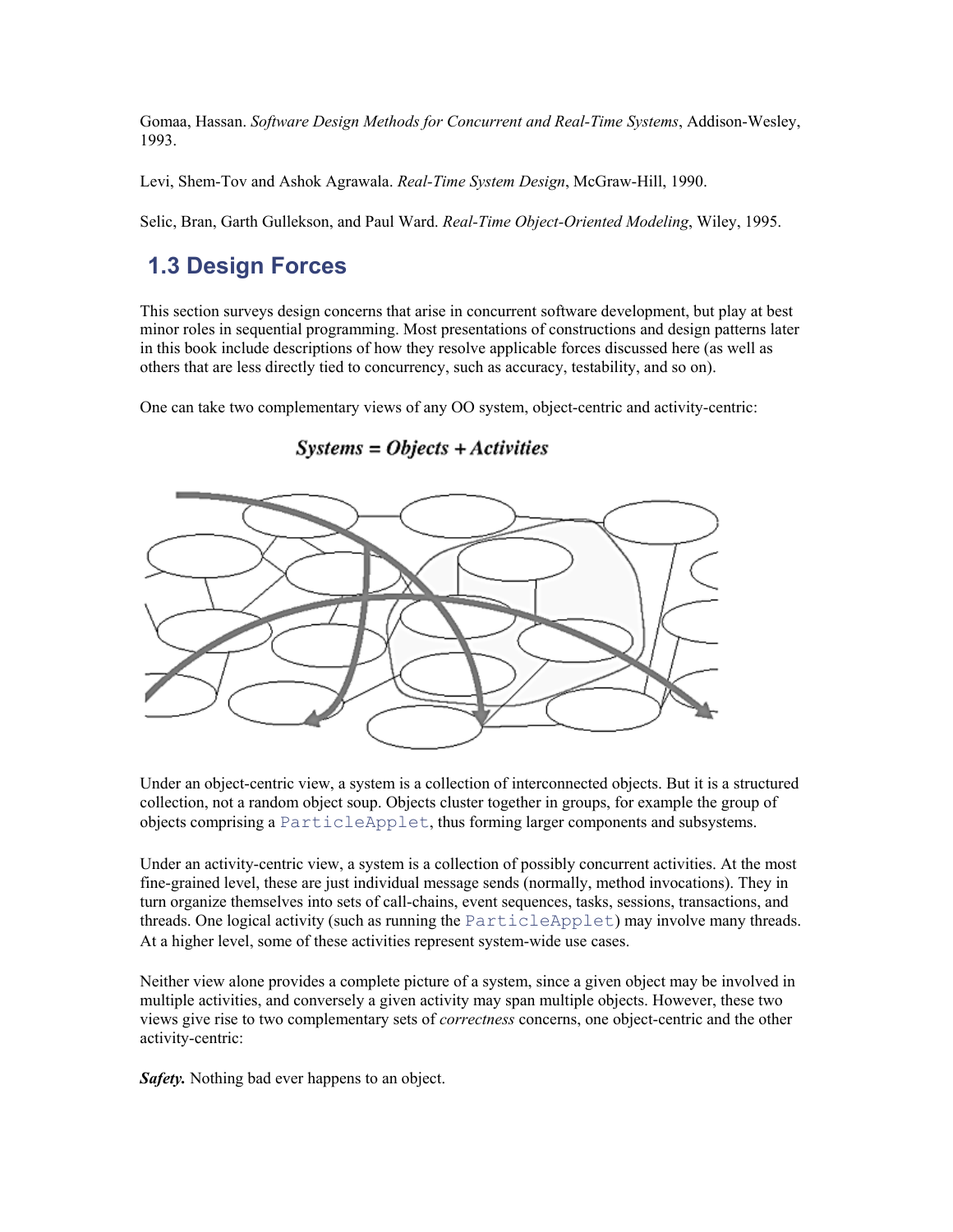*Liveness.* Something eventually happens within an activity.

Safety failures lead to unintended behavior at run time — things just start going wrong. Liveness failures lead to no behavior — things just stop running. Sadly enough, some of the easiest things you can do to improve liveness properties can destroy safety properties, and vice versa. Getting them both right can be a challenge.

You have to balance the relative effects of different kinds of failure in your own programs. But it is a standard engineering (not just software engineering) practice to place primary design emphasis on safety. The more your code actually matters, the better it is to ensure that a program does nothing at all rather than something that leads to random, even dangerous behavior.

On the other hand, most of the time spent tuning concurrent designs in practice usually surrounds liveness and liveness-related efficiency issues. And there are sometimes good, conscientious reasons for selectively sacrificing safety for liveness. For example, it may be acceptable for visual displays to transiently show utter nonsense due to uncoordinated concurrent execution— drawing stray pixels, incorrect progress indicators, or images that bear no relation to their intended forms — if you are confident that this state of affairs will soon be corrected.

Safety and liveness issues may be further extended to encompass two categories of *quality* concerns, one mainly object-centric and the other mainly activity-centric, that are also sometimes in direct opposition:

*Reusability.* The utility of objects and classes across multiple contexts.

*Performance*. The extent to which activities execute soon and quickly.

The remainder of this section looks more closely at safety, liveness, performance, and reusability in concurrent programs. It presents basic terms and definitions, along with brief introductions to core issues and tactics that are revisited and amplified throughout the course of this book.

#### **1.3.1 Safety**



Safe concurrent programming practices are generalizations of safe and secure sequential programming practices. Safety in concurrent designs adds a temporal dimension to common notions of *type* safety.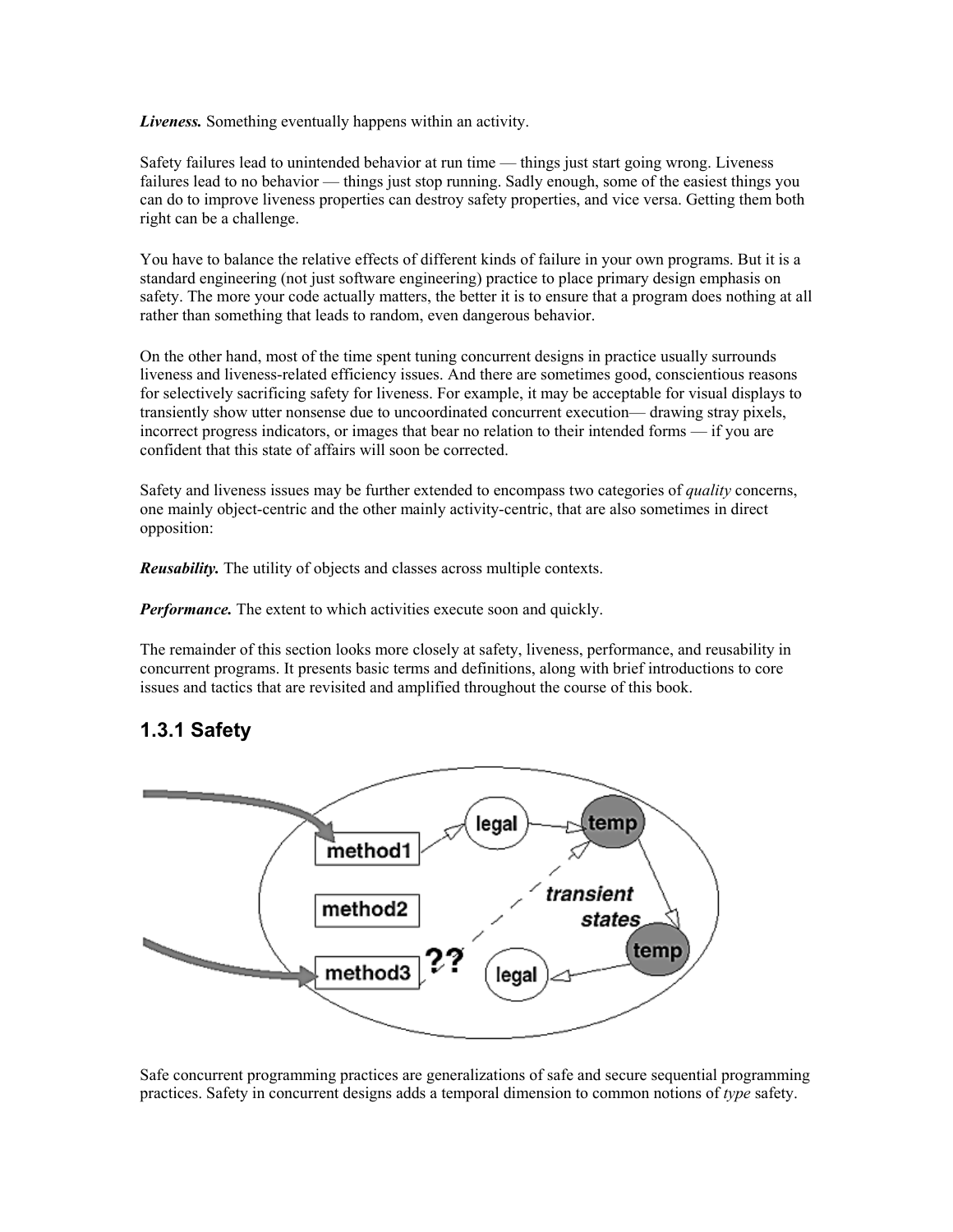A type-checked program might not be correct, but at least it doesn't do dangerous things like misinterpret the bits representing a  $f$ loat as if they were an object reference. Similarly, a safe concurrent design might not have the intended effect, but at least it never encounters errors due to corruption of representations by contending threads.

One practical difference between type safety and multithreaded safety is that most type-safety matters can be checked automatically by compilers. A program that fails to pass compile-time checks cannot even be run. Most multithreaded safety matters, however, cannot be checked automatically, and so must rely on programmer discipline. Methods for *proving* designs to be safe fall outside the scope of this book (see the Further Readings). The techniques for ensuring safety described here rely on careful engineering practices (including several with roots in formalisms) rather than formal methods themselves.

Multithreaded safety also adds a temporal dimension to design and programming techniques surrounding *security.* Secure programming practices disable access to certain operations on objects and resources from certain callers, applications, or principals. Concurrency control introduces *transient* disabling of access based on consideration of the actions currently being performed by other threads.

The main goal in safety preservation is ensuring that all objects in a system maintain *consistent* states: states in which all fields, and all fields of other objects on which they depend, possess legal, meaningful values. It sometimes takes hard work to nail down exactly what "legal" and "meaningful" mean in a particular class. One path is first to establish conceptual-level *invariants,* for example the rule that water tank volumes must always be between zero and their capacities. These can usually be recast in terms of relationships among field values in the associated concrete classes.

An object is *consistent* if all fields obey their invariants. Every public method in every class should lead an object from one consistent state to another. Safe objects may occasionally enter transiently inconsistent states in the midst of methods, but they never attempt to initiate new actions when they are in inconsistent states. If every object is designed to perform actions only when it is logically able to do so, and if all the mechanics are properly implemented, then you can be sure that an application using these objects will not encounter any errors due to object inconsistency.

One reason for being more careful about invariants in concurrent programs is that it is much easier to break them inadvertently than in most sequential programs. The need for protection against the effects of inconsistency arises even in sequential contexts, for example when processing exceptions and callbacks, and when making self-calls from one method in a class to another. However, these issues become much more central in concurrent programs. As discussed in  $\S 2.2$ , the most common ways of ensuring consistency employ exclusion techniques to guarantee the *atomicity* of public actions — that each action runs to completion without interference from others. Without such protection, inconsistencies in concurrent programs may stem from *race conditions* producing *storage conflicts* at the level of raw memory cells:

*Read/Write conflicts*. One thread reads a value of a field while another writes to it. The value seen by the reading thread is difficult to predict — it depends on which thread won the "race" to access the field first. As discussed in  $\S 2.2$ , the value read need not even be a value that was ever written by any thread.

*Write/Write conflicts.* Two threads both try to write to the same field. The value seen upon the next read is again difficult or impossible to predict.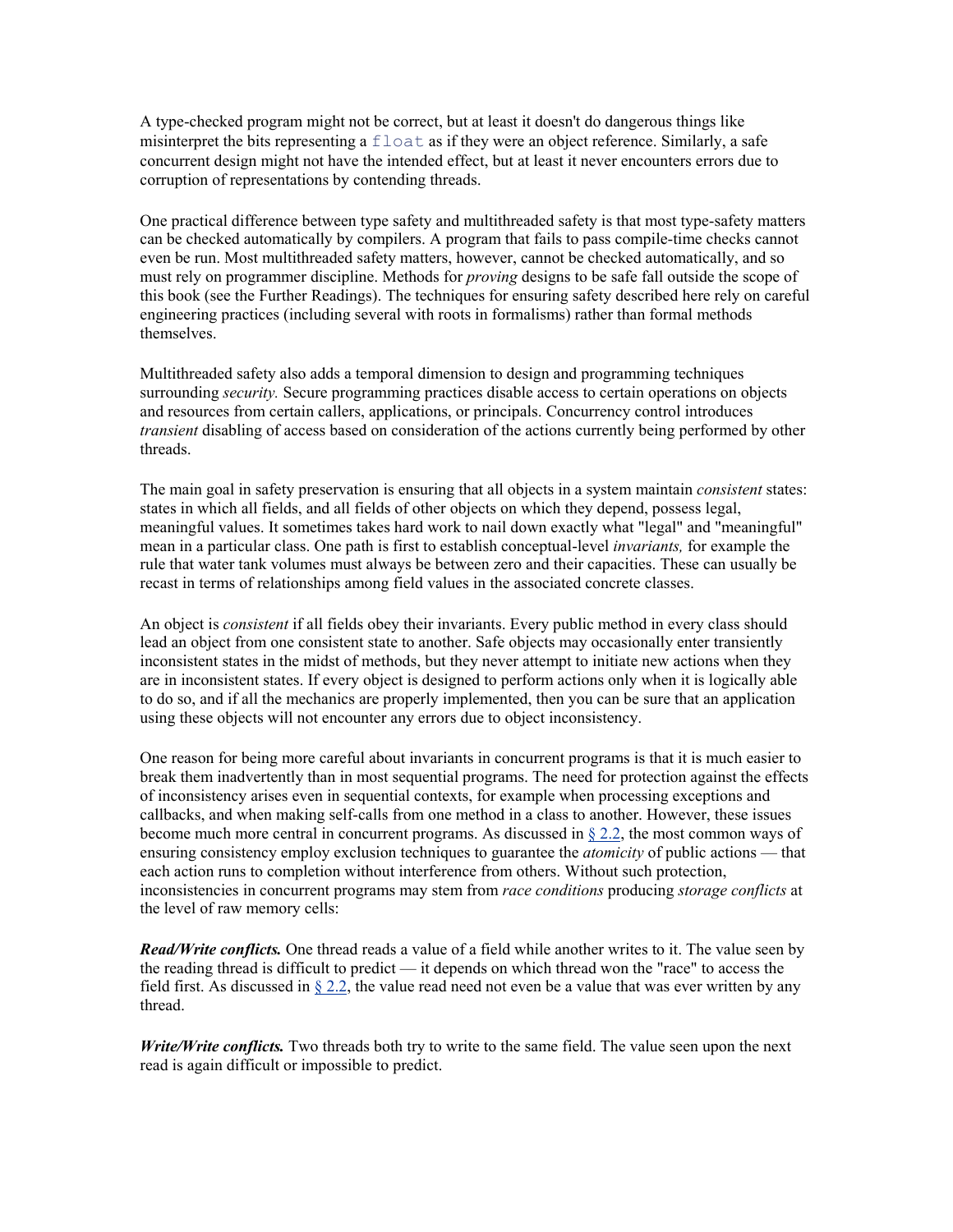It is equally impossible to predict the consequences of actions that are attempted when objects are in inconsistent states. Examples include:

- A graphical representation (for example of a  $Particle$ ) is displayed at a location that the object never actually occupied.
- A bank account balance is incorrect after an attempt to withdraw money in the midst of an automatic transfer.
- Following the next pointer of a linked list leads to a node that is not even in the list.
- Two concurrent sensor updates cause a real-time controller to perform an incorrect effector action.

#### *1.3.1.1 Attributes and constraints*

Safe programming techniques rely on clear understanding of required properties and constraints surrounding object representations. Developers who are not aware of these properties rarely do a very good job at preserving them. Many formalisms are available for precisely stating predicates describing requirements (as discussed in most of the texts on concurrent design methods listed in the Further Readings). These can be very useful, but here we will maintain sufficient precision without introducing formalisms.

Consistency requirements sometimes stem from definitions of high-level conceptual attributes made during the initial design of classes. These constraints typically hold regardless of how the attributes are concretely represented and accessed via fields and methods. This was seen for example in the development of the WaterTank and Particle classes earlier in this chapter. Here are some other examples, most of which are revisited in more detail in the course of this book:

- A BankAccount has a *balance* that is equal to the sum of all deposits and interest minus withdrawals and service charges.
- A Packet has a *destination* that must be a legal IP address.
- A Counter has a nonnegative integral *count* value.
- An Invoice has a *paymentDue* that reflects the rules of a payment system.
- A Thermostat has a *temperature* equal to the most recent sensor reading.
- A Shape has a *location, dimension,* and *color* that all obey a set of stylistic guidelines for a given GUI toolkit.
- A BoundedBuffer has an *elementCount* that is always between zero and a *capacity.*
- A Stack has a *size* and, when not empty, a *top* element.
- A Window has a *propertySet* maintaining current mappings of fonts, background color, etc.
- An Interval has a *startDate* that is no later than its *endDate.*

While such attributes essentially always somehow map to object fields, the correspondences need not be direct. For example, the top of a Stack is typically not held in a variable, but instead in an array element or linked list node. Also, some attributes can be computed ("derived") via others; for example, the boolean attribute overdrawn of a BankAccount might be computed by comparing the balance to zero.

#### *1.3.1.2 Representational constraints*

Further constraints and invariants typically emerge as additional implementation decisions are made for a given class. Fields declared for the sake of maintaining a particular data structure, for improving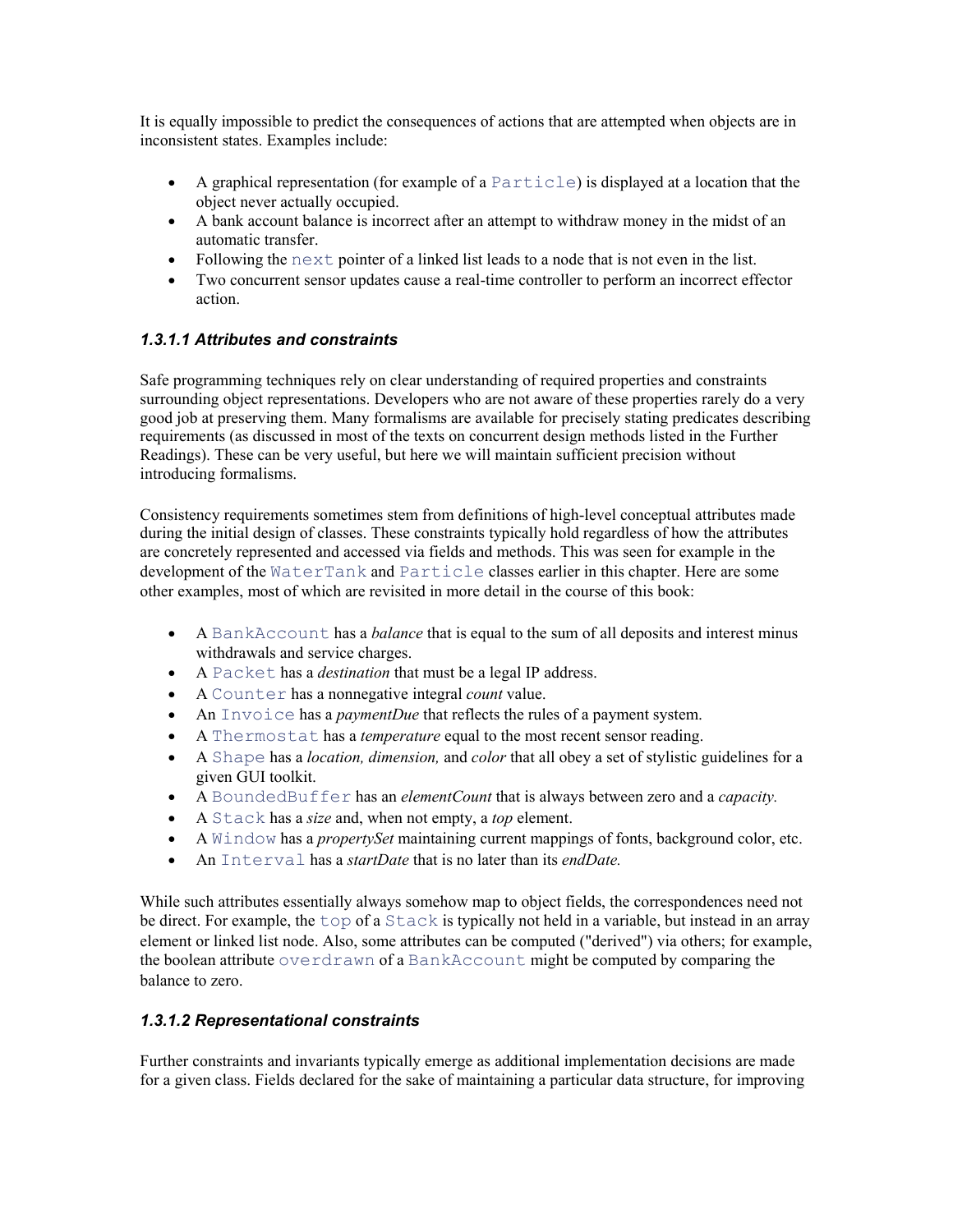performance, or for other internal bookkeeping purposes often need to respect sets of invariants. Broad categories of fields and constraints include the following:

*Direct value representations.* Fields needed to implement concrete attributes. For example, a Buffer might have a putIndex field holding the array index position to use when inserting the next added element.

*Cached value representations.* Fields used to eliminate or minimize the need for computations or method invocations. For example, rather than computing the value of overdrawn every time it is needed, a BankAccount might maintain an overdrawn field that is true if and only if the current balance is less than zero.

*Logical state representations.* Reflections of logical control state. For example, a BankCardReader might have a card field representing the card currently being read, and a validPIN field recording whether the PIN access code was verified. The CardReader validPIN field may be used to track the point in a protocol in which the card has been successfully read in and validated. Some state representations take the form of *role variables,* controlling responses to all of a related set of methods (sometimes those declared in a single interface). For example, a game-playing object may alternate between active and passive roles depending on the value of a whoseTurn field.

*Execution state variables.* Fields recording the fine-grained dynamic state of an object, for example, the fact that a certain operation is in progress. Execution state variables can represent the fact that a given message has been received, that the corresponding action has been initiated, that the action has terminated, and that a reply to the message has been issued. An execution state variable is often an enumerated type with values having names ending in *-ing;* for example, CONNECTING, UPDATING, WAITING. Another common kind of execution state variable is a counter that records the number of entries or exits of some method. As discussed in  $\S 3.2$ , objects in concurrent programs tend to require more such variables than do those in sequential contexts, to help track and manage the progress of methods that proceed asynchronously.

*History variables.* Representations of the history or past states of an object. The most extensive representation is a *history log,* recording all messages ever received and sent, along with all corresponding internal actions and state changes that have been initiated and completed. Less extensive subsets are much more common. For example, a BankAccount class could maintain a lastSavedBalance field that holds the last checkpointed value and is used when reverting cancelled transactions.

*Version tracking variables.* An integer, time-stamp, object reference, signature code, or other representation indicating the time, ordering, or nature of the last state change made by an object. For example, a Thermostat may increment a readingNumber or record the lastReadingTime when updating its temperature.

*References to acquaintances.* Fields pointing to other objects that the host interacts with, but that do not themselves comprise the host's logical state: For example, a callback target of an EventDispatcher, or a requestHandler delegated to by a WebServer.

*References to representation objects.* Attributes that are conceptually held by a host object but are actually managed by other helper objects. Reference fields may point to other objects that assist in representing the state of the host object. So, the logical state of any object may include the states of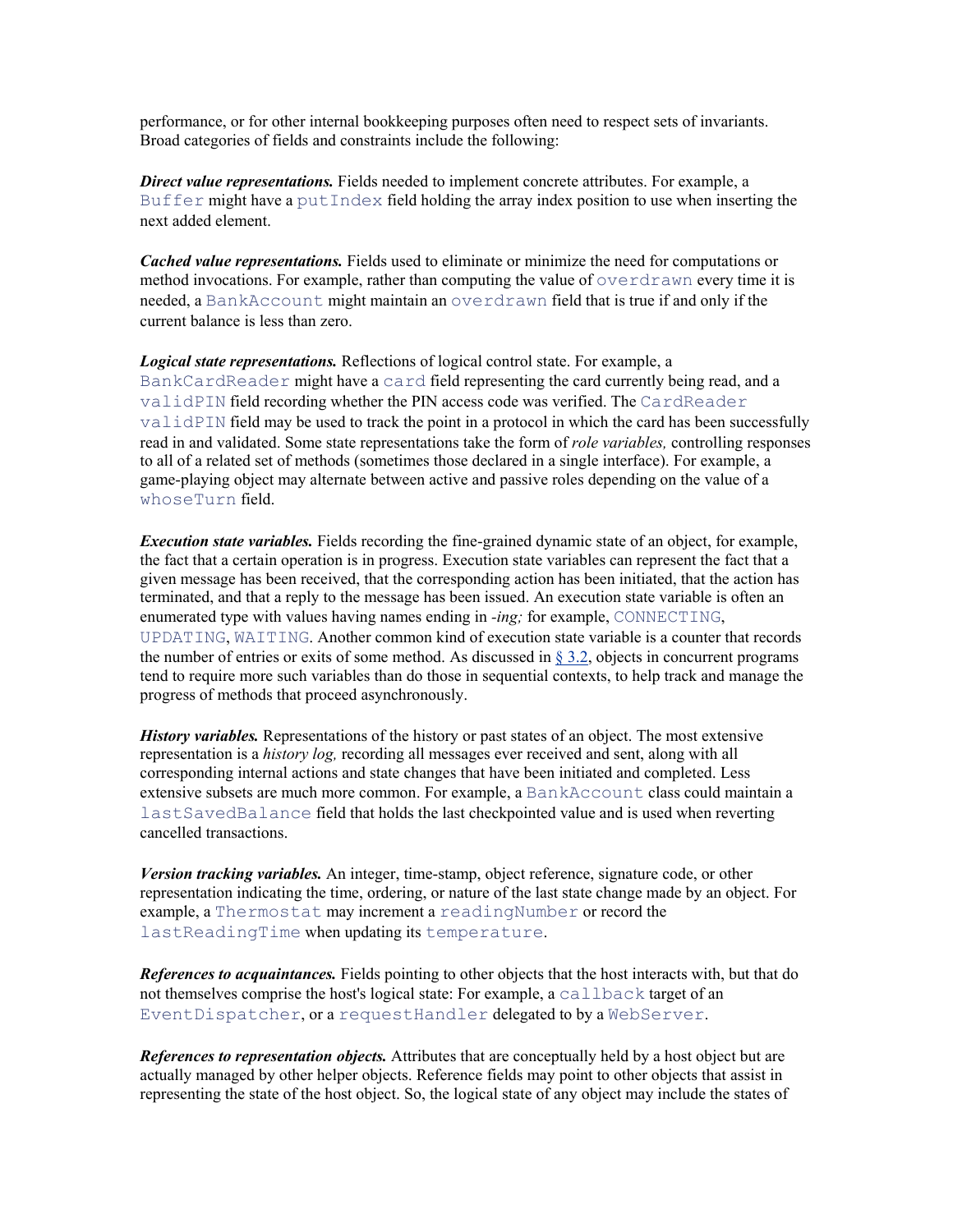objects that it holds references to. Additionally, the reference fields themselves form part of the concrete state of the host object (see  $\S$  2.3.3). Any attempts to ensure safety must take these relationships into account. For example:

- A Stack might have a headOfLinkedList field recording the first node of a list representing the stack.
- A Person object might maintain a homePageURL field maintained as a java.net.URL object.
- The balance of a BankAccount might be maintained in a central repository, in which case the BankAccount would instead maintain a a field referring to the repository (in order to ask it about the current balance). In this case, some of the logical state of the BankAccount is actually managed by the repository.
- An object might know of its attributes only via access to property lists maintained by other objects.



### **1.3.2 Liveness**



One way to build a guaranteed safe system is to arrange that no objects ever execute any methods, and thus can never encounter any conflicts. But this is not a very productive form of programming. Safety concerns must be balanced by liveness $\frac{11}{2}$  concerns.

<sup>[1]</sup> Some "liveness" properties may be construed as safety properties of sets of thread objects. For example, deadlock-freedom may be defined as avoiding the bad state in which a set of threads endlessly wait for each other.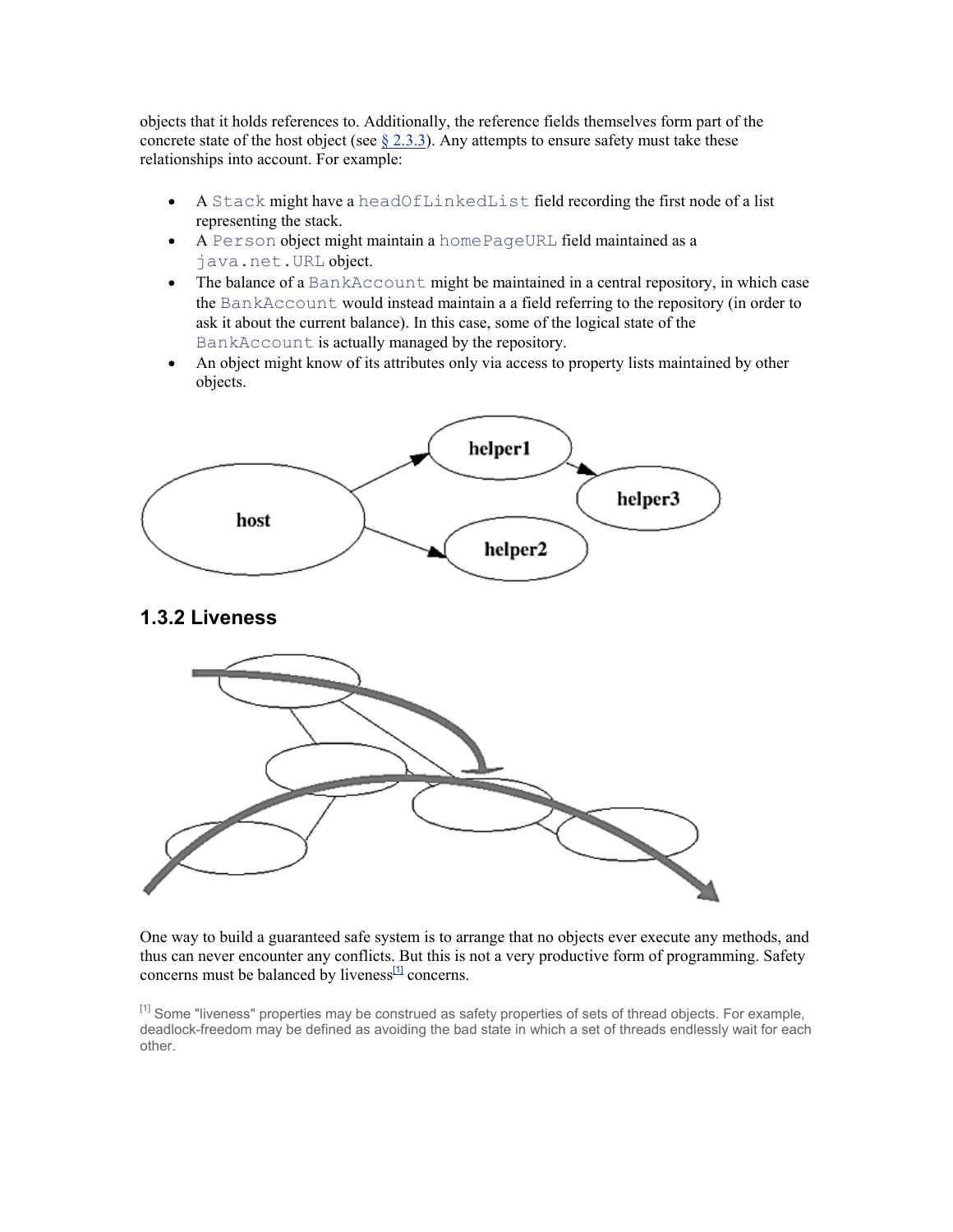In live systems, every activity eventually progresses toward completion; every invoked method eventually executes. But an activity may (perhaps only transiently) fail to make progress for any of several interrelated reasons:

*Locking.* A synchronized method blocks one thread because another thread holds the lock.

*Waiting.* A method blocks (via Object.wait or its derivatives) waiting for an event, message, or condition that has yet to be produced within another thread.

*Input.* An IO-based method waits for input that has not yet arrived from another process or device.

*CPU contention.* A thread fails to run even though it is in a runnable state because other threads, or even completely separate programs running on the same computer, are occupying CPU or other computational resources.

*Failure.* A method running in a thread encounters a premature exception, error, or fault.

Momentary blockages in thread progress are usually acceptable. In fact, frequent short-lived blocking is intrinsic to many styles of concurrent programming.

The lifecycle of a typical thread may include a number of transient blockages and reschedulings:



However, *permanent* or unbounded lack of progress is usually a serious problem. Examples of potentially permanent liveness failures described in more depth elsewhere in this book include:

*Deadlock.* Circular dependencies among locks. In the most common case, thread A holds a lock for object  $X$  and then tries to acquire the lock for object  $Y$ . Simultaneously, thread  $B$  already holds the lock for object Y and tries to acquire the lock for object X. Neither thread can ever make further progress (see  $\S$  2.2.5).

*Missed signals.* A thread remains dormant because it started waiting *after* a notification to wake it up was produced (see  $\S$  3.2.2).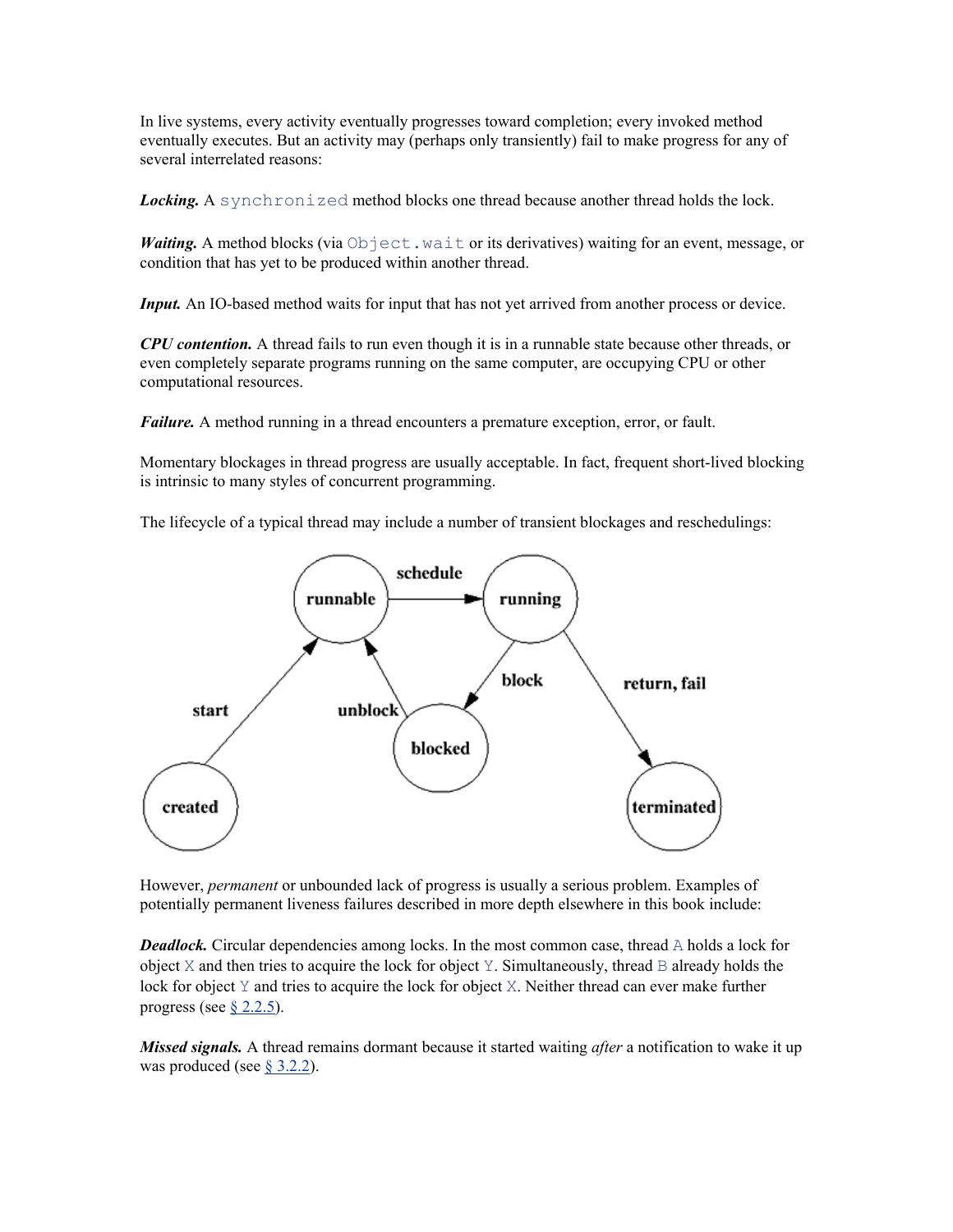*Nested monitor lockouts.* A waiting thread holds a lock that would be needed by any other thread attempting to wake it up (see § 3.3.4).

*Livelock.* A continuously retried action continuously fails (see § 2.4.4.2).

*Starvation.* The JVM/OS fails ever to allocate CPU time to a thread. This may be due to scheduling policies or even hostile denial-of-service attacks on the host computer (see  $\S 1.1.2.3$  and  $\S 3.4.1.5$ ).

*Resource exhaustion.* A group of threads together hold all of a finite number of resources. One of them needs additional resources, but no other thread will give one up (see  $\S$  4.5.1).

**Distributed failure.** A remote machine connected by a socket serving as an InputStream crashes or becomes inaccessible (see  $\S$  3.1).

#### **1.3.3 Performance**

Performance-based forces extend liveness concerns. In addition to demanding that every invoked method eventually execute, performance goals require them to execute soon and quickly. While we do not consider in this book hard real-time systems in which failure to execute within a given time interval can lead to catastrophic system errors, nearly all concurrent programs have implicit or explicit performance goals.

Meaningful performance requirements are stated in terms of measurable qualities, including the following metrics. Goals may be expressed for central tendencies (e.g., mean, median) of measurements, as well as their variability (e.g., range, standard deviation).

*Throughput.* The number of operations performed per unit time. The operations of interest may range from individual methods to entire program runs. Most often, throughput is reported not as a rate, but instead as the time taken to perform one operation.

*Latency*. The time elapsed between issuing a message (via for example a mouse click, method invocation, or incoming socket connection) and servicing it. In contexts where operations are uniform, single-threaded, and "continuously" requested, latency is just the inverse of throughput. But more typically, the latencies of interest reflect response times — the delays until *something* happens, not necessarily full completion of a method or service.

*Capacity*. The number of simultaneous activities that can be supported for a given target minimum throughput or maximum latency. Especially in networking applications, this can serve as a useful indicator of overall *availability,* since it reflects the number of clients that can be serviced without dropping connections due to time-outs or network queue overflows.

*Efficiency.* Throughput divided by the amount of computational resources (for example CPUs, memory, and IO devices) needed to obtain this throughput.

*Scalability.* The rate at which latency or throughput improves when resources (again, usually CPUs, memory, or devices) are added to a system. Related measures include *utilization* — the percentage of available resources that are applied to a task of interest.

*Degradation.* The rate at which latency or throughput worsens as more clients, activities, or operations are added without adding resources.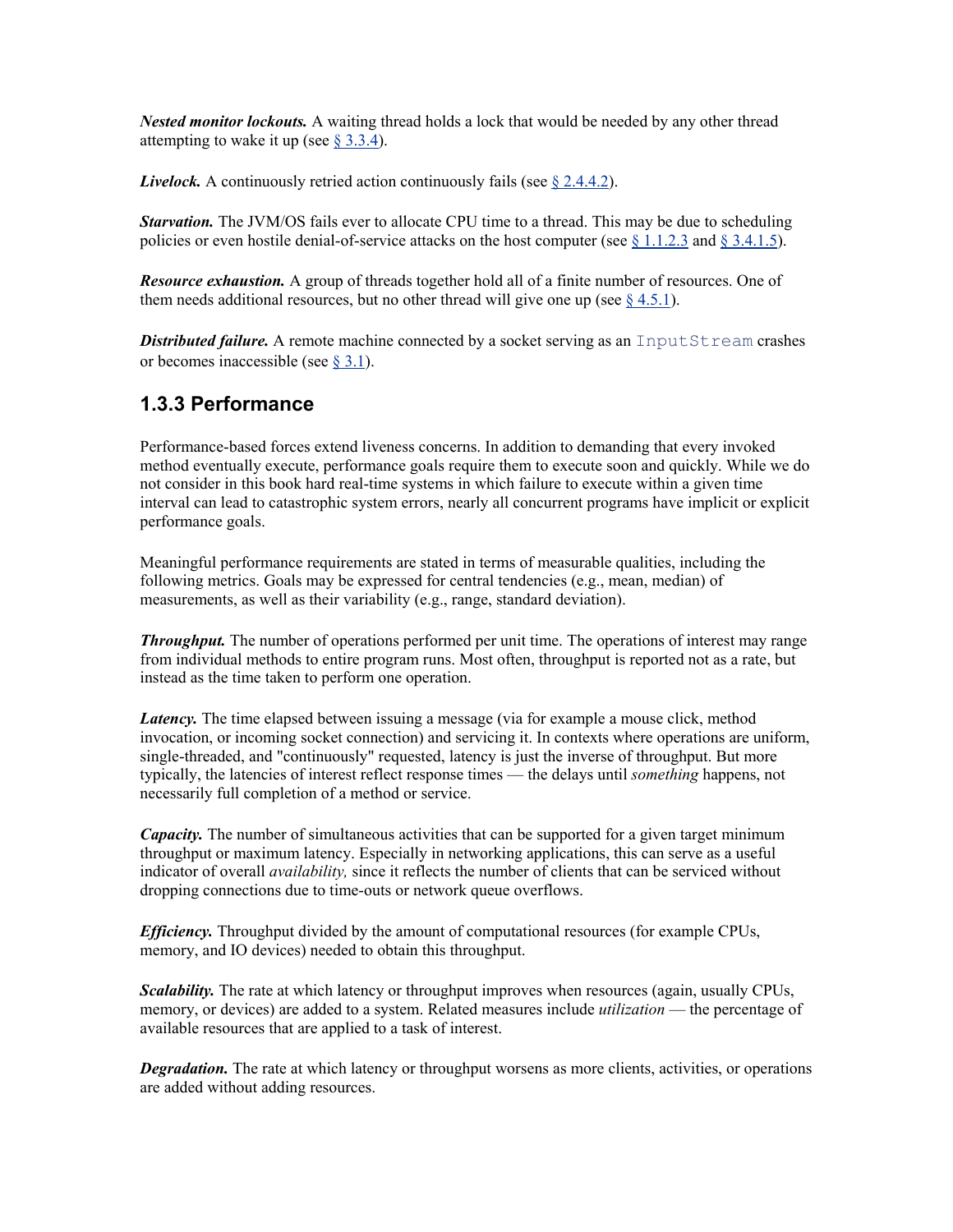Most multithreaded designs implicitly accept a small trade-off of poorer computational efficiency to obtain better latency and scalability. Concurrency support introduces the following kinds of overhead and contention that can slow down programs:

**Locks.** A synchronized method typically requires greater call overhead than an unsynchronized method. Also, methods that frequently block waiting for locks (or for any other reason) proceed more slowly than those that do not.

*Monitors.* Object.wait, Object.notify, Object.notifyAll, and the methods derived from them (such as  $Thread.join)$  can be more expensive than other basic JVM run-time support operations.

*Threads.* Creating and starting a  $Thread$  is typically more expensive than creating an ordinary object and invoking a method on it.

*Context-switching.* The mapping of threads to CPUs encounters context-switch overhead when a JVM/OS saves the CPU state associated with one thread, selects another thread to run, and loads the associated CPU state.

**Scheduling.** Computations and underlying policies that select which eligible thread to run add overhead. These may further interact with other system chores such as processing asynchronous events and garbage collection.

*Locality.* On multiprocessors, when multiple threads running on different CPUs share access to the same objects, cache consistency hardware and low-level system software must communicate the associated values across processors.

*Algorithmics.* Some efficient sequential algorithms do not apply in concurrent settings. For example, some data structures that rely on caching work only if it is known that exactly one thread performs all operations. However, there are also efficient alternative concurrent algorithms for many problems, including those that open up the possibility of further speedups via parallelism.

The overheads associated with concurrency constructs steadily decrease as JVMs improve. For example, as of this writing, the overhead cost of a single uncontended synchronized method call with a no-op body on recent JVMs is on the order of a few unsynchronized no-op calls. (Since different kinds of calls, for example of static versus instance methods, can take different times and interact with other optimizations, it is not worth making this more precise.)

However, these overheads tend to degrade nonlinearly. For example, using one lock that is frequently contended by ten threads is likely to lead to much poorer overall performance than having each thread pass through ten uncontended locks. Also, because concurrency support entails underlying system resource management that is often optimized for given target loads, performance can dramatically degrade when too many locks, monitor operations, or threads are used.

Subsequent chapters include discussions of minimizing use of the associated constructs when necessary. However, bear in mind that performance problems of any kind can be remedied only after they are measured and isolated. Without empirical evidence, most guesses at the nature and source of performance problems are wrong. The most useful measurements are comparative, showing differences or trends under different designs, loads, or configurations.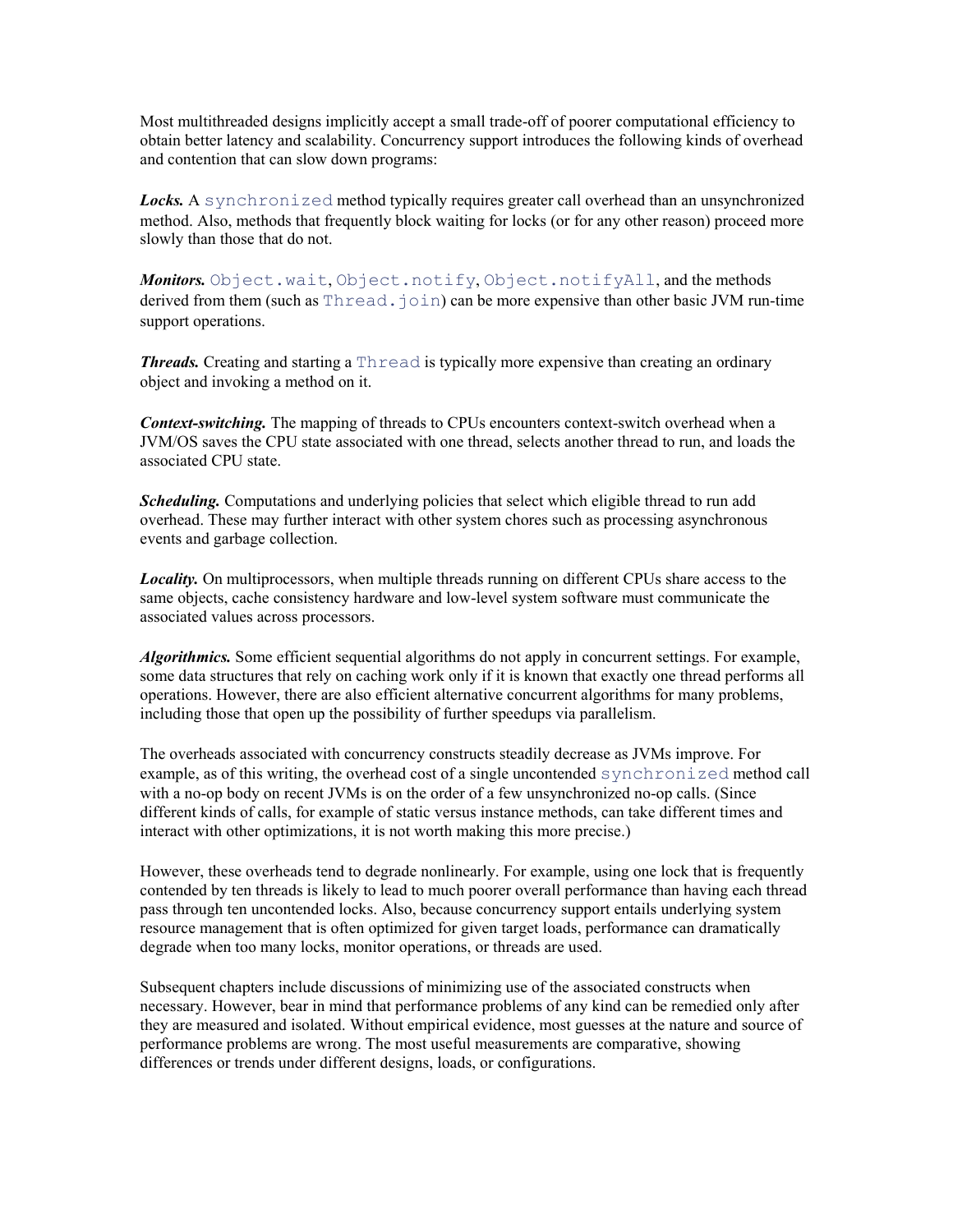## **1.3.4 Reusability**

A class or object is reusable to the extent that it can be readily employed across different contexts, either as a black-box component or as the basis of white-box extension via subclassing and related techniques.

The interplay between safety and liveness concerns can significantly impact reusability. It is usually possible to design components to be safe across *all* possible contexts. For example, a synchronized method that refuses to commence until it possesses the synchronization lock will do this no matter how it is used. But in some of these contexts, programs using this safe component might encounter liveness failures (for example, deadlock). Conversely, the functionality surrounding a component using only unsynchronized methods will *always* be live (at least with respect to locking), but may encounter safety violations when multiple concurrent executions are allowed to occur.

The dualities of safety and liveness are reflected in some extreme views of design methodology. Some top-down design strategies take a pure safety-first approach: Ensure that each class and object is safe, and then later try to improve liveness as an optimization measure. An opposite, bottom-up approach is sometimes adopted in multithreaded systems programming: Ensure that code is live, and then try to layer on safety features, for example by adding locks. Neither extreme is especially successful in practice. It is too easy for top-down approaches to result in slow, deadlock-prone systems, and for bottom-up approaches to result in buggy code with unanticipated safety violations.

It is usually more productive to proceed with the understanding that some very useful and efficient components are not, and need not be, absolutely safe, and that useful services supported by some components are not absolutely live. Instead, they operate correctly only within certain restricted usage contexts. Therefore, establishing, documenting, advertising, and exploiting these contexts become central issues in concurrent software design.

There are two general approaches (and a range of intermediate choices) for dealing with context dependence: (1) Minimize uncertainty by closing off parts of systems, and (2) Establish policies and protocols that enable components to become or remain open. Many practical design efforts involve some of each.



#### *1.3.4.1 Closed subsystems*

An ideally closed system is one for which you have perfect static (design time) knowledge about all possible behaviors. This is typically both unattainable and undesirable. However, it is often still possible to close off parts of systems, in units ranging from individual classes to product-level components, by employing possibly extreme versions of OO encapsulation techniques: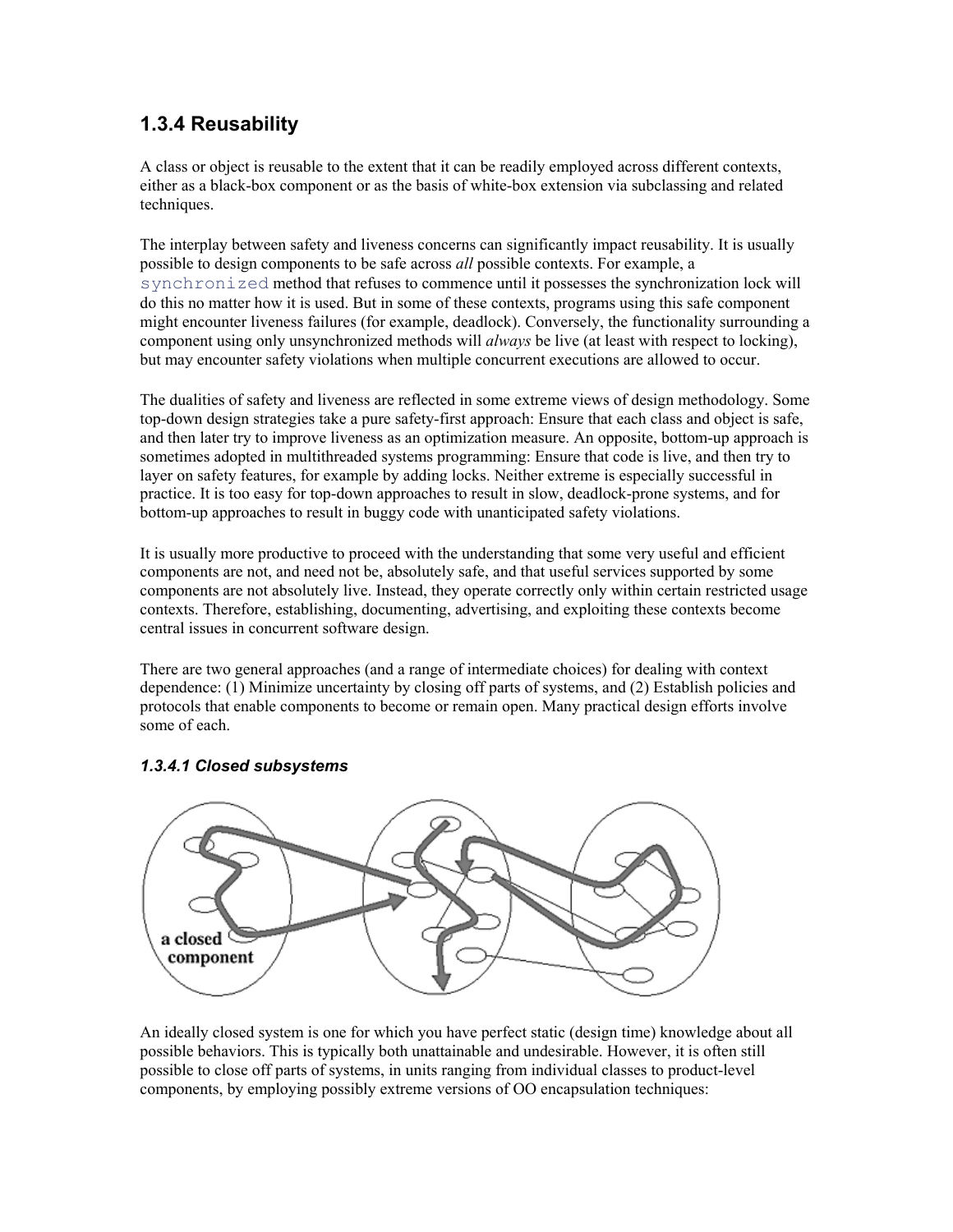*Restricted external communication.* All interactions, both inward and outward, occur through a narrow interface. In the most tractable case, the subsystem is *communication-closed,* never internally invoking methods on objects outside the subsystem.

*Deterministic internal structure.* The concrete nature (and ideally, number) of all objects and threads comprising the subsystem are statically known. The  $\text{final}$  and  $\text{private}$  keywords can be used to help enforce this.

In at least some such systems, you can in principle prove — informally, formally, or even mechanically — that no *internal* safety or liveness violations are possible within a closed component. Or, if they are possible, you can continue to refine designs and implementations until a component is provably correct. In the best cases, you can then apply this knowledge compositionally to analyze other parts of a system that rely on this component.

Perfect static information about objects, threads and interactions tells you not only what can happen, but also what cannot happen. For example, it may be the case that, even though two synchronized methods in two objects contain calls to each other, they can never be accessed simultaneously by different threads within the subsystem, so deadlock will never occur.

Closure may also provide further opportunities for manual or compiler-driven optimization; for example removing synchronization from methods that would ordinarily require it, or employing clever special-purpose algorithms that can be made to apply only by eliminating the possibility of unwanted interaction. Embedded systems are often composed as collections of closed modules, in part to improve predictability, schedulability, and related performance analyses.

While closed subsystems are tractable, they can also be brittle. When the constraints and assumptions governing their internal structure change, these components are often thrown away and redeveloped from scratch.

#### *1.3.4.2 Open systems*

An ideal open system is infinitely extensible, across several dimensions. It may load unknown classes dynamically, allow subclasses to override just about any method, employ callbacks across objects within different subsystems, share common resources across threads, use reflection to discover and invoke methods on otherwise unknown objects, and so on. Unbounded openness is usually as unattainable and undesirable as complete closedness: If everything can change, then you cannot program anything. But most systems require at least some of this flexibility.

Full static analysis of open systems is not even possible since their nature and structure evolve across time. Instead, open systems must rely on documented *policies* and *protocols* that every component adheres to.

The Internet is among the best examples of an open system. It continually evolves, for example by adding new hosts, web pages, and services, requiring only that all participants obey a few network policies and protocols. As with other open systems, adherence to Internet policies and protocols is sometimes difficult to enforce. However, JVMs themselves arrange that non-conforming components cannot catastrophically damage system integrity.

Policy-driven design can work well at the much smaller level of typical concurrent systems, where policies and protocols often take the form of design rules. Examples of policy domains explored in more depth in subsequent chapters include: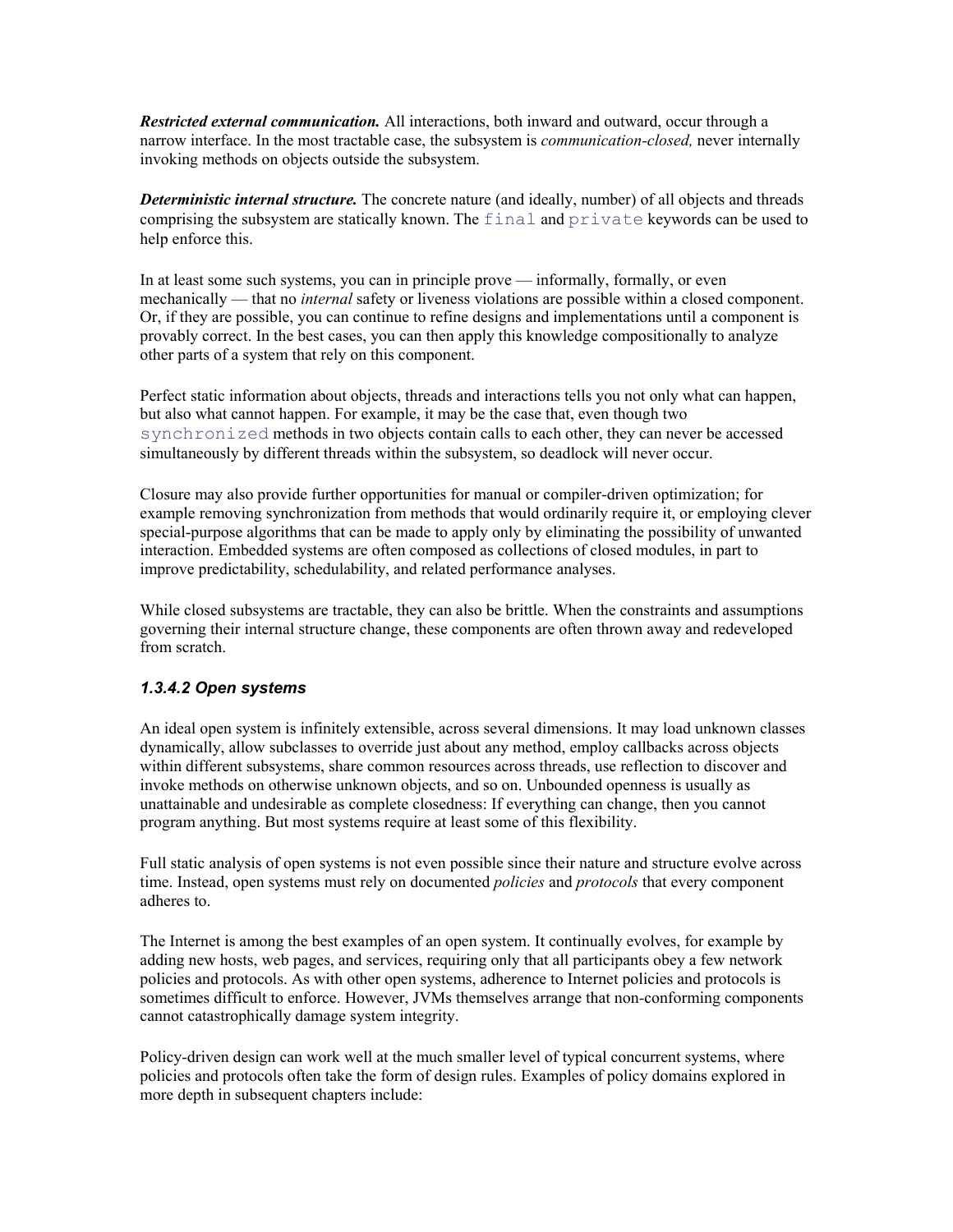*Flow.* For example, a rule of the form: Components of type A send messages to those of type B, but never vice versa.

*Blocking.* For example, a rule of the form: Methods of type A always immediately throw exceptions if resource R is not available, rather than blocking until it is available.

*Notifications.* For example, a rule of the form: Objects of type A always send change notifications to their listeners whenever updated.

Adoption of a relatively small number of policies simplifies design by minimizing the possibility of inconsistent case-by-case decisions. Component authors, perhaps with the help of code reviews and tools, need check only that they are obeying the relevant design rules, and can otherwise focus attention on the tasks at hand. Developers can think locally while still acting globally.

However, policy-driven design can become unmanageable when the number of policies grows large and the *programming obligations* they induce overwhelm developers. When even simple methods such as updating an account balance or printing "Hello, world" require dozens of lines of awkward, error-prone code to conform to design policies, it is time to take some kind of remedial action: Simplify or reduce the number of policies; or create tools that help automate code generation and/or check for conformance; or create domain-specific languages that enforce a given discipline; or create frameworks and utility libraries that reduce the need for so much support code to be written inside each method.

Policy choices need not be in any sense "optimal" to be effective, but they must be conformed to and believed in, the more fervently the better. Such policy choices form the basis of several frameworks and design patterns described throughout this book. It is likely that some of them will be inapplicable to your software projects, and may even strike you as wrong-headed ("I'd never do *that*!") because the underlying policies clash with others you have adopted.

While inducing greater closedness allows you to optimize for performance, inducing greater openness allows you to optimize for future change. These two kinds of tunings and refactorings are often equally challenging to carry out, but have opposite effects. Optimizing for performance usually entails exploiting special cases by hard-wiring design decisions. Optimizing for extensibility entails removing hard-wired decisions and instead allowing them to vary, for example by encapsulating them as overridable methods, supporting callback hooks, or abstracting functionality via interfaces that can be re-implemented in completely different ways by dynamically loaded components.

Because concurrent programs tend to include more in-the-small policy decisions than sequential ones, and because they tend to rely more heavily on invariants surrounding particular representation choices, classes involving concurrency constructs often turn out to require special attention in order to be readily extensible. This phenomenon is widespread enough to have been given a name, *the inheritance anomaly,* and is described in more detail in § 3.3.3.3.

However, some other programming techniques needlessly restrict extensibility for the sake of performance. These tactics become more questionable as compilers and JVMs improve. For example, dynamic compilation allows many extensible components to be treated as if they are closed at classloading time, leading to optimizations and specializations that exploit particular run-time contexts more effectively than any programmer could.

#### *1.3.4.3 Documentation*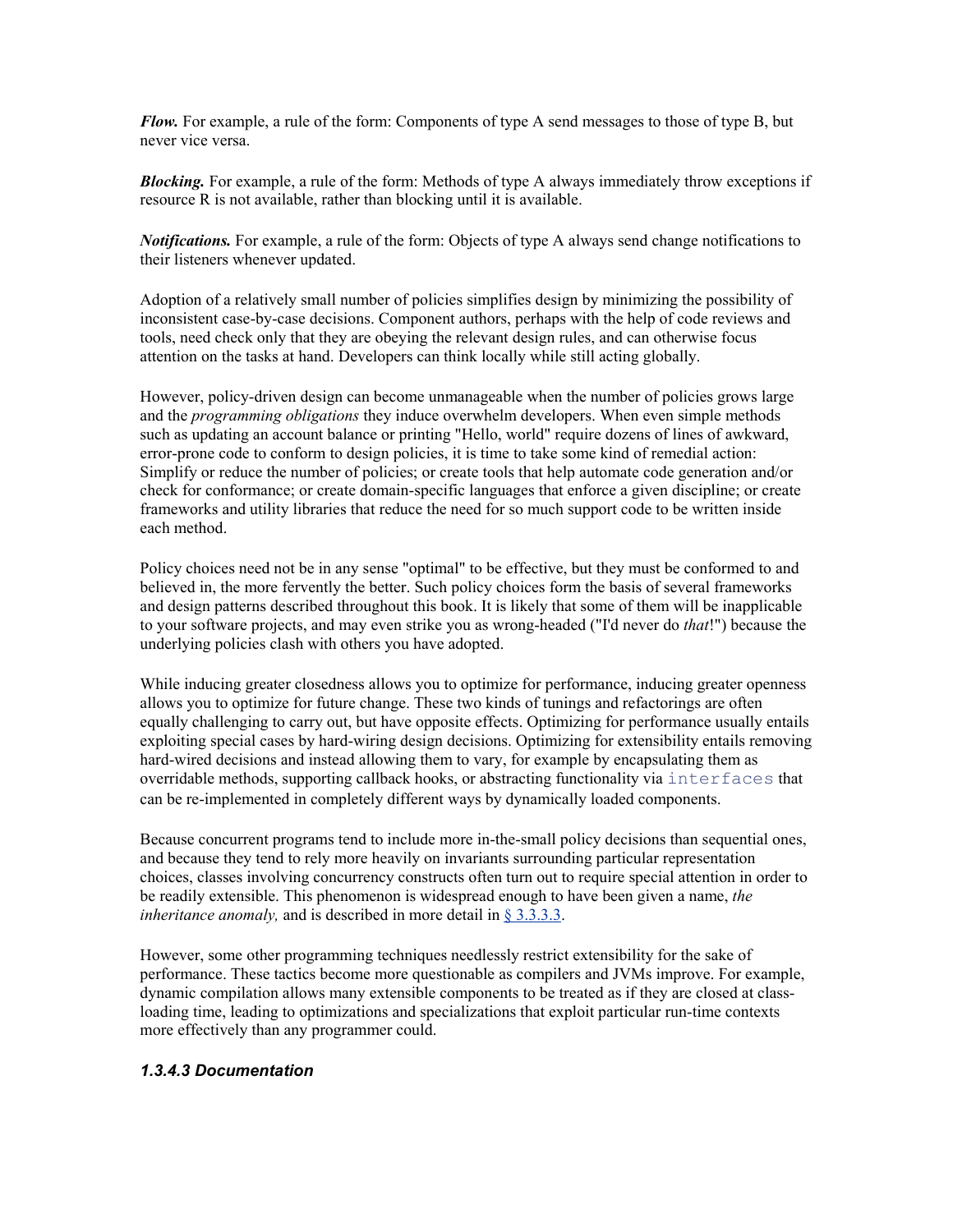When compositionality is context-dependent, it is vital for intended usage contexts and restrictions surrounding components to be well understood and well documented. When this information is not provided, use, reuse, maintenance, testing, configuration management, system evolution, and related software-engineering concerns are made much more difficult.

Documentation may be used to improve understandability by any of several audiences — other developers using a class as a black-box component, subclass authors, developers who later maintain, modify, or repair code, testers and code reviewers, and system users. Across these audiences, the first goal is to eliminate the need for extensive documentation by minimizing the unexpected, and thus reducing conceptual complexity via:

**Standardization.** Using common policies, protocols, and interfaces. For example:

- Adopting standard design patterns, and referencing books, web pages, or design documents that describe them more fully.
- Employing standard utility libraries and frameworks.
- Using standard coding idioms and naming conventions.
- Clearing against standard review checklists that enumerate common errors.

*Clarity.* Using the simplest, most self-evident code expressions. For example:

- Using exceptions to advertise checked conditions.
- Expressing internal restrictions via access qualifiers (such as  $\text{private}$ ).
- Adopting common default naming and signature conventions, for example that, unless specified otherwise, methods that can block declare that they throw InterruptedException.

*Auxiliary code.* Supplying code that demonstrates intended usages. For example:

- Including sample or recommended usage examples.
- Providing code snippets that achieve non-obvious effects.
- Including methods designed to serve as self-tests.

After eliminating the need to explain the obvious via documentation, more useful forms of documentation can be used to clarify design *decisions.* The most critical details can be expressed in a systematic fashion, using semiformal annotations of the forms listed in the following table, which are used and further explained as needed throughout this book.

| PRE  | Precondition (not necessarily checked).<br>/** PRE: Caller holds synch lock                                     |
|------|-----------------------------------------------------------------------------------------------------------------|
| WHEN | Guard condition (always checked).<br>/** WHEN: not empty return oldest                                          |
|      | POST <b>Postcondition</b> (normally unchecked).<br>/** POST: Resource r is released                             |
| OUT  | Guaranteed message send (for example a callback).<br>/** OUT: c.process(buff) called after read                 |
| RELY | Required (normally unchecked) property of other objects or methods.<br>/** RELY: Must be awakened by x.signal() |
| IINV | An object constraint true at the start and end of every public method.                                          |